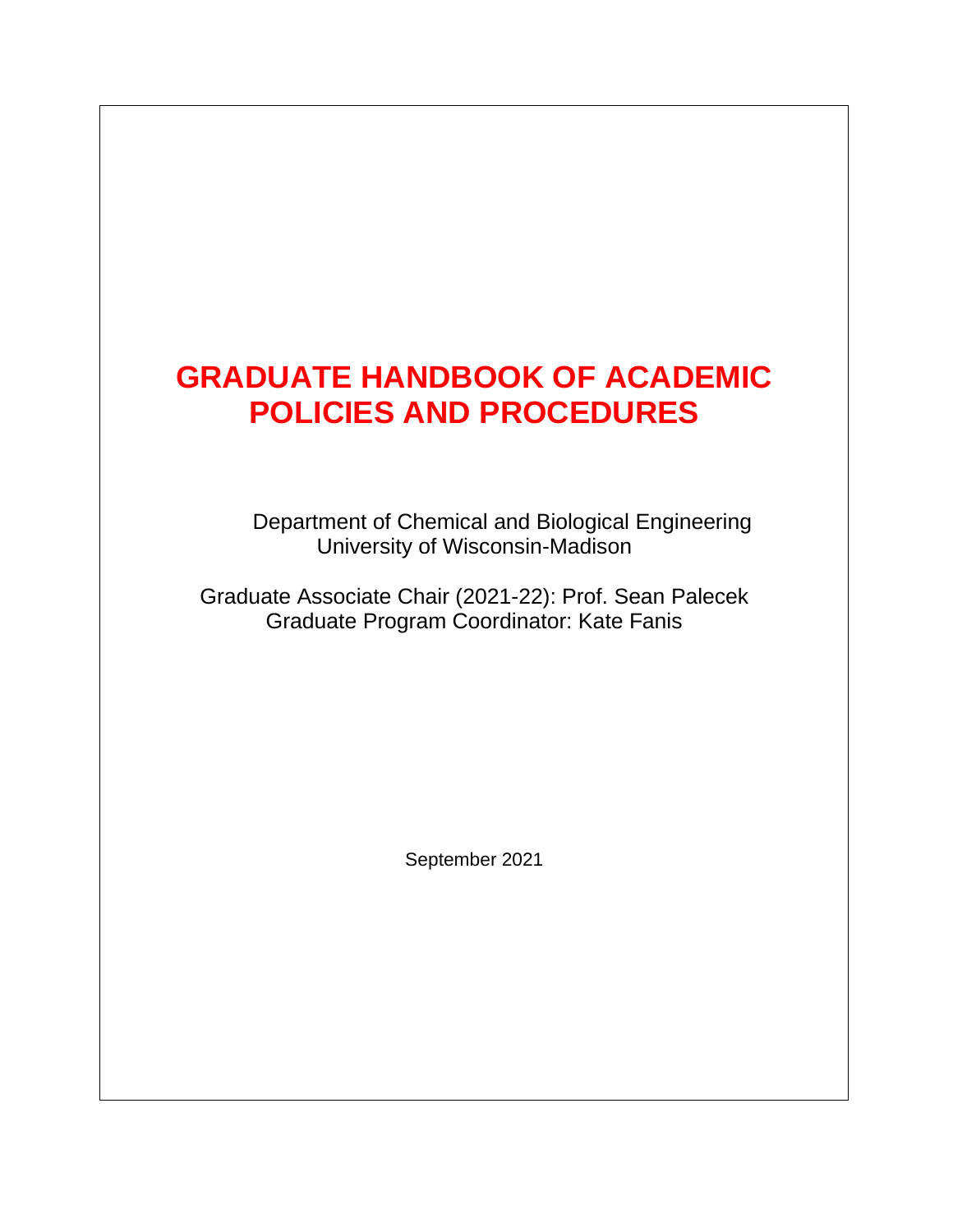# **TABLE OF CONTENTS**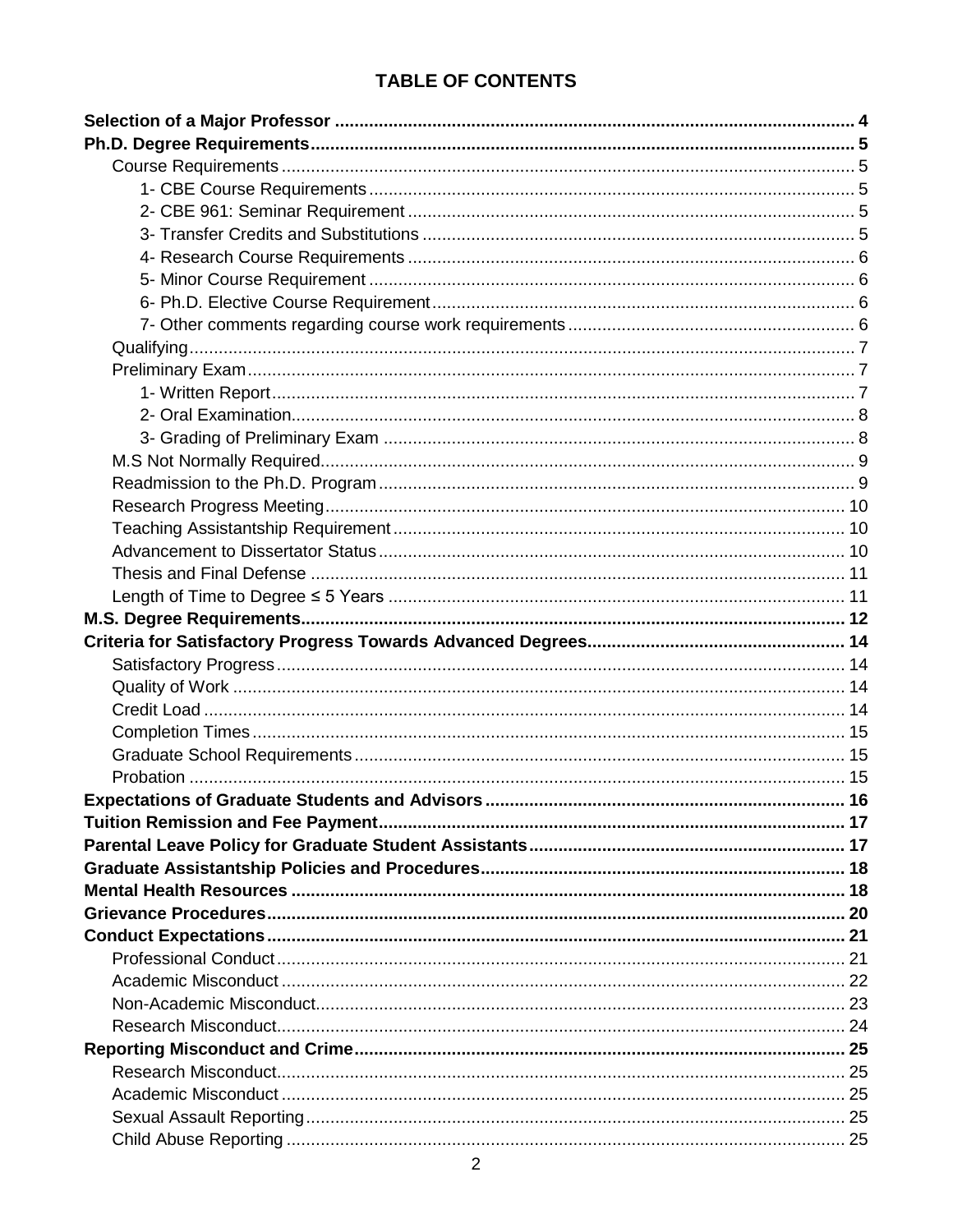# **APPENDICES:**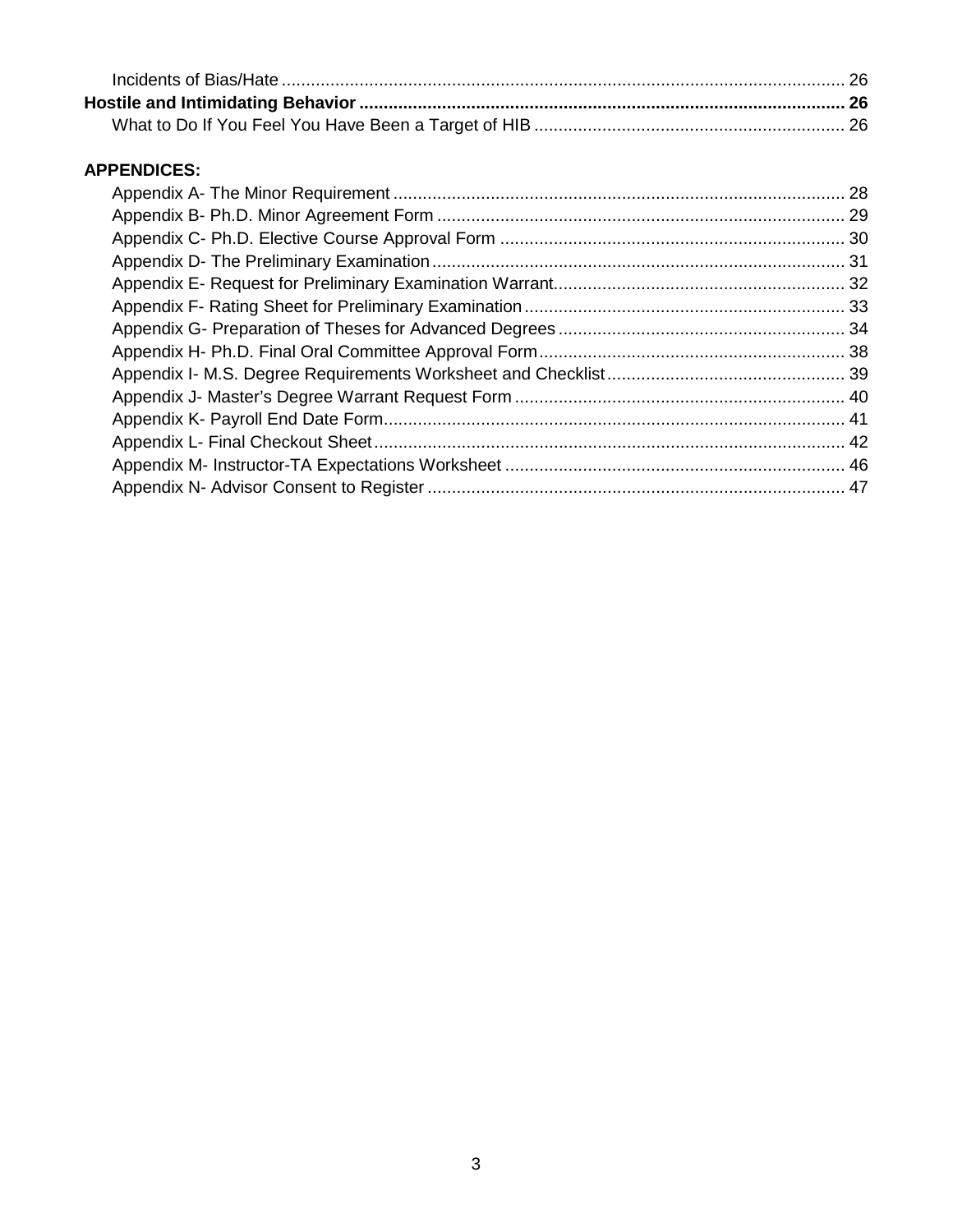## **SELECTION OF A MAJOR PROFESSOR**

#### **STUDENT/PROFESSOR MATCHING**

The matching of a student and a major professor takes place early in the first semester of study by a personal and mutual agreement between the student and professor in which the department plays only an indirect role. The department encourages every student to make a serious effort to interview with as many different professors as possible.

### **PROCEDURE**

#### **New Student Orientation begins: August 27, 2021**

New graduate students are provided with a list of members of each research group, current projects, and groups that have openings for new students.

#### **Faculty Research Introductions: August 30 through September 7, 2021**

New graduate students are required to attend all scheduled faculty research talks. Immediately following the research talks, students should arrange initial interviews with at least five faculty members. These interviews benefit students by enabling them to learn about diverse research opportunities. At the same time, the interviews enable faculty to assess student interest in their research area or in specific projects.

#### **Deadline to submit Initial Interview form: September 24, 2021**

Each new graduate student must submit an Initial Interview form indicating at least five professors with whom she or he has met. New students are expected to take the initiative to learn more about potential research opportunities. For example, after initial interviews new students may arrange to meet with additional professors, contact members of research groups, attend group meetings, read relevant literature, or convey their interests in research areas or projects to different professors.

#### **Deadline to submit Major Professor Preference form: October 8, 2021**

Students must list their top four choices of advisors in order of preference. In situations where a student wishes to select co-advisors, the name of one advisor should be indicated and the student should clearly communicate their interest in the co-advised project to the advisor. The Graduate Associate Chair, meeting with the professors involved, will recommend assignments of students to advisors. Every effort will be made to reconcile the mutual wishes and best interests of students and professors.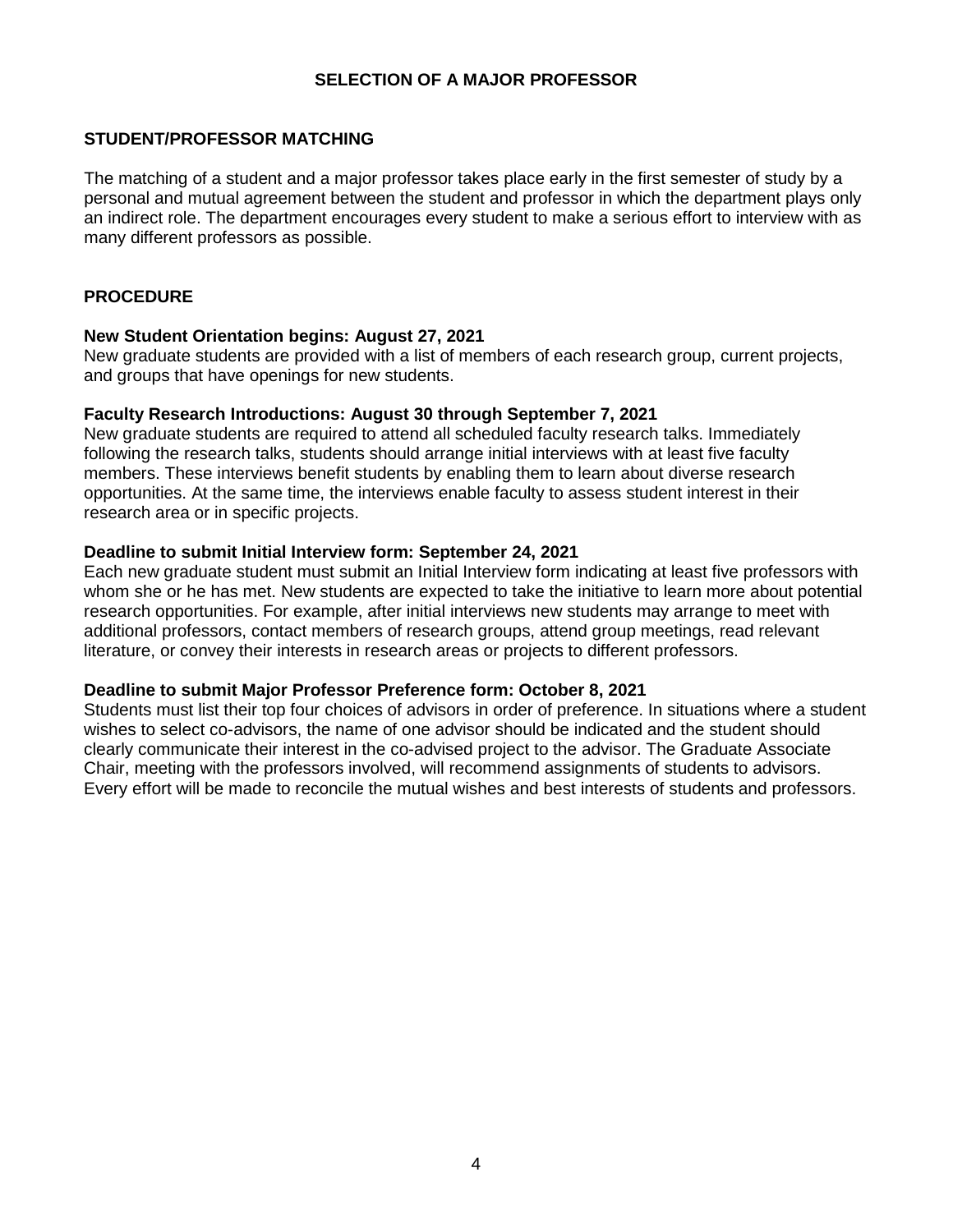# **PH.D. DEGREE REQUIREMENTS**

## **COURSE REQUIREMENTS**

#### **1. Chemical and Biological Engineering (CBE) Course Requirements**

Students must complete at least six semester courses (totaling at least 18 credits) in the Chemical and Biological Engineering Department. Four courses will be core CBE courses and two will be CBE electives, chosen at the discretion of the student in consultation with their advisor. These classroom courses shall be in the range numbered 500-899 and will not be laboratory courses, Independent Studies, or Research. Grades of B or better are required in all CBE courses used towards degree requirements.

At least four of the six CBE courses shall be selected from the following set of core graduate classes:

| <b>CBE 620</b> | Intermediate Transport Phenomena                   |
|----------------|----------------------------------------------------|
| <b>CBE 660</b> | Intermediate Problems in Chemical Engineering      |
| <b>CBE 710</b> | Advanced Chemical Engineering Thermodynamics       |
| <b>CBE 735</b> | <b>Kinetics and Catalysis</b>                      |
| <b>CBE 781</b> | Biological Engineering: Molecules, Cells & Systems |

At least two of the core graduate classes must be taken in the first semester of residence in the graduate program, and at least four core graduate classes must be completed with grades of B or better, preferably by the end of the second semester of residence. Grades will be reviewed by the Graduate Program Coordinator at the end of the first and second semester to ensure first year students are meeting requirements. A student who receives one grade of BC or lower in a core class but who wishes to remains in the Ph.D. program must take the fifth core course or retake the low graded core course, preferably by the third semester, and the student must receive a B or better. Students are expected to take four classes in their first semester of residence.

A student who receives more than one grade of BC or lower in core graduate classes will be placed in the M.S. program. The student will receive a letter from the Graduate Associate Chair stating the starting semester of the M.S. program. Upon successful completion of the M.S. program, the student may petition the full faculty for readmission to the Ph.D. program.

### **2. CBE 961: Seminar Course**

Students must take CBE 961: Seminar- Chemical Engineering in both of their first two semesters for zero credits. The course meets once a week for one hour. The course does not count towards the requirement of taking four courses in the student's first semester, nor as one of the two CBE electives.

#### **3. Transfer Credits and Substitutions**

The requirement of four core CBE graduate courses shall not be met by substitution of other courses. Students matriculating with an M.S. degree from another university may submit a petition to the Graduate Program Committee, with the approval of their advisor, to transfer up to two courses from their M.S. work toward the requirements of CBE elective courses, the Ph.D. elective, or the minor, if the minor program approves. The petition must include a written explanation from the student explaining why the course from another institution should be allowed to substitute a CBE or UW-Madison course, a written statement of support from their advisor, and any supporting documents they can provide, such as course syllabi and transcripts.

Students taking advanced courses outside the department in excess of minor requirements may, with departmental approval, use up to two of these courses toward the two CBE elective courses. Seminar courses may not be used to satisfy CBE course requirements. Students may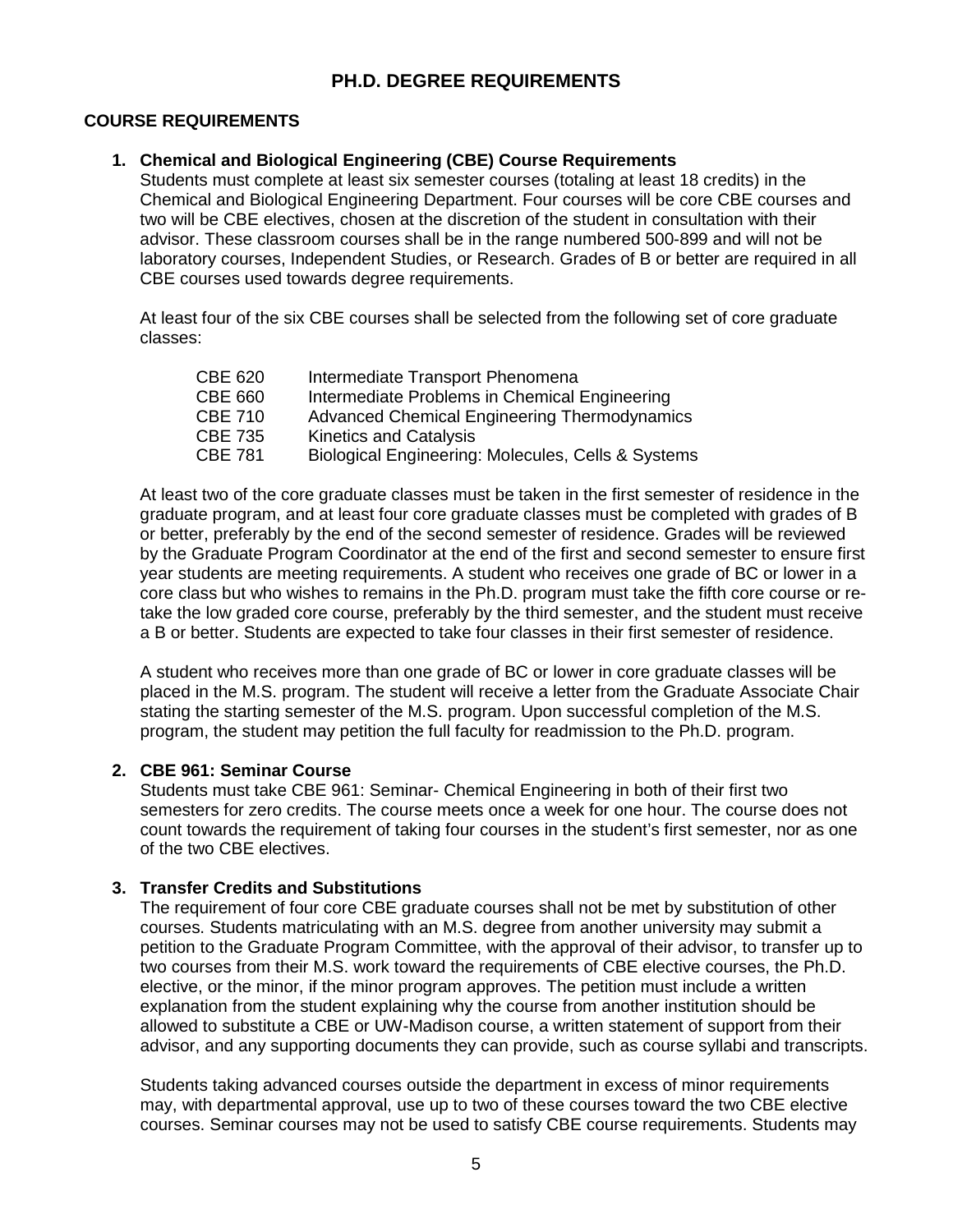submit a petition to the Graduate Program Committee, with the approval of their advisor, to ask for the course substitution. The petition must include a written explanation from the student explaining why the outside course should be allowed to substitute a CBE course, a written statement of support from their advisor, and any supporting documents they can provide, such as course syllabi and transcripts.

## **4. Research Course Requirement**

Typically, beginning in the second semester of the first year, all graduate students will enroll in CBE 890: Pre-Dissertator's Research with their advisor(s). Students will enroll in their CBE 890(s) every fall, spring, and summer semester they have a Research Assistantship until they become dissertators.

The number of credits for the CBE 890 in the fall and spring semester should total between 1 and 6, with the standard amount being 2-4. Variation should take into account a minimum enrollment requirement of 8 total credits for all graduate students holding a Research Assistantship and as a minimum credit requirement for international students to maintain fulltime student status, and a maximum enrollment limit of 15 credits. A student may only exceed 15 credits with Graduate School permission. If a student would need to enroll in 8 credits in CBE 890 to maintain enrollment, they should talk to the Graduate Program Coordinator about potentially beginning dissertator status (see "Advancement to Dissertator Status" on page 10 for more information). To maintain a Research Assistantship over the summer students must enroll in at least 2 credits of CBE 890. Summer CBE 890 is taken during the 8-week summer session designated "DHH". More information about enrollment requirements can be found in the Graduate School's Academic Policy here: [https://grad.wisc.edu/documents/enrollment](https://grad.wisc.edu/documents/enrollment-requirements/)[requirements/](https://grad.wisc.edu/documents/enrollment-requirements/)

## **5. Minor Course Requirement – 9 credits**

A requirement of the Graduate School is that all graduate students complete a minor program Approval of the proposed minor program should be obtained before the student has completed half of the proposed minor courses, and before the preliminary exam. (See Appendix A, pg. 28 and Appendix B, pg. 29.)

# **6. Ph.D. Elective Course Requirement – 3 credits**

Students must complete at least one course from another program totaling at least three credits. A "B" average is required. Pass/Fail or Audit courses may not be used for the elective course requirement. Courses used to satisfy the minor program may not be used for the Ph.D. elective course requirement. Advisor approval is required and secured through submission of the Ph.D. Elective Course Approval Form. (See Appendix C, pg. 30). Elective courses can be foreign language courses.

## **7. Other comments regarding course work requirements**

- A. Residence Credit Requirements The Graduate School requires that graduate students earn a minimum of 32 graduate level (300 & above) credits at UW-Madison in order for the degree to be considered a UW-Madison degree. The Graduate School will not transfer any graduate work done at another institution toward fulfillment of the minimum UW-Madison credit requirement. (However, you may still transfer work at the department level to fulfill department course requirements).
- B. Graduate Credit Requirements The Graduate School requires at least 51 total credits (300 & above) to complete a Ph.D. At least 26 of these must be completed in CBE courses numbered 600 & above (which can include courses satisfying the CBE core requirement, research credits, as well as seminar courses).
- C. Transfer of Prior Coursework The Graduate School sets the following limits on transfer credits: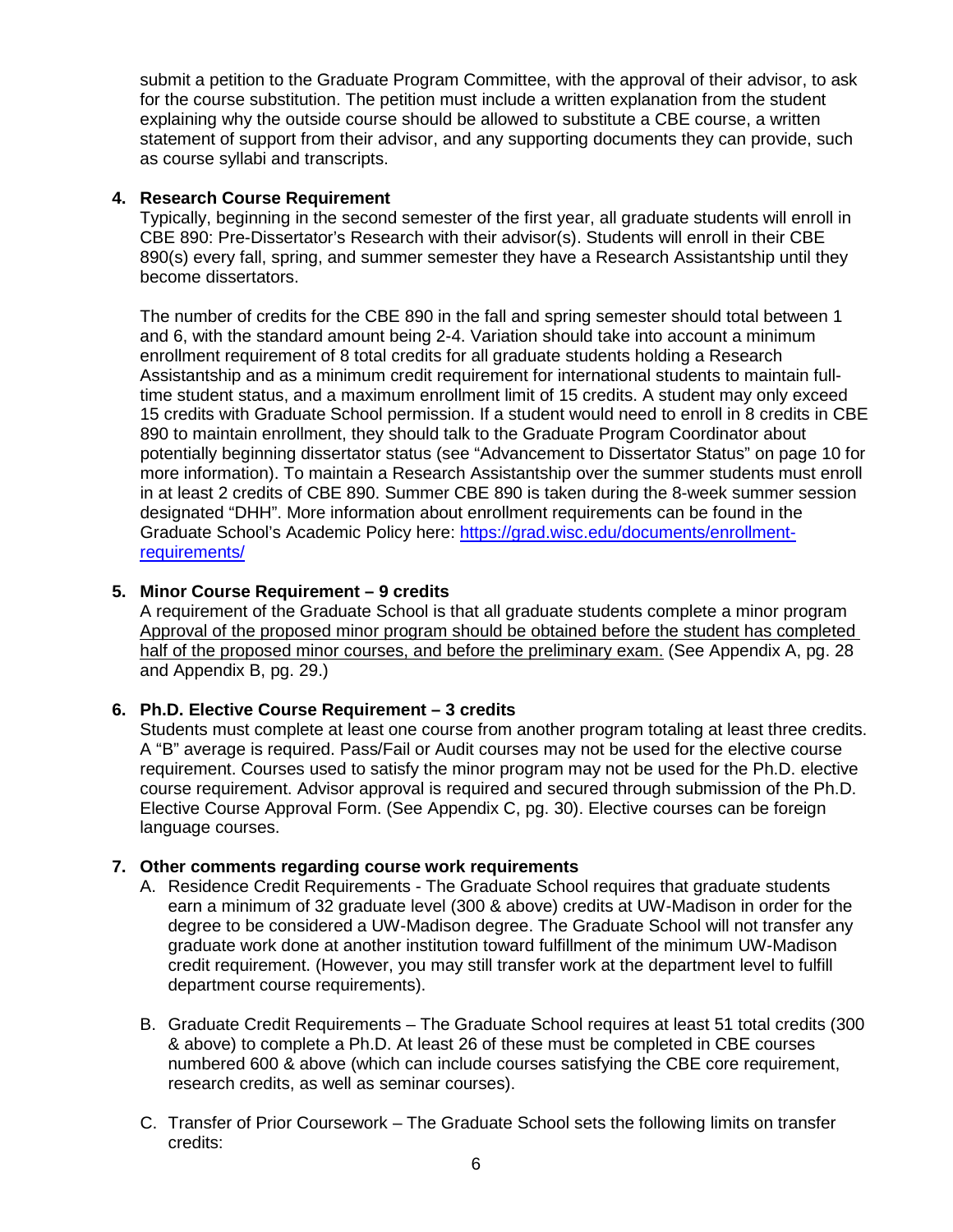- i. **Grad Work Other Institutions**: With program approval, students are allowed to count graduate course work from other institutions toward the Minimum Graduate Degree Credit Requirement and the Minimum Graduate Course Work (50%) Requirement. No credits from other institutions can be counted toward the Minimum Graduate Residence Credit Requirement. Course work earned five or more years prior to admission to a master's degree or earned ten years or more prior to admission to a doctoral degree is not allowed to satisfy requirements.
- ii. **UW-Madison Undergraduate**: With program approval, up to 7 credits numbered 300 or above can be counted toward the Minimum Graduate Degree Credit Requirement. Up to 7 credits of courses numbered 700 or above can be counted toward the Minimum Graduate Course Work (50%) Requirement. No credits can be counted toward the Minimum Graduate Residence Credit Requirement.
- iii. **UW-Madison University Special**: With program approval and payment of the difference in tuition (between special and graduate tuition), students are allowed to count up to 15 credits of course work numbered 300 or above taken as a UW-Madison special student toward the Minimum Graduate Residence Credit Requirement, and the Minimum Graduate Degree Credit Requirement. With program approval and payment of the difference in tuition (between special and graduate tuition), students are allowed to count up to 15 credits of courses numbered 700 or above taken as a UW-Madison Special student toward the Minimum Graduate Course Work (50%) Requirement. Course work earned five or more years prior to admission to a master's degree or earned ten years or more prior to admission to a doctoral degree is not allowed to satisfy requirements.
- D. Department approvals of course substitutions, distributed (Option B) minor programs, and other routine degree criteria are administered by the Graduate Program Committee. Novel requests are considered in the departmental faculty meetings. Requests of either type should be submitted to the Graduate Program Coordinator and must include the endorsement of the thesis advisor(s). Supporting information for course substitution petitions using non-UW courses should include a written petition, syllabi, transcript, textbook titles and authors, instructor name, and any other details relevant to the requested use.

# **QUALIFYING**

Qualifying for the Ph.D. program requires that graduate students demonstrate both accomplishment in CBE graduate classes and potential as a researcher. To qualify for the Ph.D. program, a graduate student must have completed 32 credits. The student must also meet the requirement of a B or better in 4 out of 5 core CBE courses by the end of their third semester in residence, and have passed the preliminary exam as described below.

# **PRELIMINARY EXAM**

The preliminary exam comprises a written report and oral examination.

1. **Written report:** The written portion of the preliminary exam must be submitted to the CBE Graduate Program office by 3:00 pm on January 31 of the second year of residence in the graduate program. If January 31 falls on a weekend, it is due by 3:00 pm on the Monday following the weekend. The scope and objectives of the written report are described in Appendix D, pg.26. Four copies (five for co-advised students) of the preliminary report shall be submitted to the CBE graduate office. These copies must be comb bound or coil bound, and printed or copied double-sided. They will be distributed to each committee member. One additional bound copy is to be submitted for the department files. For students entering the graduate program in January, the written report is due by 3:00 pm on July 15 of the second year of residence. While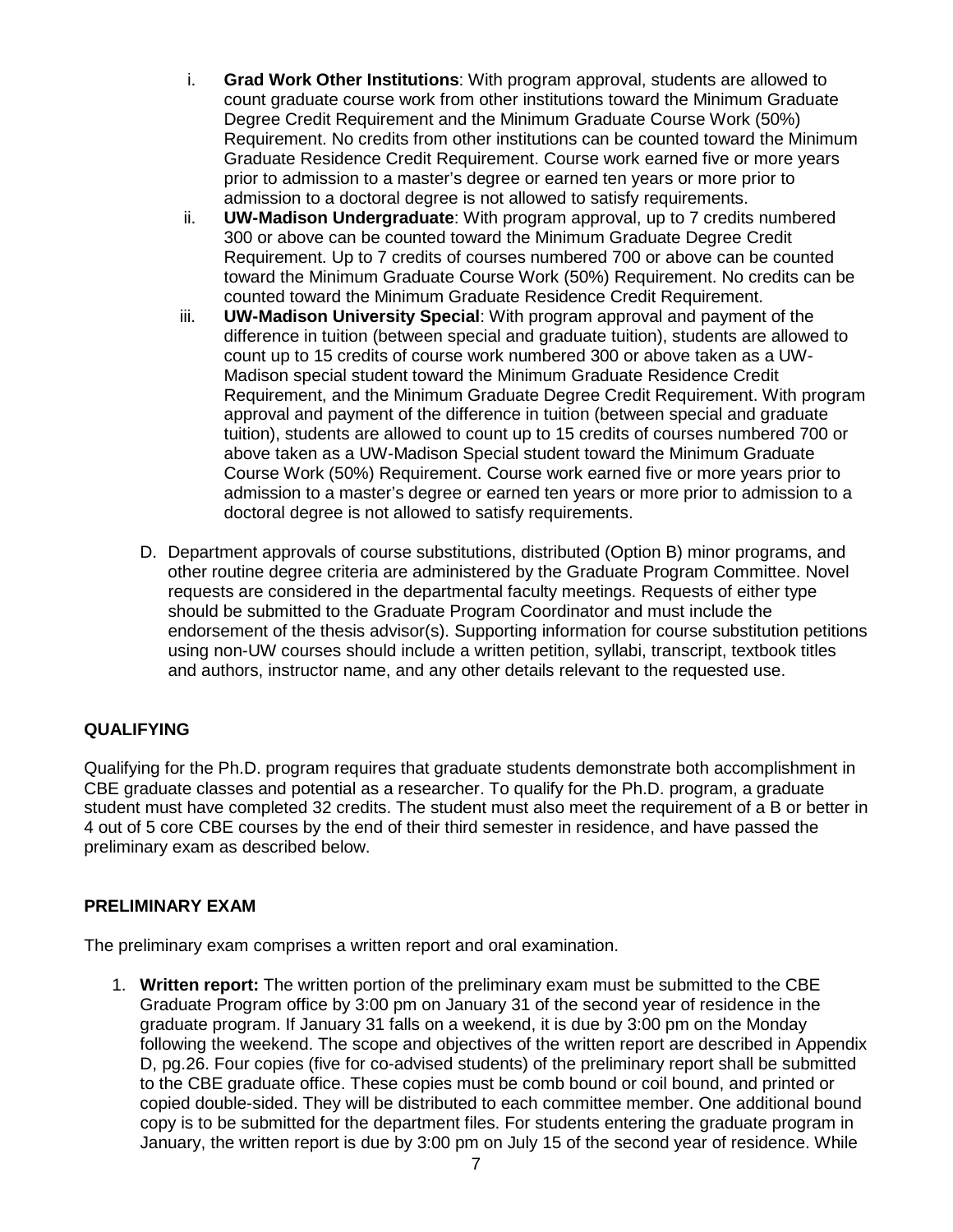the scientific aspects of the proposed work should be discussed between the student and their advisor(s), the written document should be original work by the student. The student is responsible for all aspects of preparation of the written document and oral presentation, including proper citations, formatting, and proofreading.

2. **Oral examination:** Following submission of the written document, the student will be asked to present the oral portion of the preliminary exam between February  $7<sup>th</sup>$  and March 15<sup>th</sup> for fall admits or between August  $5<sup>th</sup>$  and August 15<sup>th</sup> for spring admits. The composition of the committee and the date of the oral exam shall be submitted to the CBE Graduate Program office by the last day of classes in the fall semester before prelims. The information about the committee and date of exam shall be submitted through the Request for Preliminary Examination Warrant form (see Appendix E, pg. 32). The student shall prepare a 30-minute oral presentation based on their written preliminary report. This oral presentation will be followed by up to 1 ½ hours of questions from the committee.

The committee should be composed with the help of the student's advisor, and will be comprised of the student's advisor, two CBE faculty or affiliate faculty members in the same general area of research, and a fourth member of the department. If a student is co-advised by two faculty or affiliate faculty members from CBE, the committee will be comprised of the student's co-advisors, two additional CBE faculty in the student's area, and a fifth faculty member from the department. [The major professor(s) will not chair the examining committee. In some special instances, the committee may be augmented by personnel from outside the Department of Chemical and Biological Engineering. However, non-CBE faculty and nonaffiliates can attend the preliminary exam but do not have voting rights.] It is expected that the members of the preliminary committee will be the members of the student's  $4<sup>th</sup>$  Year Research progress meeting. It is also expected that the members of the preliminary committee plus an outside faculty member (if one was not included in the preliminary committee) will be the members of the student's final defense committee.

The Graduate Program Coordinator will order the warrant from the Graduate School, which will first verify that the student has completed 32 credits toward their degree, their minor has been approved, and their record is cleared of grades of Incomplete and Progress, except for grades of P in CBE 890 or 790. (Note that the minor courses do not need to be completed prior to the preliminary exam. Also note that 890s or 790s with grades of P will not be counted towards credit requirements. All P grades must be changed to S in order for the credits to be counted.)

The Graduate School issues a warrant authorizing the department to admit the student to the preliminary examination. When this warrant is completed and returned to the Graduate School after the student has completed all degree requirements except the dissertation, it serves as the formal application for admission to candidacy for the Ph.D.

In unusual circumstances, petitions for delay may be submitted to the Graduate Associate Chair. Failure to complete the preliminary examination will be regarded as unsatisfactory progress and the case will be brought to the faculty for action.

3. **Grading of Preliminary Exam:** Upon completion of the oral portion of the preliminary exam, each member of the exam committee will submit a grade between 1.0 and 4.0. This grade will reflect equally the exam committee's assessment of the written document and oral portion of the preliminary exam, using the criteria described in Appendix F, pg. 33. The results of the preliminary examination will be provided to the student within two days via a formal results letter.

A student who receives an average of 3.0 or higher and has passed the core coursework requirement described above, becomes a candidate for the Ph.D. program. A student who does not receive an aggregate score of 3.0 or higher in the qualifying process is placed in the M.S.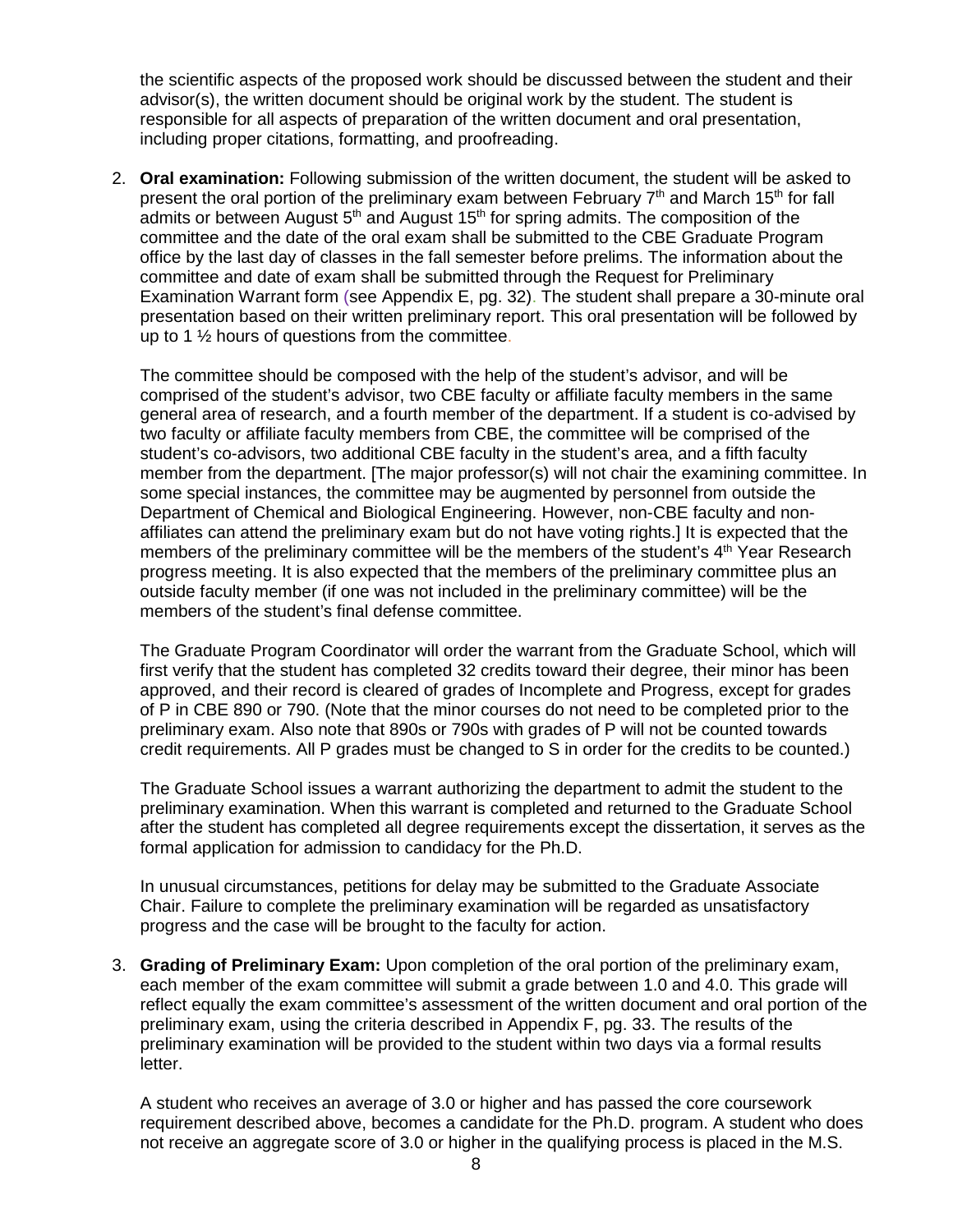program. Upon successful completion of the M.S. program, the student may petition the full faculty to be readmitted to the Ph.D. program.

# **M.S. NOT NORMALLY REQUIRED FOR PH.D.**

An M.S. degree is not required for work toward the Ph.D. unless the student has a B.S. in a field other than chemical engineering or unless the faculty requires the student to complete an M.S. based on the results of the qualifying requirements or the student receives grades below the requirements set for core CBE courses.

## **READMISSION TO THE PH.D. PROGRAM**

Students who have been placed in the M.S. program because of course requirements or qualifying requirements may petition for readmission to the Ph.D. program after completing the following requirements:

- 1. Earning grades of B or better in four core graduate classes. When repeating a core graduate class, the higher grade is counted towards this requirement.
- 2. Completing the M.S. program. In this case, the M.S. oral exam takes the place of the preliminary oral exam, and the oral presentation should contain a description of future research plans consistent with the requirements of the prelim exam.

Students placed in the M.S. program are required to finish the M.S. program within five semesters of admission into the Ph.D. program, excluding summer semesters. This deadline may be extended to six semesters upon a successful petition to the faculty. The petition for extension should contain a summary of the student's research and academic accomplishments to date in the M.S. program, plans for completing their M.S. degree by the end of the sixth semester, and a written statement of support from their advisor.

The process to petition to rejoin the Ph.D. program is as follows:

- 1. An M.S. candidate who is seeking re-admission to the Ph.D. program must successfully complete an oral examination before a departmental examining committee of the advisor(s) plus three other CBE faculty members, for a total of 4-5 committee members. The candidate must defend an M.S. thesis in order to petition to return to the Ph.D. The defense of an M.S. thesis is conducted in an open defense. (see Appendix G, pg. 34 and Appendix I, p. 39). See "M.S. Degree Requirements," pg. 12, for more information.
- 2. Upon successful completion of the defense, the student submits a petition to the Graduate Program Committee asking to rejoin the Ph.D. program. The petition should contain a summary of the student's research and academic accomplishments while in the M.S. program, and future plans for continuing their research in the Ph.D. program, including listing the faculty member who will be their advisor.
- 3. Concurrently, the M.S. exam committee submits a written evaluation of the student containing a recommendation regarding whether the student's petition should be granted.
- 4. The Graduate Program Committee brings the petition to the full faculty for a decision.
- 5. The Graduate Associate Chair will inform the student of the faculty's decision in writing.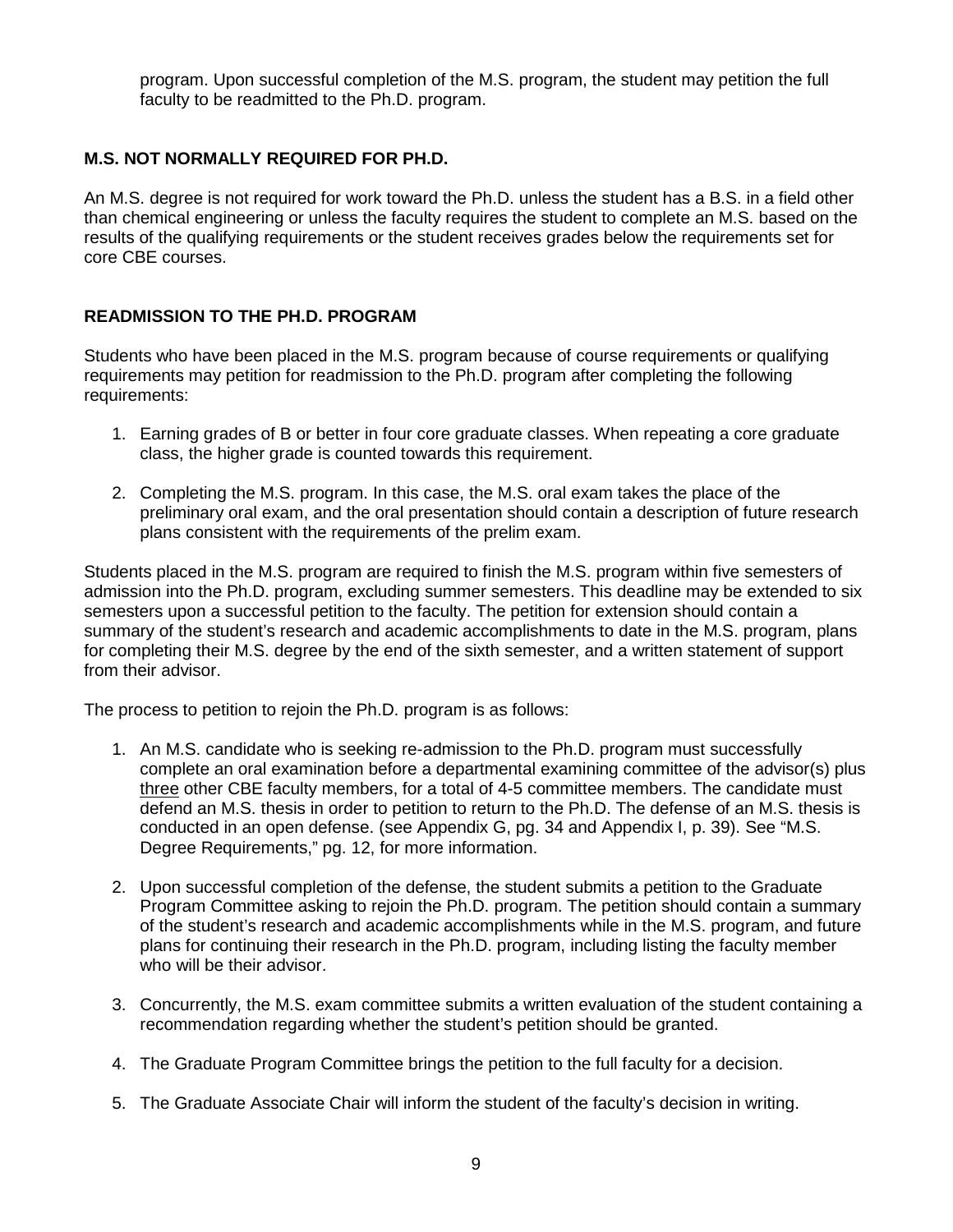## **RESEARCH PROGRESS MEETING**

Each student will schedule a mandatory research progress meeting with their thesis committee during the fall semester of the fourth year. Committees are expected to be comprised of the same faculty from their preliminary exam committee- the student's academic advisor and two additional faculty members from the department in their area, plus one additional faculty member from the department. If a student is co-advised by two faculty or affiliate faculty members from CBE, the committee will be comprised of the student's co-advisors, two additional CBE faculty in the student's area, and a fifth faculty member from the department. However, it is acceptable for the student to swap out the fourth or fifth member of the committee for a faculty member from outside the department. This can be done as preparation for the final defense committee where an outside faculty member will be required. [Non-CBE faculty and non-affiliates may attend the research progress meeting.] The meeting will consist of a 30-minute oral presentation by the student on research progress followed by a 30-minute discussion, with a written assessment provided to the student and placed in the student's file.

One week before the presentation, the student should submit to the committee a one-page document containing an abstract of the student's research, including background, accomplishments and plans, as well as lists of conference presentations, completed and planned publications. Other information such as participation in internships or campus professional development activities may be included as well.

The presentation should outline background and motivation for the student's research, a description of research accomplishments to date, and plans for future work, including a tentative timeline. A summary of the student's completed and planned publications should be included.

# **TEACHING ASSISTANTSHIP REQUIREMENT**

Each student in the Ph.D. program is required to serve as a teaching assistant (TA) for two semesters. Under normal circumstances, each student should TA one semester of their second year and one semester of their third year. Requests for alternate arrangements, partial or full waiver of the requirement should be submitted in writing to the Graduate Program Committee.

# **ADVANCEMENT TO DISSERTATOR STATUS**

A student is granted dissertator status after passing the preliminary examination, completing all major and minor requirements except the dissertation (this includes any required course work and the qualifying requirement), and satisfying the Ph.D. Minimum Graduate Residence Credit Requirement.

To register as a dissertator for a given semester, the student must complete all requirements for dissertator status before the first day of classes. The student must contact the Graduate Program Coordinator one month before the end of the semester before they intend to begin dissertator status to initiate the process.

Dissertators register for a reduced course load of three graduate-level credits that are directly related to the dissertation research. Normally, this means CBE 990 and/or required seminars. With advisor's approval, a graduate-level 3-credit course may be substituted. The dissertator *must* register each fall and spring semester for three credits until the Ph.D. dissertation has been deposited at the Graduate School, per the Continuous Enrollment Requirement. Students must register for 3 credits in the summer semester's DHH session if they hold a Research Assistantship, have an internship, fellowship, or traineeship that requires them to register, or if they intend to defend and deposit their dissertation over the summer semester. Students who fail to maintain continuous registration will be assessed a Ph.D. completion fee of up to 12 times the current per-credit fee, per the Degree Completion Fee policy of the Graduate School. For more information on enrollment requirements, see the Graduate School Academic policy here:<https://grad.wisc.edu/documents/enrollment-requirements/>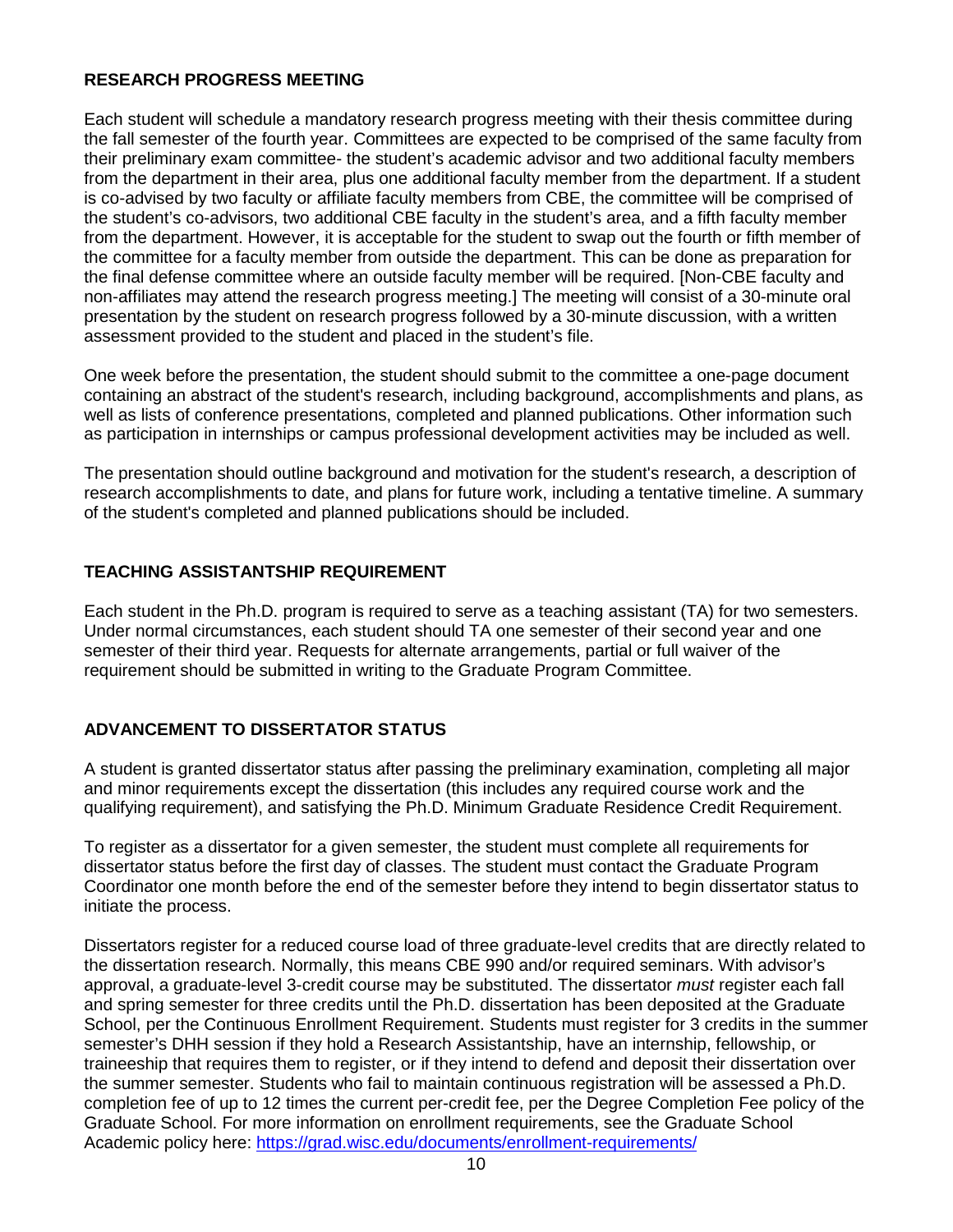## **THESIS AND FINAL DEFENSE**

Guidelines for preparation of the Ph.D. thesis are given in Appendix G (pg. 34). The student defends the thesis in a final oral examination, or defense. Before the oral exam, the student must clear all grades of Incomplete from their record, and complete all other requirements for the degree. In consultation with the major professor(s), the student chooses an examination committee of at least four faculty members, including at least one, but not more than two, from outside the department. If a student is co-advised by two faculty or affiliate faculty members from CBE, the committee must contain at least five faculty members, including at least one, but not more than two, from outside the department. It is expected that the committee will be comprised of the same faculty members as the 4<sup>th</sup> Year Research Meeting, with the swapping out of the fourth or fifth member of the committee for a faculty member from outside the department if one was not previously included. [Examples of acceptable outside members include: faculty, scientists, or post-docs from another department on campus, or from another institution or organization (i.e. national lab or Chem E. related business)]. An emeritus professor may serve on a Ph.D. examination committee if less than one year has elapsed since their retirement. Three members of the committee must be designated as readers. A copy of the thesis must be submitted to all members of the final oral defense committee at least two weeks prior to the date of the final oral examination. For more information on committees, see the Graduate School Academic Policy here: <https://grad.wisc.edu/documents/committees/>

The student submits the names of the committee members to the Graduate Program Coordinator on the Ph.D. Final Oral Exam Committee Form, as seen in Appendix H (pg. 38) at least three weeks before the date of the final defense. The Graduate Program Coordinator will then request a warrant from the Graduate School based on the information provided on this form. The warrant will then be presented to the final oral examination committee at the examination and successful completion of the exam is indicated by the signatures of the committee members on the warrant, which is then returned to the Graduate Program Coordinator, and then the Graduate School.

The Graduate School requires that the final oral examination for the Ph.D. must be taken within five years of passing the preliminary examination, or the student will be required to take another preliminary examination.

# **LENGTH OF TIME TO DEGREE ≤5 YEARS**

Students are expected to complete their Ph.D. degree in ≤5 years (by August 31, 2026 for students entering in Fall 2021). Any student unable to defend their thesis in this period must petition the faculty for an extension by May 1 of the fifth year. All petition requests are for up to one year at most and should include the following:

- Date of Petition
- Name of student
- Name of advisor
- Accomplishments to date (300 words or less)
- Extenuating circumstances, if any
- Plans for degree completion (include predicted defense date)
- A list of publications published, in press or submitted

The student's advisor must also provide written approval of the student's extension to the Graduate Program Office by May 1 which includes plans to provide funding for the student on a semester-bysemester basis for up to the entire year.

Extension requests should be submitted to the Graduate Program office – EH 2033 NO LATER THAN MAY 1.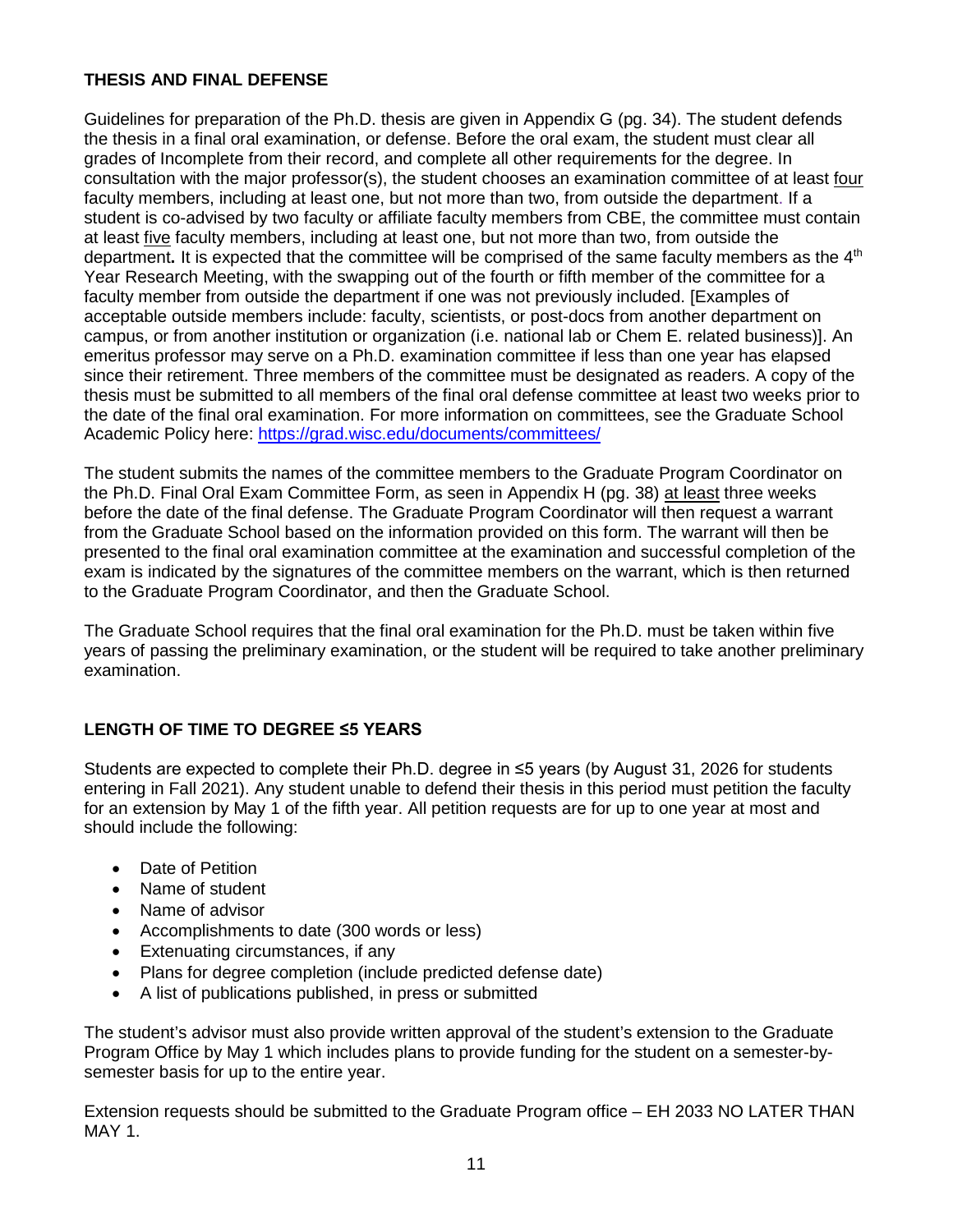# **M.S. DEGREE REQUIREMENTS**

To qualify for the master's degree, the student must complete a minimum of 30 graduate-level credits (300 & above), 24 of which must come from these two groups: I, a professional group; and II, an elective group. The student must maintain a B average or better in graduate work.

The **professional group, I,** must comprise a minimum of 12 credits of CBE courses. At least six credits of group I must be in the range numbered 600 to 899 (excluding research). Grades of B or better are required for credit in the professional group.

Students placed on the M.S. track as a result of two or more grades of BC in core courses are required to make up the course deficiencies as well as complete a master's degree. Course deficiencies should be made up on the usual preliminary exam schedule.

The **elective group, II**, must comprise a minimum of 12 credits of graduate courses. At least six of these shall be in departments other than Chemical and Biological Engineering and shall be chosen for their relevance to CBE. In general, grades of B or better are required for credit in this group, but grades of BC or C in non-CBE courses will be counted if balanced credit for credit by grades of A or AB in other courses from this group.

Up to six credits will be allowed for CBE courses numbered between 300 and 499 in groups I and II combined, provided equivalent courses were not previously taken by the student.

An M.S. candidate not planning to seek re-admission to the Ph.D. program must successfully complete an oral examination before a departmental examining committee of the advisor(s) plus two other CBE faculty members, for a total of 3-4 committee members. The candidate may defend an M.S. thesis or an independent study project that will comprise a minimum of three credits of supervised CBE 790 and may involve a lab project, theoretical work, or a critical review of an advanced engineering topic. The defense of an independent study project is conducted in a closed session.

An M.S. candidate who is seeking re-admission to the Ph.D. program must successfully complete an oral examination before a departmental examining committee of the advisor(s) plus three other CBE faculty members, for a total of 4-5 committee members. The candidate must defend an M.S. thesis in order to petition to return to the Ph.D. The defense of an M.S. thesis is conducted in an open session. (see Appendix G, pg. 34 and Appendix I, p. 39).

The process to petition to rejoin the Ph.D. program is as follows:

- 1. Upon successful completion of the defense, the student submits a petition to the Graduate Program Committee asking to rejoin the Ph.D. program. The petition should contain a summary of the student's research and academic accomplishments while in the M.S. program, and future plans for continuing their research in the Ph.D. program, including listing the faculty member who will be their advisor.
- 2. Concurrently, the M.S. exam committee submits a written evaluation of the student containing a recommendation regarding whether the student's petition should be granted.
- 3. The Graduate Program Committee brings the petition to the full faculty for a decision.
- 4. The Graduate Associate Chair will inform the student of the faculty's decision in writing.

When a candidate presents a thesis, no fewer than five nor more than 14 credits of research (CBE 790) may be counted toward the 30-credit total requirement. When a thesis is not presented, a maximum of 12 credits of research may be counted toward the total.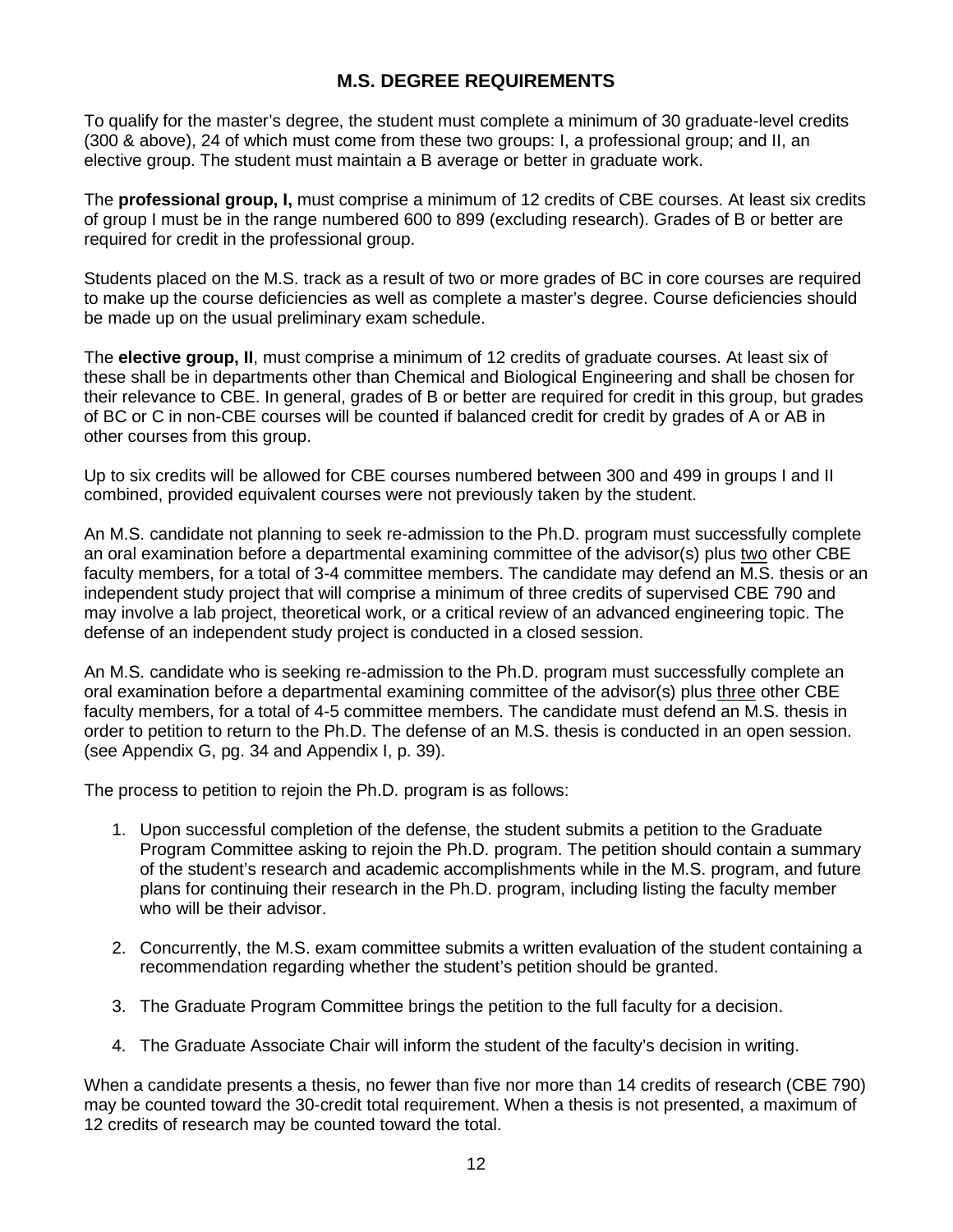The Graduate School requires that the M.S. candidate earn at least 15 graduate-level credits (300 & above) at UW-Madison in order for the degree to be considered a UW-Madison degree. The Graduate School will not transfer any graduate work done at another institution toward fulfillment of the Minimum Graduate Residence Credit Requirement. An M.S. candidate who does not register for graduate work for five or more consecutive years will lose all residence credit.

Before the oral M.S. examination, the student fills out a Master's Degree Warrant Request Form (see Appendix I, pg. 34) and the Graduate Program Coordinator requests the warrant from the Graduate School. A warrant will not be issued unless the student has cleared all grades of Incomplete and is registered for a program that will permit completion of the Minimum Graduate Degree Credit Requirement by the end of the current semester. After the examination, the Graduate Coordinator returns the signed warrant to the Graduate School. If a formal thesis is presented, it must be deposited in Memorial Library in accordance with instructions provided by the Graduate School.

Students who enter the program without a Bachelor of Science in Chemical Engineering may be required to take remedial coursework. These courses may include:

| <b>CBE 320</b><br>4 cr.   |  |
|---------------------------|--|
| <b>CBE 326</b><br>3 cr.   |  |
| <b>CBE 426</b><br>3 cr.   |  |
| <b>CBE 430</b><br>3 cr.   |  |
| <b>CBE 440</b><br>3 cr.   |  |
| CBE 450 (or 470)<br>3 cr. |  |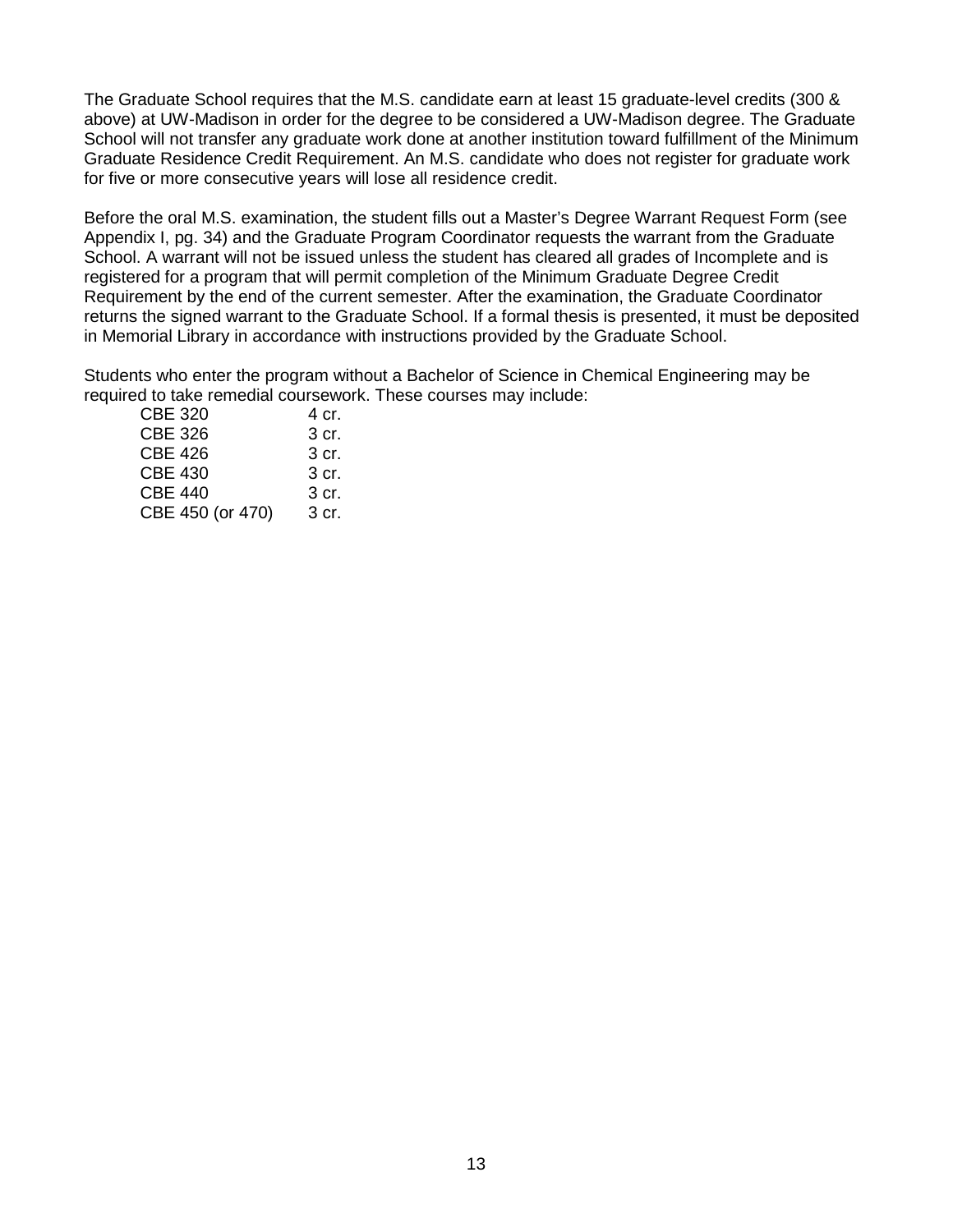# **CRITERIA FOR SATISFACTORY PROGRESS TOWARD ADVANCED DEGREES**

# **SATISFACTORY PROGRESS**

Candidates for advanced degrees in chemical engineering are expected to meet the criteria and time schedules shown below. In addition, the candidate must have an advisor and receive a satisfactory appraisal from them. This will normally be reflected by the grade in the research course. The time schedules consider the effect teaching may have on the rate of completion of a degree program.

The cases of any students failing to make satisfactory progress will be brought to the attention of the departmental faculty by the student's major professor or graduate advisor for review and appropriate action.

## **QUALITY OF WORK**

| CBE courses   | Grade of B or better is required for courses used to meet degree requirements |
|---------------|-------------------------------------------------------------------------------|
| Other courses | Average grade B with all grades C or above                                    |
| Research      | P (in Progress) or S (Satisfactory)                                           |

## **CREDIT LOAD**

Students holding a departmental appointment (RA, RA/TA, or Fellow) must be enrolled as full-time students during the academic year and must be enrolled for at least the minimum number of credits in summer. Only graduate-level credits, numbered 300 or above, count toward these credit loads. Courses numbered below 300, even when taken to fulfill a degree requirement, are not considered graduate-level credits.

| <b>Full-time Student Credit Loads</b>      |                                                                                            |
|--------------------------------------------|--------------------------------------------------------------------------------------------|
| Pre-dissertator<br>Fall & Spring<br>Summer | 8-15 credits* to hold an RAship<br>2 credits minimum during DHH session to hold an RAship* |
| Dissertator<br>Fall, Spring, Summer        | 3 credits only*                                                                            |
|                                            | * Graduate-level credits, i.e. numbered ≥300 (no audits or pass-fail).                     |

Students who do not register for at least the minimum number of credits shown above will not qualify as full-time students for payroll purposes and may forfeit their appointment and its associated benefits (health insurance, tuition remission, etc.).

Maximum credit loads: Graduate students generally may not enroll for more than 15 credits of graduate courses (≥ 300) in any semester or summer. Higher loads require special permission from the Graduate School Dean, and may incur extra tuition charges. Courses numbered below 300 (such as some language courses) do not count toward this limit.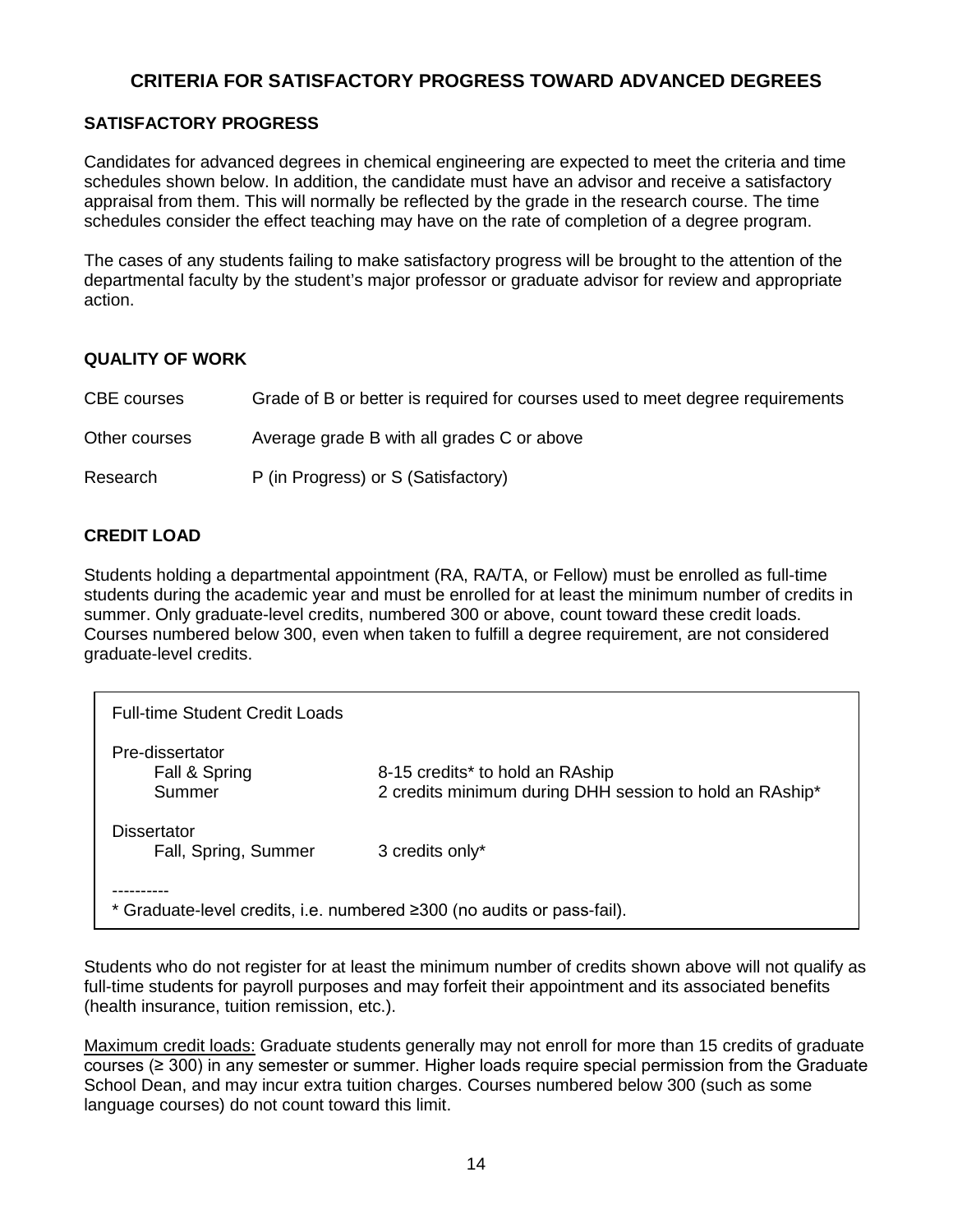#### **COMPLETION TIMES**

- 1. M.S.: Should normally be completed within 5 semesters of matriculation, excluding summers.
- 2. Ph.D.: CBE seminar course requirement: CBE 961 must be completed within the student's first two semesters in residence.

CBE core course requirement: Two must be completed the first semester. All four must be completed preferably by the end of the third semester in residence.

CBE elective course requirement: Must be completed before dissertator status will be granted.

Ph.D. Elective course requirement: Must be completed before dissertator status will be granted.

Minor: The minor must be approved before ordering the preliminary exam warrant. Approval of the proposed minor program should be obtained before the student has completed half of the proposed minor courses. All minor courses must be completed before dissertator status will be granted.

Preliminary exam: Written portion should be completed by January  $31<sup>st</sup>$  of the second year of residence in the graduate program, and oral portion by March 15<sup>th</sup>. For students entering in January, the written report is due July  $15<sup>th</sup>$  of the second year of residence and the oral portion must be completed by August 15<sup>th</sup>.

Final oral exam: Students are expected to finish the Ph.D. within five years of matriculation. Scheduling of thesis work and the thesis defense is arranged between the student and the major professor.

## **GRADUATE SCHOOL REQUIREMENTS**

The Graduate School requires that students maintain a minimum graduate GPA of 3.00 in any course taken as a graduate student (excluding research, audit, credit/no credit, and pass/fail courses), unless probationary admission conditions require higher grades. The Graduate School also considers Incomplete (I) grades to be unsatisfactory if they are not removed during the subsequent semester of enrollment; however, the instructor may impose an earlier deadline.

A student may be placed on probation or suspended from the Graduate School for low grades or for failing to resolve incompletes in a timely fashion. In special cases the Graduate School permits students who do not meet these minimum standards to continue on probation upon recommendation and support of their advisor.

Most programs require satisfactory progress to continue guaranteed funding support [https://grad.wisc.edu/documents/satisfactory-progress/.](https://grad.wisc.edu/documents/satisfactory-progress/) Unsatisfactory progress may cause you to lose a TA, RA, or Fellowship appointment, and possibly your status as a graduate student.

## **PROBATION**

If a student was admitted on probation and they satisfy the conditions outlined at the time of admission, probationary status will be removed automatically. Once their studies have begun, students are expected to make satisfactory progress toward their degree.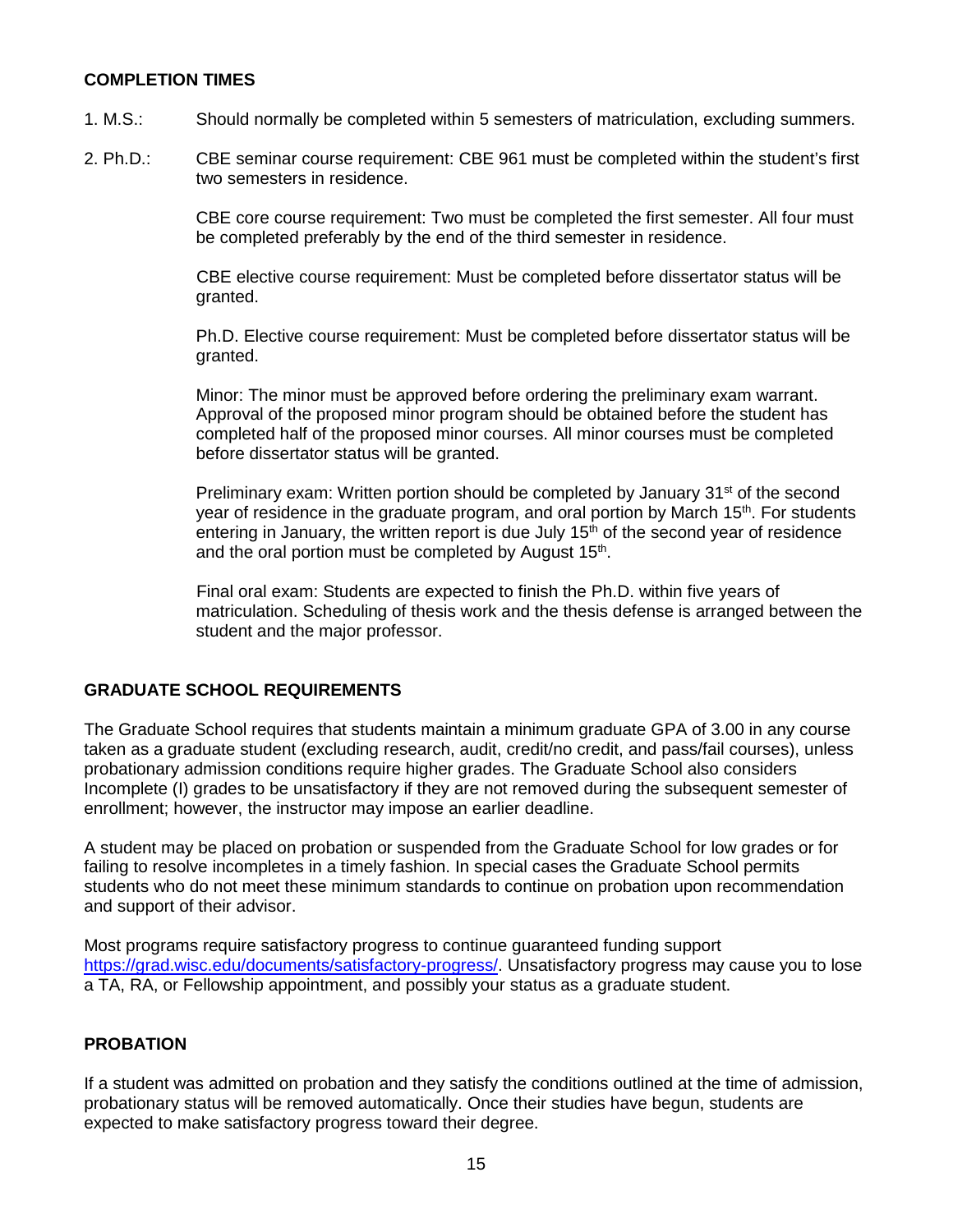Students must be in good academic standing with the Graduate School, their program, and their advisor. The Graduate School regularly reviews the record of any student who received grades of BC, C, D, F, or I in graduate-level courses (300 or above), or grades of U in research and thesis. This review could result in academic probation with a hold on future enrollment, and the student may be suspended from graduate studies.

The Graduate School may also put students on probation for incompletes not cleared within one term. Dissertators will not be placed on probation for incomplete grades in research courses. All incomplete grades must be resolved before a degree is granted.

Please note that any student who is on probation will not be able to enroll for the following semester until their final grades are submitted and the Graduate School has verified they are making satisfactory progress. For any questions relating to probation, please contact Kipp Cox, Academic Services Coordinator, at (608) 262-2433 or [ervin.cox@wisc.edu](mailto:ervin.cox@wisc.edu)

# **EXPECTATIONS OF GRADUATE STUDENTS AND ADVISORS**

## **MUTUAL EXPECTATIONS**

- As professionals in a diverse and inclusive environment, graduate students and faculty members will treat everyone in the department with equal respect and dignity.
- Advisors and students will carry out their respective responsibilities with the aim of performing research at the level of a world-class university in an honest and ethical manner.
- When a student joins an advisor's research group, the student and advisor make a mutual commitment to perform research together toward the aim of the student's PhD thesis and the associated intellectual products (publications, patents, presentations, etc.).
- Advisors and students will be aware of department policies as laid out in the graduate program handbook.

# **EXPECTATIONS OF FACULTY ADVISORS**

- Advisors will establish a collegial and professional culture within their research groups, and an intellectual environment that is conducive to research and graduate education at a level consistent with a world-class university.
- Advisors will communicate on a regular basis with students regarding the progress of their research, including praise and constructive criticism as appropriate, always with the aim of educating the student to become a leading researcher in their field.
- Advisors will communicate on a regular basis with students regarding professional development and enrichment activities.
- Each advisor will set written policies on their general expectations for student-advisor meetings (frequency, duration, etc.), work hours, and vacation time. These policies will be reviewed at least annually with students. Minimum vacation guidelines for RAs are set by the university and will be extended to all graduate students, regardless of source of support.

# **EXPECTATIONS OF GRADUATE STUDENTS**

- Students will recognize that as graduate students at Wisconsin, they are professionals at a world-class institution, compensated both in dollars and in credit toward their degree. Accordingly, they will devote an appropriate amount of time and energy toward achieving academic excellence and earning their advanced degree.
- Students will take primary responsibility to inform themselves of and conduct themselves in accordance with the Graduate School's policies and procedures, specific program requirements,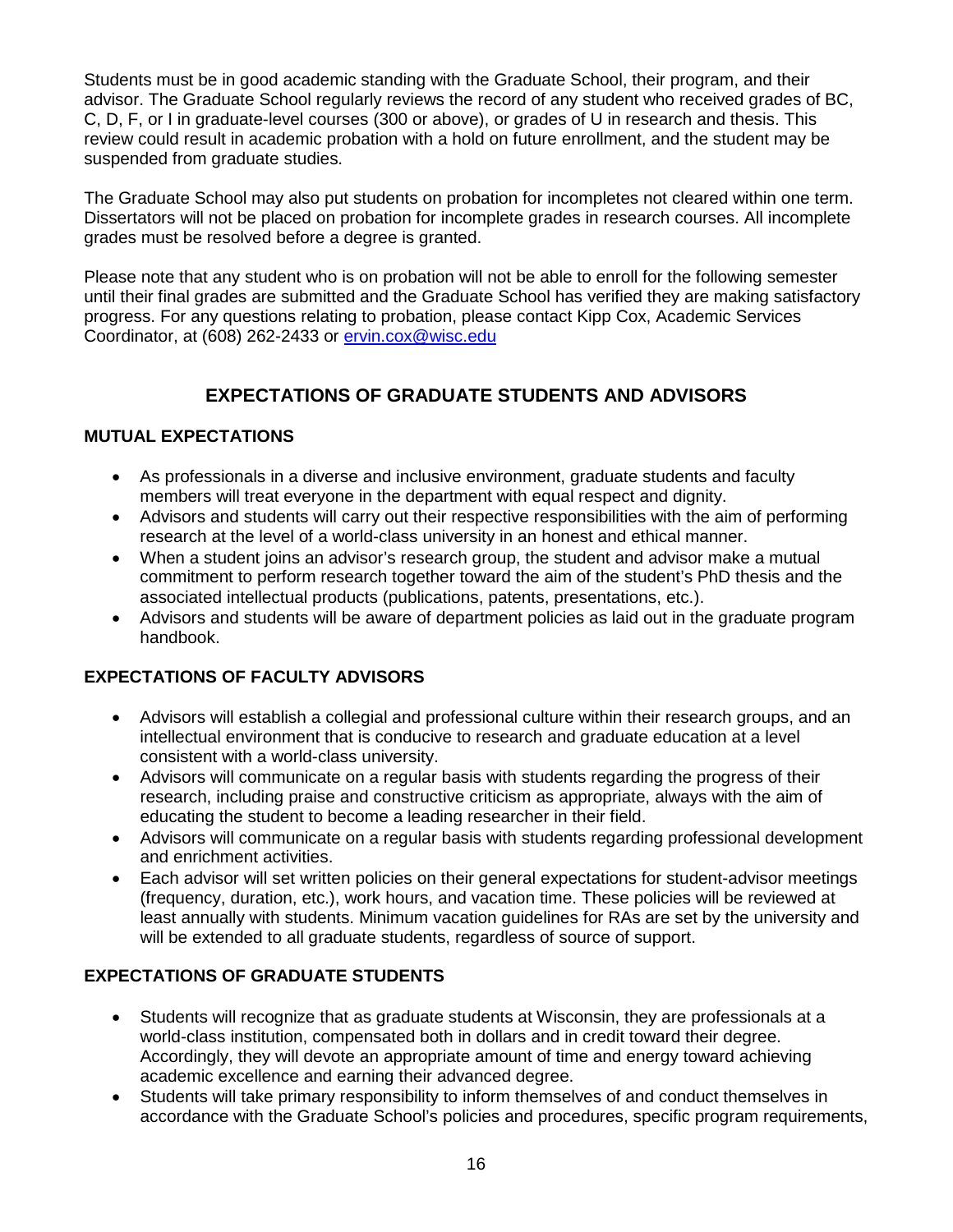and standards of performance established by faculty and articulated in departmental graduate student handbooks

- Students will become aware of procedures to obtain research funds, and of costs associated with research and graduate education. Students may be asked to participate in preparation of research proposals and other grant-related documents as part of their academic training.
- Students will take responsibility and ownership of their research projects. To complete a PhD, students will demonstrate the ability to independently plan and execute research, and to subsequently disseminate that research in both oral and written forms, including by peerreviewed publications.
- Students will communicate regularly with faculty advisors on matters related to research, academic progress, concerns, and problems they are encountering.
- Students will take the initiative to pursue appropriate professional training programs, seminars, mentors and courses that will enhance their professional development. Before participating in professional development/enrichment programs with a substantial time commitment, students will gain the approval of their advisor.

# **TUITION REMISSION AND FEE PAYMENT**

Tuition remission is provided for graduate students who hold at least a combined 33.4% appointment as an RA and/or TA. Fellowships often pay both tuition and fees. If you have any questions regarding your tuition bill, see the payroll coordinator. Your monthly stipend covers your educational expenses which includes funds to pay your segregated fees. You are responsible for paying your segregated fees each semester.

# **PARENTAL LEAVE POLICY FOR GRADUATE STUDENT ASSISTANTS**

The College of Engineering (CoE) is fully committed to providing a climate of support for women and their partners who choose to have children during their graduate studies. The goal of this CoE parental leave policy is to reduce academic and financial hardships for a) female graduate students during the late stages of their pregnancy, childbirth, and postpartum periods, and b) any graduate student who is a new parent providing care for their infant.

All CoE graduate students with current research, teaching, or project assistantships are eligible to request a parental leave under this policy. Upon request, expectant mothers will be provided with 12 weeks of paid accommodation time for childbirth. Other new parents (father, adoptive mother, and adoptive father) will, upon request, be provided with 6 weeks of paid accommodation time. There will be no research or teaching expectations of the student during the leave.

Students should ideally notify their department (through the Department Administrator or Department Chair) six months prior to the expected birth to request the leave. Students should alert their research advisor or TA coordinator at that time as well to ensure that the ongoing research and teaching environment is safe for the expectant mother. It is recognized that each case will be unique in terms of the timing of the pregnancy or adoption relative to the academic calendar and that creative and supportive solutions will be required on the part of advisors, chairs, TA coordinators, etc.

The leave will ordinarily begin at the time of birth, but other proposals will be considered. Departments – both advisors and chairs – are expected to provide flexibility in working out the details of the leave and to adjust the timeline of the leave as needed to accommodate any unexpected medical issues that arise during pregnancy (e.g. doctor-ordered bed rest).

All academic requirement deadlines (e.g., qualifying exams) will be extended for the student requesting the leave, consistent with department academic timelines.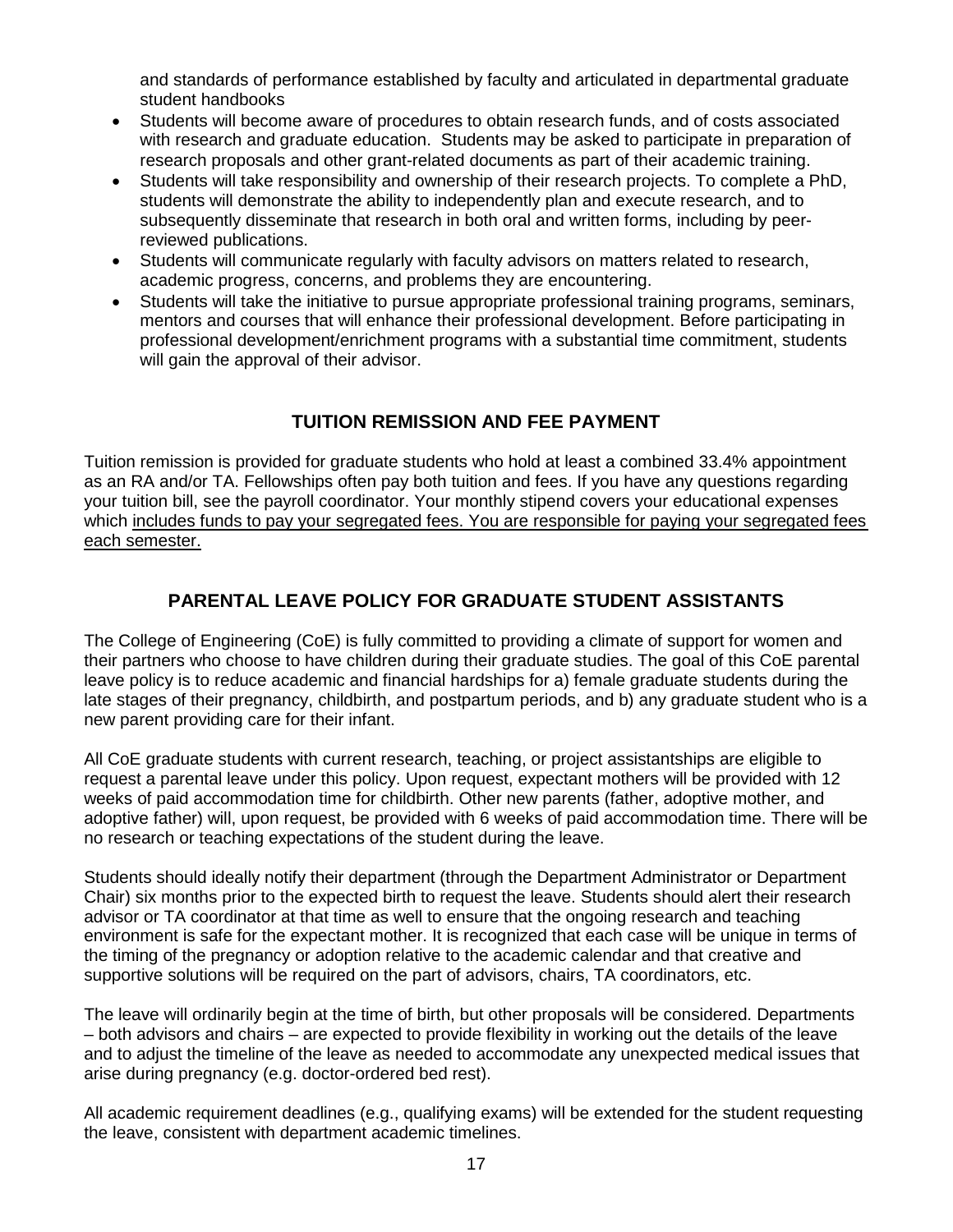# **GRADUATE ASSISTANTSHIP POLICY AND PROCEDURES**

The Graduate Assistantship Policy and Procedures (GAPP) website is the official Office of Human Resources document that outlines all policies and procedures relating to all types of graduate assistantships (Teaching, Research, and Project Assistantships) on campus. This is where policy information about your employment as an RA or TA, such as vacation and sick time, parental leave, etc., can be found.<https://hr.wisc.edu/policies/gapp/>

# **MENTAL HEALTH RESOURCES**

Graduate students are encouraged to seek support when needed. University Health Services (UHS) offers a safe and confidential environment with a variety of support services available free of charge and open to all graduate students. These include [individual,](https://www.uhs.wisc.edu/mental-health/individual/) [couple/partner,](https://www.uhs.wisc.edu/mental-health/couple-partner/) and group counseling, as well as [stress management](https://www.uhs.wisc.edu/wellness/stress/) and [psychiatry services.](https://www.uhs.wisc.edu/mental-health/psychiatry/)

UHS has Access Consultation phone screening**.** Students can call 608-265-5600 or log in to [MyUHS](https://myuhs.uhs.wisc.edu/login_dualauthentication.aspx) for 24-hour appointment booking. Same day appointments are often available, and students will be able to have a consultation within two days.

If there is a risk of suicide or concern about well-being of a student, call [UHS 24-hour crisis service](https://www.uhs.wisc.edu/mental-health/crisis/) to speak with an on-call counselor at 608-265-5600, option 9. If a situation is immediately life threatening, call 911.

#### In addition, UHS hosts a variety of group counseling opportunities:

**Dissertators' Group** - A supportive group environment focused on the emotional, behavioral, and organizational challenges associated with the dissertation process. More information at: <https://www.uhs.wisc.edu/mental-health/group-counseling/schedule/> and open Support-Theme Groups for the schedule.

**Graduate Students' Group** - This group examines the sources of stress, ways of coping, and the role of peer support in adjusting to a role that often feels like its 24/7 as a graduate student. More information at:<https://www.uhs.wisc.edu/mental-health/group-counseling/schedule/> and open Support-Theme Groups for the schedule.

**Graduate Women's Group** - Through offering support to others and receiving support, group members are challenged to learn about themselves, initiate change, and exercise honesty in a safe space. More information can be found at:<https://www.uhs.wisc.edu/mental-health/group-counseling/schedule/> and open Support-Theme Groups for the schedule.

**Drop-in Survivor Support Group** - UHS provides weekly drop-in confidential support groups for victims of sexual assault, intimate partner violence, stalking, and sexual harassment. For more information, go to:<https://www.uhs.wisc.edu/prevention/violence-prevention/survivor-support-group/>

**First-generation Students Support Group** - Students who have not had the example of a parent graduating college often face numerous challenges and may feel at a disadvantage relative to college peers. For more information, go to: [https://www.uhs.wisc.edu/mental-health/group](https://www.uhs.wisc.edu/mental-health/group-counseling/schedule/)[counseling/schedule/](https://www.uhs.wisc.edu/mental-health/group-counseling/schedule/)

**Students of Color Process and Support Group** - This is a group for any student who self-identifies as a person of color (this can be African American, African, Caribbean-American, Latino/a, Indian,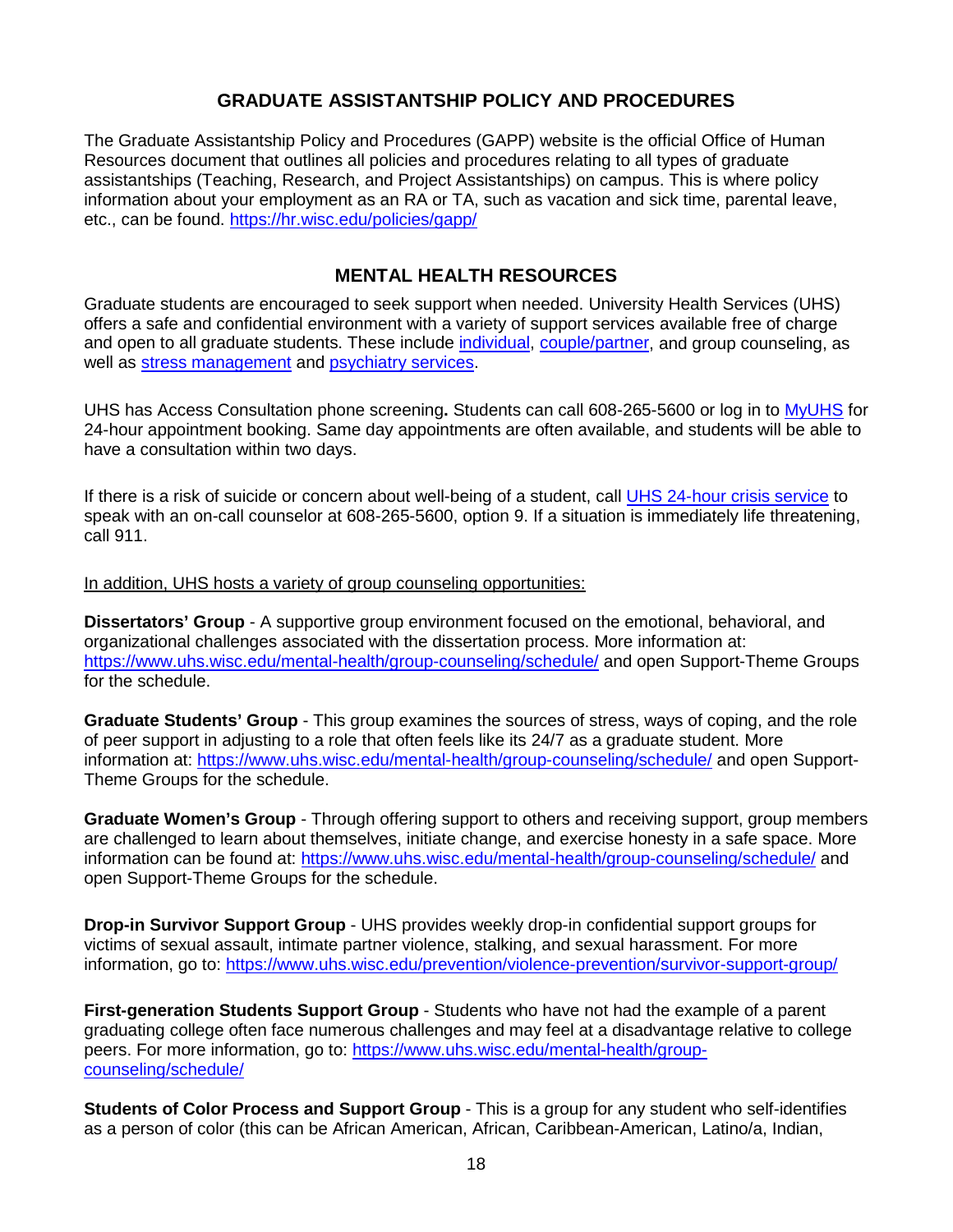Asian, Asian American Indian-American, Native American, Middle Eastern, etc.). The group will explore ways in which their identity as a student of color affects their academic, personal, and social experience. For more information, go to: [https://www.uhs.wisc.edu/mental-health/group](https://www.uhs.wisc.edu/mental-health/group-counseling/schedule/)[counseling/schedule/](https://www.uhs.wisc.edu/mental-health/group-counseling/schedule/) and open Combined Format Groups.

**Transgender & Gender Non-Conforming Support & Empowerment Group** - Students who identity as transgender, gender non-conforming, genderqueer, and any other personally meaningful term are all welcome to this group. Focus is on establishing positive connections with others and exploring the process of integrating gender identity in an authentic, self-affirming way. For more information, go to: <https://www.uhs.wisc.edu/mental-health/group-counseling/schedule/> and open Support-Theme Groups for the schedule.

The groups listed above are just a few examples. Additional groups address relationships, depression, anxiety, and other topics. Groups typically meet one to two hours weekly, and may run from four to 12 weeks per semester.

#### Additional support and resources on campus include:

**McBurney Disability Resource Office** - The McBurney Disability Resource Center is the office for students with disabilities and classroom accommodations on the UW-Madison campus. As part of the student accommodation process, we work collaboratively with students and instructors to provide and support effective student accommodations. We work with UW-Madison students with physical, learning, hearing, vision, psychological, health and other disabilities substantially affecting a major life activity (e.g., walking, communicating, learning, seeing, breathing, reading, etc.). Many students have nonapparent disabilities such as depression, anxiety, autism spectrum disorders, learning disabilities, AD/HD and health impairments such as Crohn's disease or fibromyalgia.<https://mcburney.wisc.edu/>

**Let's Talk** – UHS offers drop-in consultations at locations around campus. It's free, no appointment is necessary, and students are seen on a first-come, first-served basis. For the schedule, go to: <https://www.uhs.wisc.edu/mental-health/lets-talk/>

**Wellness Initiatives** – UHS's [interdisciplinary program](https://www.uhs.wisc.edu/wellness/) is designed to assist students' pursuit of healthy mind, body, and spirit. Programs include: healthy living, nutritional counseling, mindfulness, exercise consultation, yoga, massage, stress management, and more.

**Support for Student Military Veterans** – Student veterans transitioning to civilian life face unique challenges. UHS tailors support to this population including walk-in access to counselors experienced in working with veterans.<https://www.uhs.wisc.edu/news/campus/student-veterans/>

**Sexual Violence Prevention Program** - UHS provides an online violence prevention program, which all incoming graduate students at UW-Madison are expected to complete in their first semester. Failure to do so by Sept.  $20<sup>th</sup>$ , 2019 will result in a hold on your spring enrollment. Go here for more information:<https://www.uhs.wisc.edu/prevention/violence-prevention/grad-students/>

**Victim Advocacy Open Access Hours** – Drop-in support, information, and referral with confidential victim advocates for students who have experienced sexual assault, intimate partner violence, stalking, and/or sexual harassment. Located on the 8<sup>th</sup> floor of UHS (333 East Campus Mall), hours are M/T/W 1-4pm, and Th/F 9am-12pm. More info at:<https://www.uhs.wisc.edu/survivor/>

**UWell** – This is a comprehensive wellness initiative aiming to advance the health and wellbeing of the entire campus community by promoting existing resources.<https://uwell.wisc.edu/>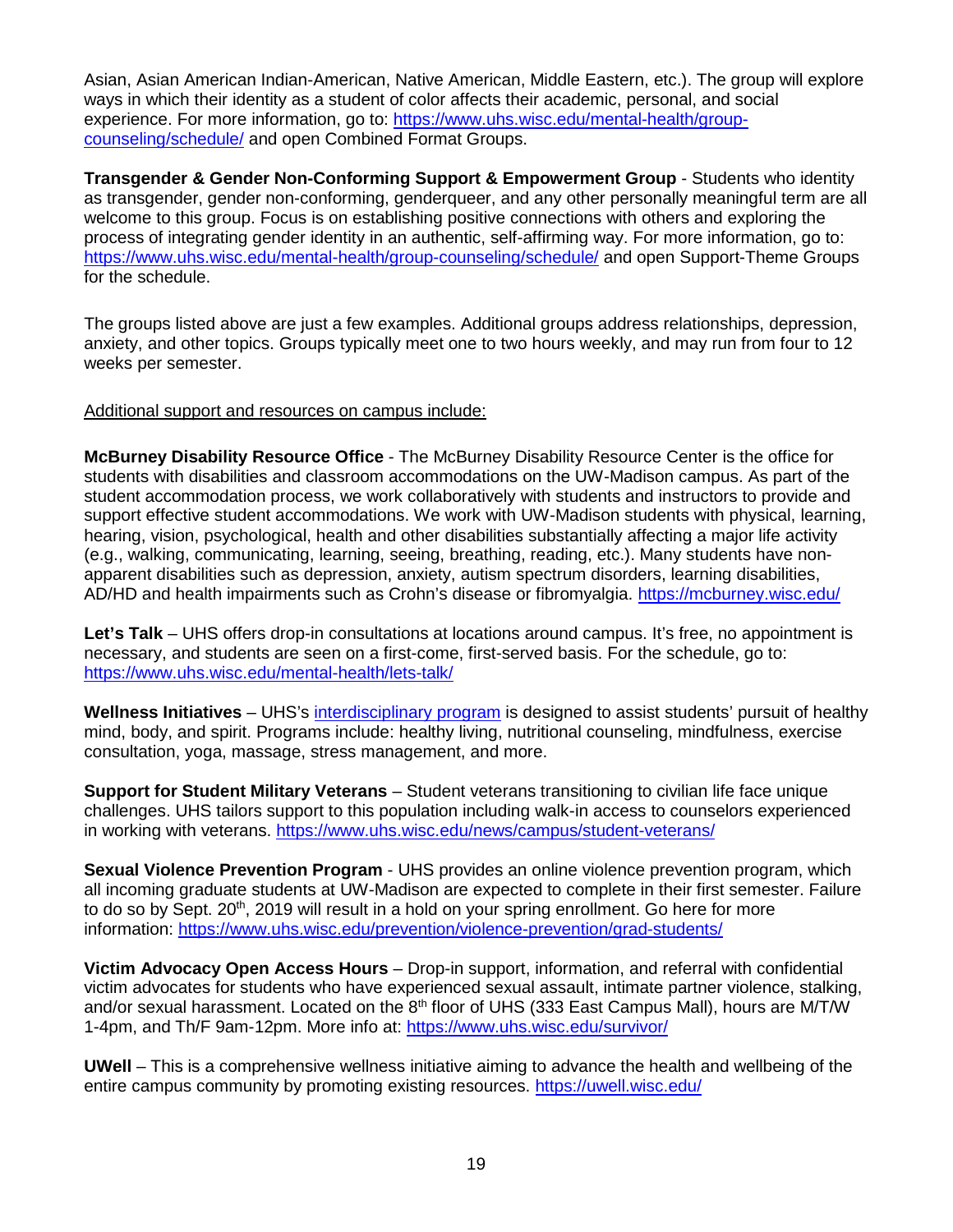**Dean of Students Office** – This office is committed to fostering a caring environment for all students. Responsibilities include the [Bias Reporting Process,](https://doso.students.wisc.edu/bias-or-hate-reporting/) addressing [Sexual Assault, Dating, and](https://doso.students.wisc.edu/sexual-assault-dating-and-domestic-violence/)  [Domestic Violence,](https://doso.students.wisc.edu/sexual-assault-dating-and-domestic-violence/) as well as many [other issues affecting student wellbeing.](https://doso.students.wisc.edu/student-assistance/)

**Ombuds Office** – University employees, including graduate students, can seek guidance regarding workplace concerns without fear of reprisal and at no cost to them.<https://ombuds.wisc.edu/>

In addition to utilizing UHS's services, graduate students who hold assistantship appointments are also able to seek mental health services covered by their [health insurance plan.](https://www.ohr.wisc.edu/benefits/new-emp/grad.aspx)

# **GRIEVANCE PROCEDURES**

If a student feels unfairly treated or aggrieved by faculty, staff, or another student, the University offers several avenues to resolve the grievance. Students' concerns about unfair treatment are best handled directly with the person responsible for the objectionable action. If the student is uncomfortable making direct contact with the individual(s) involved, they should contact the advisor or the person in charge of the unit where the action occurred (program or department chair, section chair, lab manager, etc.). For more information see the Graduate School Academic Policies & Procedures:

<https://grad.wisc.edu/acadpolicy/?policy=grievancesandappeals> The Assistant Dean for Graduate Affairs (engr-dean-graduateaffairs@engr.wisc.edu) provides overall leadership for graduate education in the College of Engineering (CoE), and is a point of contact for graduate students who have concerns about education, mentoring, research, or other difficulties.

## **PROCEDURES**

- 1. The student is encouraged to speak first with the person toward whom the grievance is directed to see if a situation can be resolved at this level.
- 2. Should a satisfactory resolution not be achieved, the student should contact the CBE Graduate Associate Chair, or Department Chair if the grievance involves the Graduate Associate Chair, to discuss the grievance. The Graduate Associate Chair or Department Chair will facilitate problem resolution through informal channels and facilitate any complaints or issues of students. The first attempt is to help students informally address the grievance prior to any formal complaint. Students are also encouraged to talk with their faculty advisors regarding concerns or difficulties if necessary. University resources for sexual harassment, discrimination, disability accommodations, and other related concerns can be found on the UW Office of Equity and Diversity website: https://oed.wisc.edu/. Other campus resources include:
	- The Graduate School [www.grad.wisc.edu](http://www.grad.wisc.edu/)
	- McBurney Disability Resource Center [www.mcburney.wisc.edu](http://www.mcburney.wisc.edu/)
	- Employee Assistance Office [www.eao.wisc.edu](http://www.eao.wisc.edu/)
	- Ombuds Office [www.ombuds.wisc.edu](http://www.ombuds.wisc.edu/)
	- University Health Services [www.uhs.wisc.edu](http://www.uhs.wisc.edu/)
	- UW Office of Equity and Diversity [www.oed.wisc.edu/index.html](http://www.oed.wisc.edu/index.html)
- 3. If the issue is not resolved to the student's satisfaction the student can submit the grievance to the Graduate Associate Chair in writing, within 60 calendar days of the alleged unfair treatment.
- 4. On receipt of a written complaint, a faculty committee will be convened by the Graduate Associate Chair to manage the grievance. The faculty committee will obtain a written response from the person, organization, or governing committee toward whom the complaint is directed. This response will be shared with the person filing the grievance.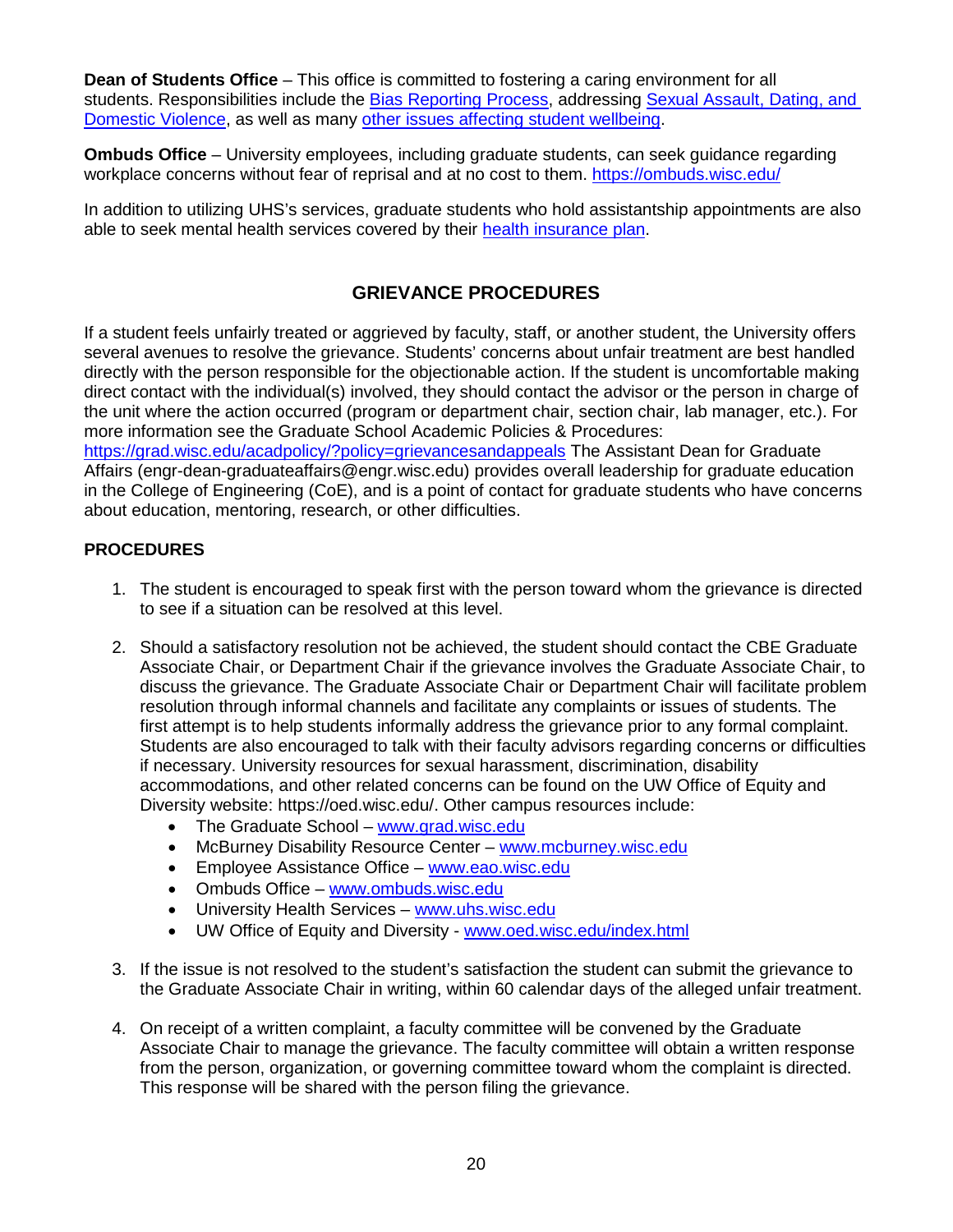- 5. The faculty committee will determine a decision regarding the grievance. The Graduate Associate Chair will report on the action taken by the committee in writing to both the student and the person, organization, or governing committee toward whom the complaint was directed within 20 working days from the date the complaint was received.
- 6. At this point, if either party (the student or the person, organization, or governing committee toward whom the grievance is directed) is unsatisfied with the decision of the faculty committee, the party may file a written appeal. Either party has 10 working days to file a written appeal to the College of Engineering. The Assistant Dean for Graduate Affairs [\(engr-dean](mailto:engr-dean-graduateaffairs@engr.wisc.edu)[graduateaffairs@engr.wisc.edu\)](mailto:engr-dean-graduateaffairs@engr.wisc.edu) provides overall leadership for graduate education in the College of Engineering (CoE), and is a point of contact for graduate students who have concerns about education, mentoring, research, or other difficulties.
- 7. Documentation of the grievance will be stored for at least 7 years. Significant grievances that set a precedent will be stored indefinitely.

The Graduate School has procedures for students wishing to appeal a grievance decision made at the College of Engineering level. These policies are described in the Graduate School's Academic Policies & Procedures: [https://grad.wisc.edu/acadpolicy/?policy=grievancesandappeals.](https://grad.wisc.edu/acadpolicy/?policy=grievancesandappeals)

# **CONDUCT EXPECTATIONS**

## **PROFESSIONAL CONDUCT**

All students are expected to adhere to the highest standards of professional behavior and ethics. Students should avoid even an appearance of improper behavior or lack of ethical standards while in Graduate School at UW-Madison, in all professional settings, and in their personal lives. Students should conduct themselves according to the standards expected of members of the profession to which the student aspires. Concerns about infractions of Professional Conduct may be effectively handled informally between the instructor/advisor and the student. If a resolution is not achieved, a graduate program representative may be included in the discussion. Separate and apart from a violation of Professional Conduct, a student may face University disciplinary action with regard to the same action. Students are responsible for reading the information here as well as the information published on all the relevant websites. Lack of knowledge of this information does not excuse any infraction. The relevant websites are: The Office of Student Conduct and Community Standards [\(https://conduct.students.wisc.edu/\)](https://conduct.students.wisc.edu/) and the Graduate School Academic Policy and Procedures [\(https://grad.wisc.edu/academic-policies/\)](https://grad.wisc.edu/academic-policies/).

- 1. Professional Ethics: Students shall: show respect for a diversity of opinions, perspectives, and cultures; accurately represent their work and acknowledge the contributions of others; aim to gain knowledge and contribute to the knowledge base of others; understand the UW Student Code of Conduct (https://conduct.students.wisc.edu/); represent their profession and the program; and strive to incorporate and practice disciplinary ideals in their daily lives. Resumes/CVs must reflect accurate information.
- 2. Honesty and Integrity: Students shall demonstrate honesty and integrity as shown by: honesty and ethics in research and IRB applications—including honesty in interpretation of data; commitment to an unbiased interpretation of academic and professional endeavors; and the need to document research activities, protect subject/client confidentiality and HIPPA regulations. Students shall: follow-through and pull their weight in group activities and understand where collaboration among students is or is not allowed; not plagiarize others or past work (self-plagiarism), cheat, or purposefully undermine the work of others; and avoid conflicts of interest for the duration of their time in the program. As a professional, honesty and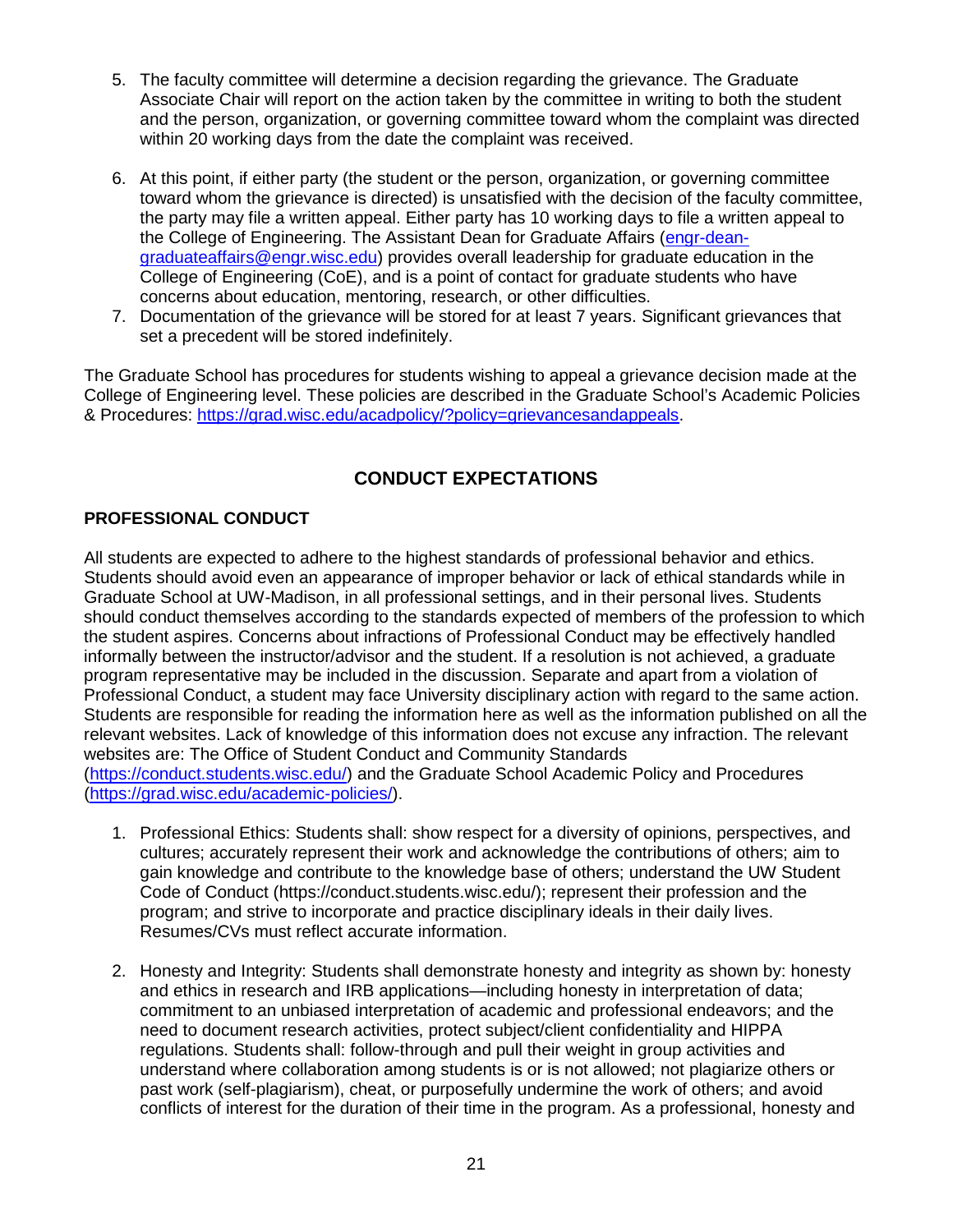integrity also extends to personal behavior in life outside of the academic setting by realizing that students are representatives of the program, UW-Madison, and the profession as a whole.

- 3. Interpersonal and Workplace Relationships: Students shall interact with peers, faculty, staff and those they encounter in their professional capacity in a manner that is respectful, considerate, and professional. This includes and is not limited to attending all scheduled meetings, honoring agreed upon work schedules, being on-time and prepared for work/meetings, contributing collaboratively to the team, keeping the lines of communication open, offering prompt response to inquiries, and employing respectful use of available equipment/technology/resources. Chronic or unexplained absences are unprofessional in the workplace and could be grounds for termination or removal of funding. To facilitate the free and open exchange of ideas, any criticism shall be offered in a constructive manner, and the right of others to hold different opinions shall be respected.
- 4. Commitment to Learning: Students are expected to meet their educational responsibilities at all times. Be actively prepared for class and be ready for questions and answers. Be on time for every class and always show courtesy during class or if you have to leave class early. If possible, students should notify the instructor at least one day in advance of a planned absence. Students who are unable to attend class are responsible for finding out what occurred that day and should not expect instructors to give them individual instruction. Recognizing that the pursuit of knowledge is a continuous process, students shall show commitment to learning by persevering despite adversity and seeking guidance in order to adapt to change. Students shall strive for academic excellence and pursue and incorporate all critique, both positive and negative, in the acquisition of knowledge in order to understand and respect the community in which they work.
- 5. Professional Appearance: Students shall recognize that the UW campus is a professional environment, and that laboratory environments in particular require attire and hygiene that accord with safety and protective clothing protocols.

This graduate program, the Graduate School, and the Division of Student Life all uphold the UW-System policies and procedures in place for academic and non-academic misconduct. In addition, graduate students are held to the same standards of responsible conduct of research as faculty and staff. Furthermore, unprofessional behavior towards clients/subjects, faculty, staff, peers and public are significant issues in the evaluation and promotion of students. In turn, we hold expectations for the highest level of academic integrity and expect professional, ethical, and respectful conduct in all interactions. Students may be disciplined or dismissed from the graduate program for misconduct or disregard for professional conduct expectations regardless of their academic standing in the program. Separate and apart from a violation of Professional Conduct, a student may face University disciplinary action with regard to the same action. Students are responsible for reading the information here as well as the information published on all the relevant web sites, as mentioned before. Lack of knowledge of this information does not excuse any infraction.

# **ACADEMIC MISCONDUCT**

Academic misconduct is an act in which a student (UWS 14.03(1)):

- 1. seeks to claim credit for the work or efforts of another without authorization or citation;
- 2. uses unauthorized materials or fabricated data in any academic exercise;
- 3. forges or falsifies academic documents or records;
- 4. intentionally impedes or damages the academic work of others;
- 5. engages in conduct aimed at making false representation of a student's academic performance; or
- 6. assists other students in any of these acts.

Examples of academic misconduct include but are not limited to: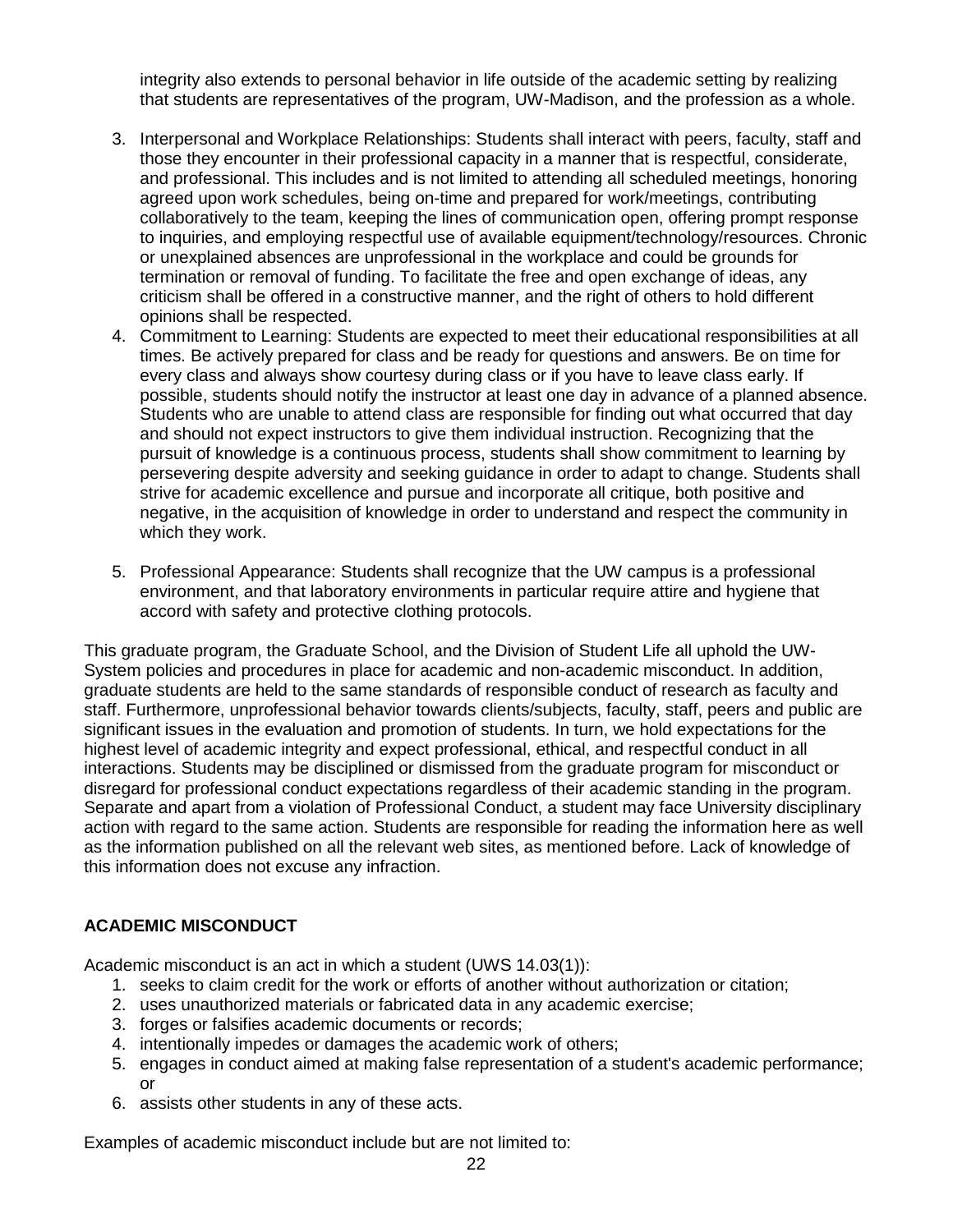- 1. cutting and pasting text from the Web without quotation marks or proper citation;
- 2. paraphrasing from the Web without crediting the source;
- 3. using notes or a programmable calculator in an exam when such use is not allowed;
- 4. using another person's ideas, words, or research and presenting it as one's own by not properly crediting the originator;
- 5. stealing examinations or course materials;
- 6. changing or creating data in a lab experiment;
- 7. altering a transcript;
- 8. signing another person's name to an attendance sheet;
- 9. hiding a book knowing that another student needs it to prepare for an assignment;
- 10. collaboration that is contrary to the stated rules of the course; or
- 11. tampering with a lab experiment or computer program of another student.

Additional information regarding Academic Misconduct:

Graduate School Policy & Procedure: Misconduct, Academic: [www.grad.wisc.edu/acadpolicy/#misconductacademic](http://www.grad.wisc.edu/acadpolicy/#misconductacademic)

Dean of Students Office: Information for Students: How to Avoid Academic Misconduct? What Happens If I Engage in Academic Misconduct? What Should I Do If I know a Classmate is Cheating? [www.students.wisc.edu/doso/students.html](http://www.students.wisc.edu/doso/students.html)

Dean of Students Office: Academic Misconduct Flowchart: [www.students.wisc.edu/doso/misconductflowchart.html](http://www.students.wisc.edu/doso/misconductflowchart.html)

University of Wisconsin System: Chapter UWS 14: Student Academic Disciplinary Procedures: [www.students.wisc.edu/doso/docs/uws\\_chapter\\_14.pdf](http://www.students.wisc.edu/doso/docs/uws_chapter_14.pdf)

# **NON-ACADEMIC MISCONDUCT**

The University may discipline a student in non-academic matters in the following situations:

- 1. for conduct which constitutes a serious danger to the personal safety of a member of the university community or guest;
- 2. for stalking or harassment;
- 3. for conduct that seriously damages or destroys university property or attempts to damage or destroy university property, or the property of a member of the university community or guest;
- 4. for conduct that obstructs or seriously impairs university-run or university-authorized activities, or that interferes with or impedes the ability of a member of the university community, or guest, to participate in university-run or university-authorized activities;
- 5. for unauthorized possession of university property or property of another member of the university community or guest;
- 6. for acts which violate the provisions of UWS 18, Conduct on University Lands;
- 7. for knowingly making a false statement to any university employee or agent on a universityrelated matter, or for refusing to identify oneself to such employee or agent;
- 8. for violating a standard of conduct, or other requirement or restriction imposed in connection with disciplinary action.

Examples of non-academic misconduct include but are not limited to:

- 1. engaging in conduct that is a crime involving danger to property or persons, as defined in UWS 18.06(22)(d);
- 2. attacking or otherwise physically abusing, threatening to physically injure, or physically intimidating a member of the university community or a guest;
- 3. attacking or throwing rocks or other dangerous objects at law enforcement personnel, or inciting others to do so;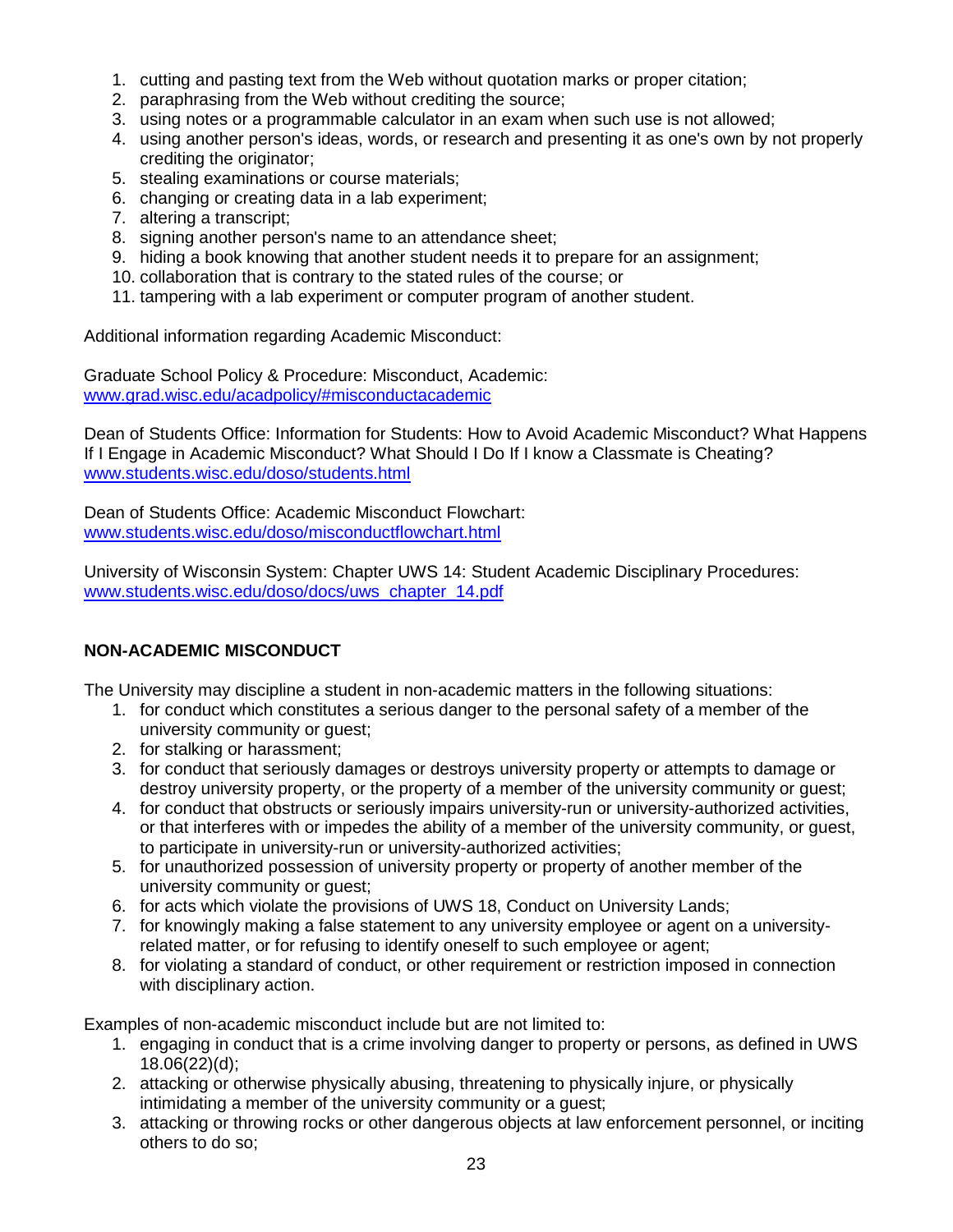- 4. selling or delivering a controlled substance, as defined in 161 Wis. Stats., or possessing a controlled substance with intent to sell or deliver;
- 5. removing, tampering with, or otherwise rendering useless university equipment or property intended for use in preserving or protecting the safety of members of the university community, such as fire alarms, fire extinguisher, fire exit signs, first aid equipment, or emergency telephones; or obstructing fire escape routes;
- 6. preventing or blocking physical entry to or exit from a university building, corridor, or room;
- 7. engaging in shouted interruptions, whistling, or similar means of interfering with a classroom presentation or a university-sponsored speech or program;
- 8. obstructing a university officer or employee engaged in the lawful performance of duties;
- 9. obstructing or interfering with a student engaged in attending classes or participating in university-run or university-authorized activities;
- 10. knowingly disrupting access to university computing resources or misusing university computing resources.

Additional information regarding Non-Academic Misconduct:

Graduate School Academic Policies & Procedures: Misconduct, Non-Academic: [www.grad.wisc.edu/acadpolicy/#misconductnonacademic](http://www.grad.wisc.edu/acadpolicy/#misconductnonacademic)

Dean of Students Office: Non-Academic Misconduct Standards Statement: [www.students.wisc.edu/doso/nonacadmisconduct-statement.html](http://www.students.wisc.edu/doso/nonacadmisconduct-statement.html)

Dean of Students Office: Non-Academic Misconduct Process [www.students.wisc.edu/doso/nonacadmisconduct.html](http://www.students.wisc.edu/doso/nonacadmisconduct.html)

University of Wisconsin System: Chapter UWS 17: Student Non-Academic Disciplinary Procedures: [www.students.wisc.edu/doso/docs/NewUWS%2017.pdf](http://www.students.wisc.edu/doso/docs/NewUWS%2017.pdf)

University of Wisconsin System: Chapter UWS 18: Conduct on University Lands: [www.students.wisc.edu/doso/docs/NewUWS%2018.pdf](http://www.students.wisc.edu/doso/docs/NewUWS%2018.pdf)

## **RESEARCH MISCONDUCT**

Much of graduate education is carried out not in classrooms, but in laboratories and other research venues, often supported by federal or other external funding sources. Indeed, it is often difficult to distinguish between academic misconduct and cases of research misconduct. Graduate students are held to the same standards of responsible conduct of research as faculty and staff. The Graduate School is responsible for investigating allegations of research misconduct. This is often done in consultation with the Division of Student Life as well as with federal and state agencies to monitor, investigate, determine sanctions, and train about the responsible conduct of research. For more information, contact the Associate Vice Chancellor for Research Policy, 333 Bascom Hall, (608) 262- 1044.

Please see section on "Grievance Procedures and Misconduct Reporting" for further information on reporting research misconduct of others. Here are links for additional information regarding Research Misconduct and Responsible Conduct:

Graduate School Policies & Procedures: Responsible Conduct of Research [www.grad.wisc.edu/acadpolicy/#responsibleconductofresearch](http://www.grad.wisc.edu/acadpolicy/#responsibleconductofresearch)

Office of the Vice Chancellor for Research and Graduate Education's - Office of Research Policy: Introduction & Guide to Resources on Research Ethics: [www.research.wisc.edu/respolcomp/resethics/](http://www.research.wisc.edu/respolcomp/resethics/)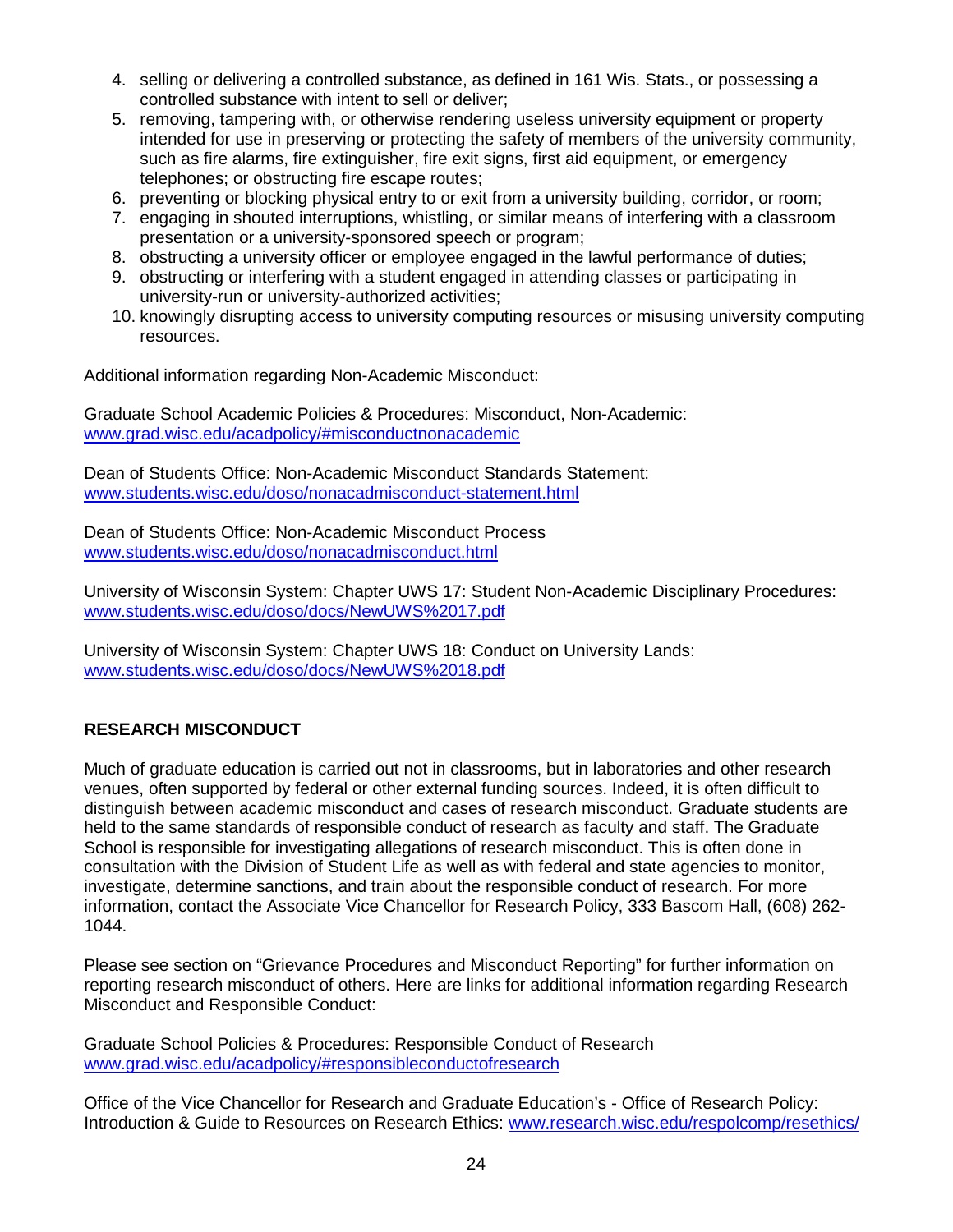Office of the Vice Chancellor for Research and Graduate Education's Office of Research Policy: Policies, Responsibilities, and Procedures: Reporting Misconduct [www.kb.wisc.edu/gsadminkb/page.php?id=34486](http://www.kb.wisc.edu/gsadminkb/page.php?id=34486)

Office of the Vice Chancellor for Research and Graduate Education's Office of Research Policy: Policies, Responsibilities, and Procedures: Responsible Conduct of Research Resources [www.kb.wisc.edu/gsadminkb/search.php?cat=2907](http://www.kb.wisc.edu/gsadminkb/search.php?cat=2907)

# **REPORTING MISCONDUCT AND CRIME**

The campus has established policies governing student conduct, academic dishonesty, discrimination, and harassment/abuse as well as specific reporting requirements in certain cases. If you have a grievance regarding unfair treatment towards yourself, please reference the procedures and resources identified above. If you learn about, observe, or witness misconduct or other wrongdoing you may be required to report that misconduct or abuse. Depending on the situation, it may be appropriate to consult with your advisor, Graduate Program Coordinator, or other campus resources (such as the UW Office of Equity and Diversity, Graduate School, Mc Burney Disability Resource Center, Employee Assistance Office, Ombuds Office, and University Health Services).

#### **RESEARCH MISCONDUCT**

The University of Wisconsin-Madison strives to foster the highest scholarly and ethical standards among its students, faculty, and staff. Graduate students and research associates are among the most vulnerable groups when reporting misconduct because their source of financial support and the progress in their careers may be at risk by raising questions of wrongdoing. They are also often the closest witnesses to wrong doing when it occurs and therefore must be appropriately protected from the consequences of reporting wrongdoing and be informed of their rights. Please find full details at [https://research.wisc.edu/compliance-policy/research-ethics/.](https://research.wisc.edu/compliance-policy/research-ethics/)

#### **ACADEMIC MISCONDUCT**

If you know a classmate is cheating on an exam or other academic exercise, notify your professor, teaching assistant or proctor of the exam. As a part of the university community, you are expected to uphold the standards of the university. Also, consider how your classmate's dishonesty may affect the overall grading curve and integrity of the program.

## **SEXUAL ASSAULT REPORTING**

Faculty, staff, teaching assistants, and others who work directly with students at UW-Madison are required by law to report first-hand knowledge or disclosures of sexual assault to university officials, specifically the Office for Equity & Diversity or the Division of Student Life. This effort is not the same as filing a criminal report. Disclosing the victim's name is not required as part of this report. Please find full details at<http://www.oed.wisc.edu/sexualharassment/assault.html> and [https://doso.students.wisc.edu/services/sexual-assault-dating-and-domestic-violence/.](https://doso.students.wisc.edu/services/sexual-assault-dating-and-domestic-violence/)

#### **CHILD ABUSE REPORTING**

As a UW-Madison employee (under Wisconsin Executive Order #54), you are required to immediately report child abuse or neglect to Child Protective Services (CPS) or law enforcement if, in the course of employment, the employee observes an incident or threat of child abuse or neglect, or learns of an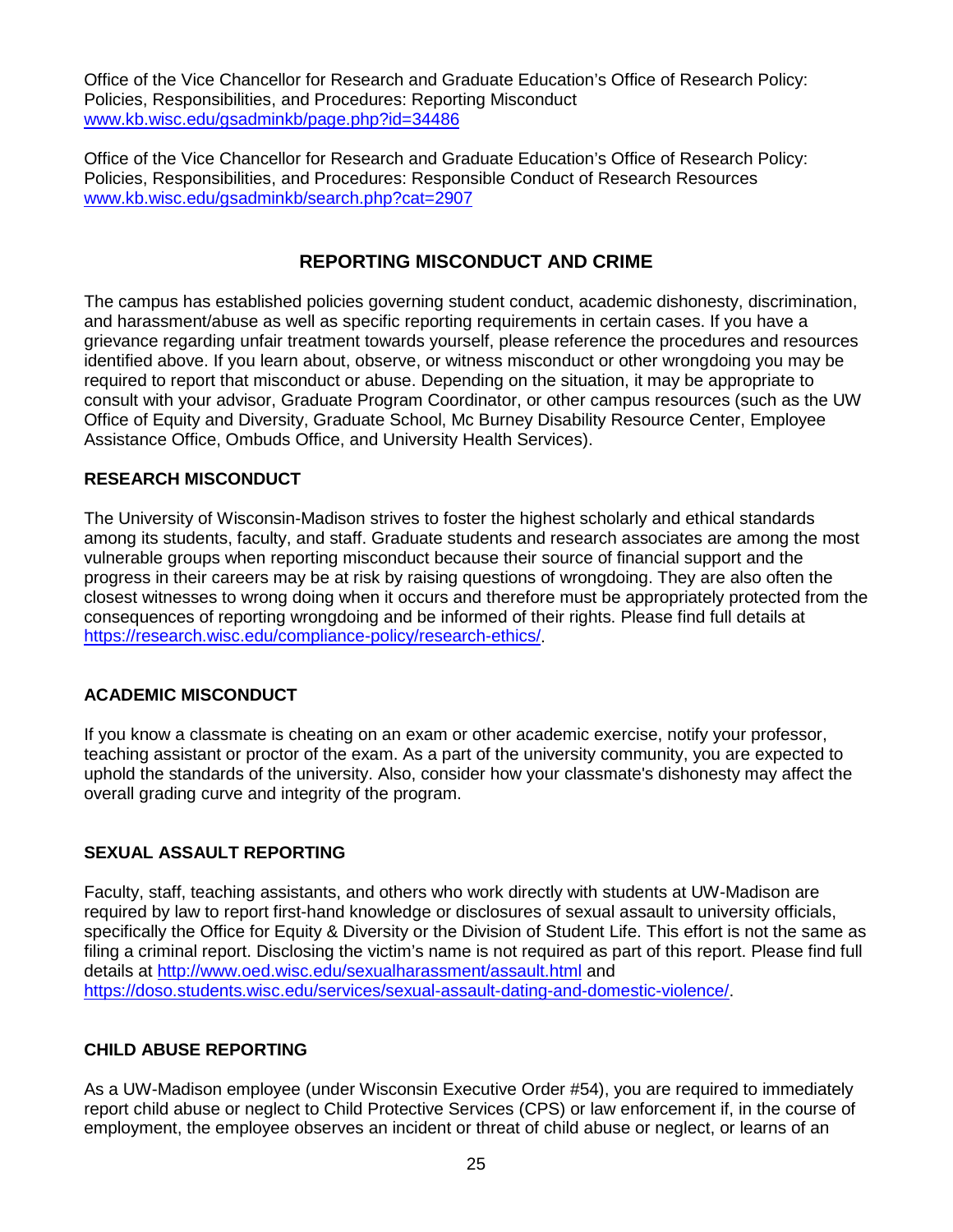incident or threat of child abuse or neglect, and the employee has reasonable cause to believe that child abuse or neglect has occurred or will occur. Volunteers working for UW-Madison sponsored programs or activities are also expected to report suspected abuse or neglect. Please find full details at [http://www.oed.wisc.edu/childabuse/.](http://www.oed.wisc.edu/childabuse/)

# **INCIDENTS OF BIAS/HATE**

The University of Wisconsin-Madison values a diverse community where all members are able to participate fully in the Wisconsin Experience. Incidents of Bias/Hate affecting a person or group create a hostile climate and negatively impact the quality of the Wisconsin Experience for community members. UW-Madison takes such incidents seriously and will investigate and respond to reported or observed incidents of bias/hate. Please find full details at [https://doso.students.wisc.edu/services/bias](https://doso.students.wisc.edu/services/bias-reporting-process/)[reporting-process/.](https://doso.students.wisc.edu/services/bias-reporting-process/)

# **HOSTILE AND INTIMIDATING BEHAVIOR**

Hostile and intimidating behavior, sometimes known by the shorthand term "bullying", is defined in university policy as "unwelcome behavior pervasive or severe to the extent that it makes the conditions for work inhospitable and impairs another person's ability to carry out his/her responsibilities to the university." A person or a group can perpetrate this behavior. The person need not be more senior than or a supervisor to the target.

Hostile and intimidating behavior (HIB) can occur in the university setting. Even individual instances of such behavior can have a significant effect on the person it's aimed at, and can take a physical and emotional toll, reduce the effectiveness of a person's work or learning. It is a significant reason for unhealthy workplace climate and culture, and should be addressed immediately. Hostile and intimidating behavior is prohibited by university policy. Unacceptable behavior may include, but is not limited to:

- Abusive expression (including spoken, written, recorded, visual, digital, or nonverbal, etc.) directed at another person in the workplace, such as derogatory remarks or epithets that are outside the range of commonly accepted expressions of disagreement, disapproval, or critique in an academic culture and professional setting that respects free expression;
- Unwarranted physical contact or intimidating gestures;
- Conspicuous exclusion or isolation having the effect of harming another person's reputation in the workplace and hindering another person's work;
- Sabotage of another person's work or impeding another person's capacity for academic expression, be it oral, written, or other;
- Abuse of authority, such as using threats or retaliation in the exercise of authority, supervision, or guidance, or impeding another person from exercising shared governance rights, etc.

Repeated acts or a pattern of hostile and/or intimidating behaviors are of particular concern. A single act typically will not be sufficient to warrant discipline or dismissal, but an especially severe or egregious act may warrant either.

# **WHAT TO DO IF YOU FEEL YOU HAVE BEEN THE TARGET OF HIB**

Undesired consequences of hostile and intimidating behavior can be avoided or minimized when the problem is addressed early on, but victims are often hesitant to pursue a formal process before the impact is severe. Educational opportunities and campus resources have been implemented with the intent of aiding all employees and students in defusing situations before they become severe. These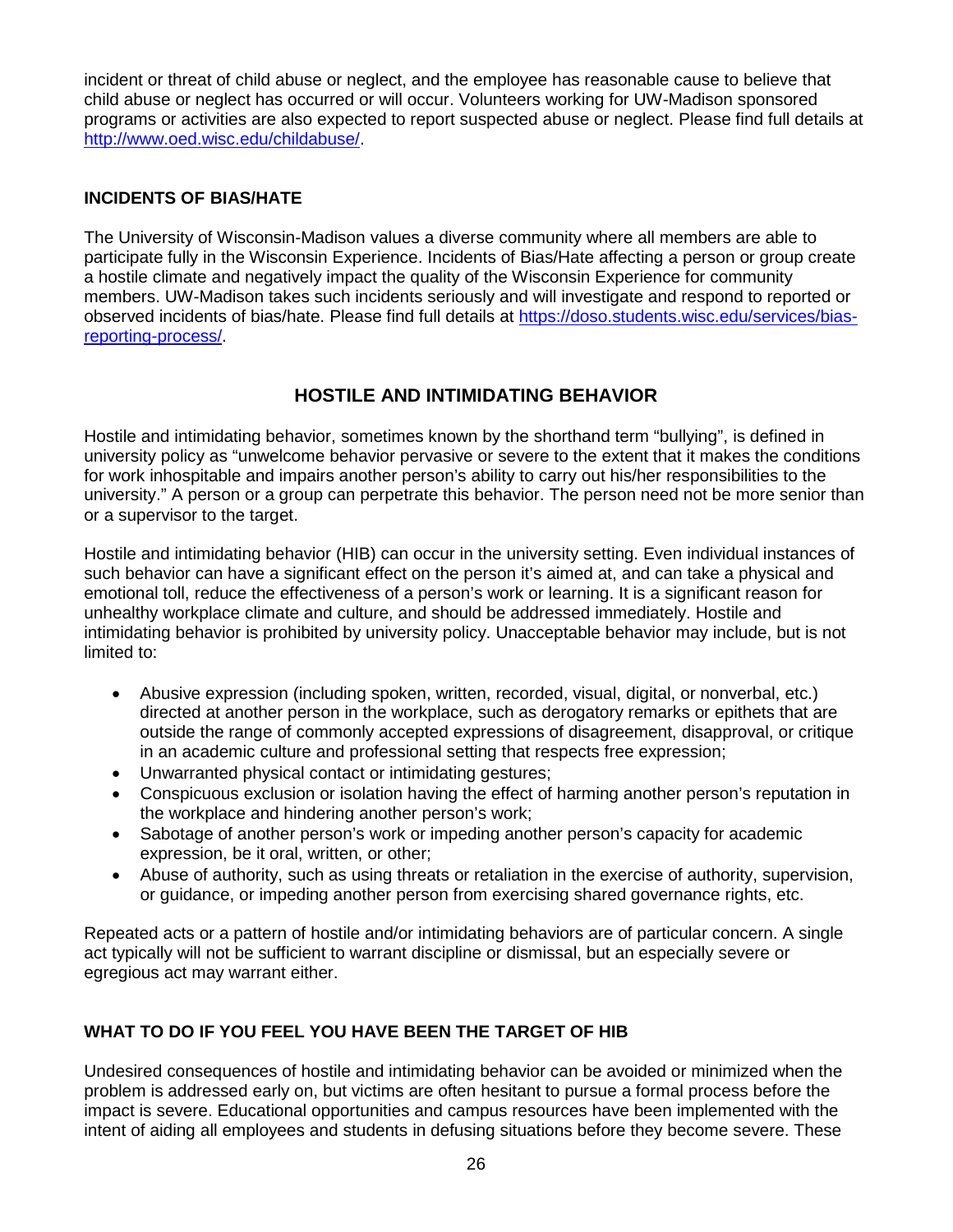resources, including trained personnel who can advise and mediate, comprise the "informal process." It is possible that situations will continue to arise in which informal interventions are not effective, and the "formal process" has been designed to address those situations.

You are encouraged to seek out advice and consultation after the first instance of hostile and intimidating behavior: consultation is not escalation. Discussing what's happened in a timely way can often prevent continued bullying. Here are some ways to do this:

- Seek advice from a trusted colleague;
- You may choose to seek informal resolution by approaching the individual yourself or with an intermediary;
- Consult your advisor, human resources representative, department chair, director, dean, or any campus resource to discuss options for resolution;
- Keep notes of what happened, when, where, and who was present. Retain copies of any correspondence.

Graduate Students sometimes experience hostile and intimidating behavior from faculty members. If you are a student who is experiencing such behavior, you are entitled to support as a university employee through the Ombuds office, the Dean of Students office, and (if a grad student) the Graduate School. Graduate student workers should also consult with Graduate Coordinators, TAA Stewards, and/or the Graduate School.

CBE graduate students with concerns may contact the Associate Chair for Graduate and Studies, or the College of Engineering Assistant Dean for Graduate Affairs. Additional campus information on hostile and intimidating behavior is available at [https://hr.wisc.edu/hib/.](https://hr.wisc.edu/hib/)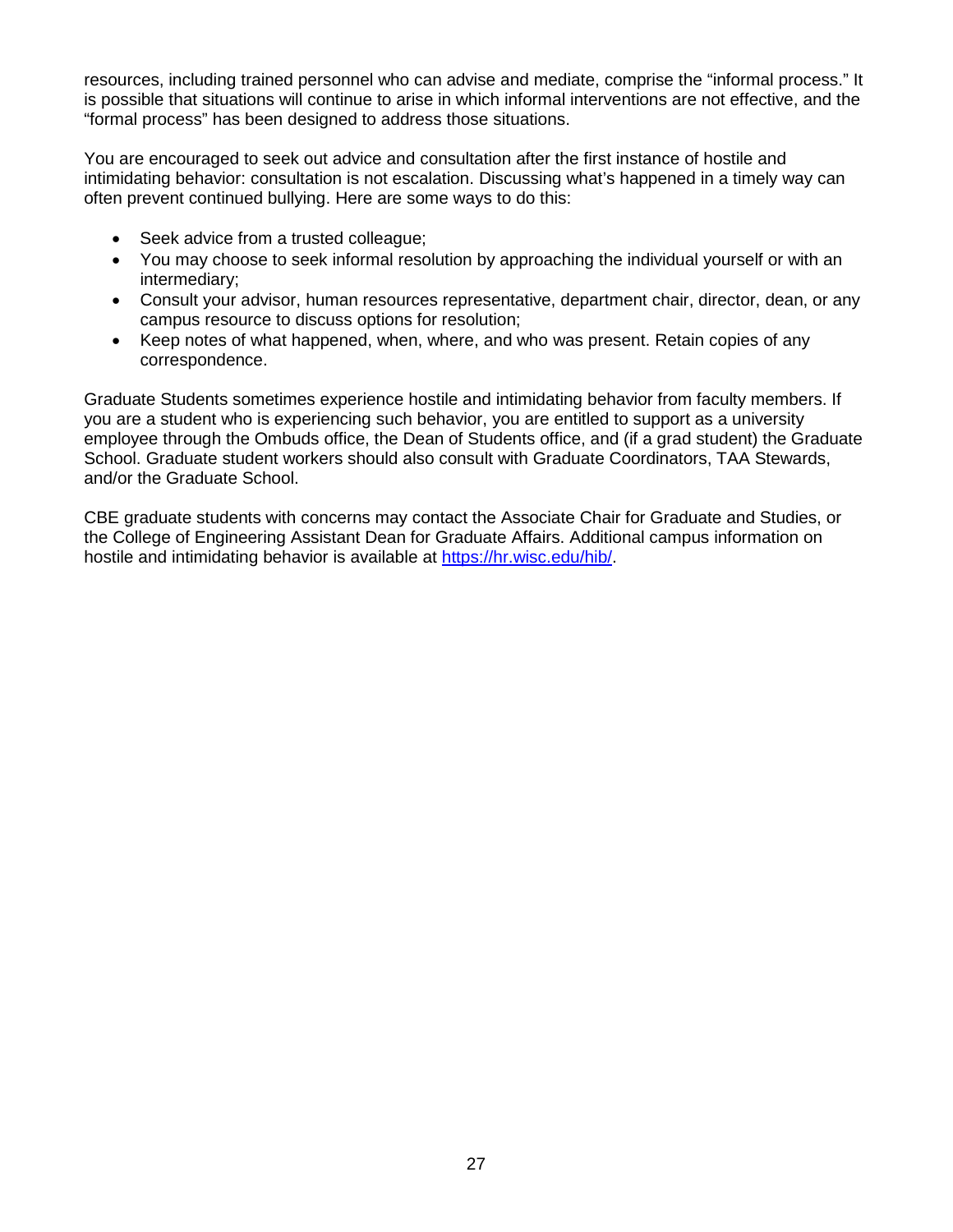# **APPENDIX A.**

# **THE MINOR REQUIREMENT**

In addition to studies in chemical and biological engineering, the Ph.D. candidate is required to undertake a program of course work in a field other than chemical and biological engineering. The purpose of the minor is to add breadth to the Ph.D. major. This requirement may be satisfied by a departmental minor (option A) or a distributed minor (option B).

The minor, whether Option A or B, is designed to represent a coherent body of work, and should not be simply an after-the-fact ratification of a number of courses taken outside the major department. To ensure coherence, the student must consult with their advisor. The Ph.D. Minor Agreement Form should be submitted for approval at an early date, before the student is halfway through the proposed course sequence. The minor program must be approved by both the student's advisor and the appropriate department.

## **MINOR OPTION A**

For Minor Option A, the student is required to complete at least 9 graduate credits in a single department. The program of course work must be approved by the minor department. Departments may have specific course requirements for their minor and may require more than the 9-credit minimum. The student must meet the requirements of the minor department for satisfactory completion of the minor.

## **MINOR OPTION B (DISTRIBUTED)**

If the needs of the student would best be served by preparation not available as a departmental minor the department may permit the student and the advisor to develop a special program in lieu of a departmental minor. To meet the requirements of this Minor Option B, the student must complete at least 9 graduate credits in **two or more departments outside the major**, in related courses selected for their relevance to the student's particular area of concentration. The proposed program of course work must be approved by the Department of Chemical and Biological Engineering.

#### **TIMING**

Students must request approval of their minor program before they are halfway through the proposed minor curses. Because the Ph.D. minor must be declared at the time the preliminary warrant is requested from the Graduate School, minors must be approved at least one month before the preliminary exam date. The approval process for Option B minors may take one month or more.

## **BASIC REQUIREMENTS**

A GPA of 3.0 must be maintained in the minor. All courses must be 300 level or above, taken after the bachelor's degree (or the equivalent). Students may not use 790, 890 or 990 (research and thesis) courses for their minor. No more than 5 credits completed 5 or more years prior to admission to the Ph.D. major may be used. Courses taken 10 or more years ago may not be used. Courses taken for pass-fail or for audit may not be used. Courses with grades of (S) satisfactory or Cr. (credit) are acceptable.

## **TRANSFER WORK**

If you are requesting to use courses taken as a graduate student at another university (undergraduate courses cannot be transferred), submit your proposal early and include the following: (1) an official transcript, (2) a memo from the appropriate minor area indicating the course(s) taken at the other institution and their UW-Madison equivalent. It is also helpful to include a course syllabus, if available. Please note quarter hours are rounded to semesters: 4 quarter hours = 3 semester hours.

## **CHANGES IN MINOR COURSES**

If a student's minor courses change, they must submit a Revised Minor Agreement Form using the same process outlined above. The student may take approved courses in a different semester without submitting a new form.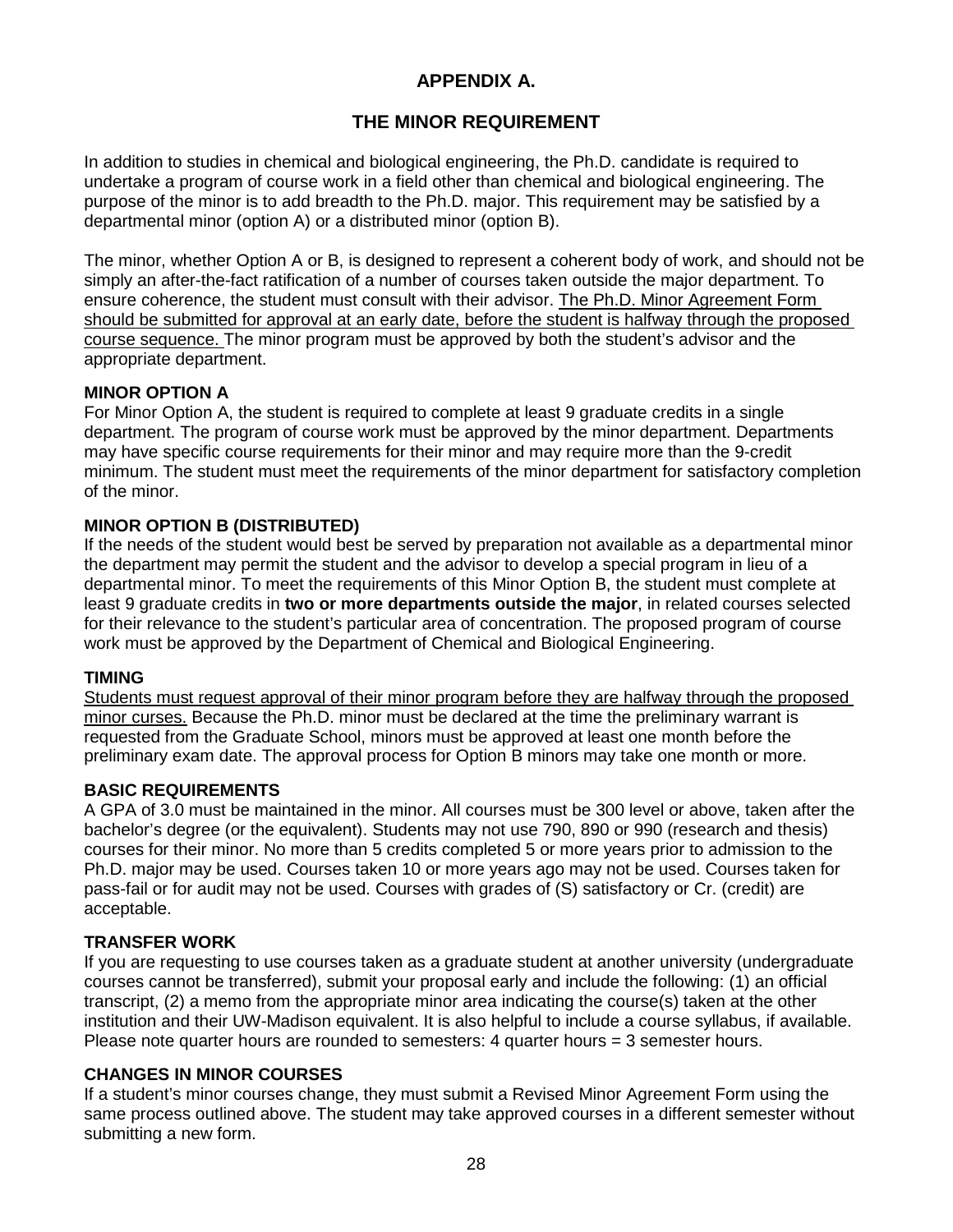# **APPENDIX B.**

# **Ph.D. Minor Agreement Form**

(Minimum 9 non-CBE credits)

|            |                                                                             |                                                                  | Date: the contract of the contract of the contract of the contract of the contract of the contract of the contract of the contract of the contract of the contract of the contract of the contract of the contract of the cont |       |          |      |
|------------|-----------------------------------------------------------------------------|------------------------------------------------------------------|--------------------------------------------------------------------------------------------------------------------------------------------------------------------------------------------------------------------------------|-------|----------|------|
|            | Major: CHEMICAL & BIOLOGICAL ENGINEERING<br>UW ID #: $\qquad \qquad \qquad$ |                                                                  |                                                                                                                                                                                                                                |       |          |      |
|            |                                                                             |                                                                  |                                                                                                                                                                                                                                |       |          |      |
|            |                                                                             |                                                                  | (Check with individual dept. for minor requirements)                                                                                                                                                                           |       |          |      |
|            |                                                                             |                                                                  | Option B (Distributed-9 credits minimum, two or more depts. outside CBE)                                                                                                                                                       |       |          |      |
|            |                                                                             |                                                                  | This is an Original Revised Minor Agreement Form (check one)                                                                                                                                                                   |       |          |      |
|            |                                                                             | List minor courses as they appear on your UW-Madison transcript: |                                                                                                                                                                                                                                |       |          |      |
|            |                                                                             |                                                                  |                                                                                                                                                                                                                                |       | Semester |      |
| Dept. Name |                                                                             | Course # Course Title                                            | Credits                                                                                                                                                                                                                        | Grade | F/Sp     | Year |

**For Option B (Distributed Minor) only**: Include a brief explanation of your choice of courses and their relevance to your research area.

\_\_\_\_\_\_\_\_\_\_\_\_\_\_\_\_\_\_\_\_\_\_\_\_\_\_\_\_\_\_\_\_\_\_\_\_\_\_ \_\_\_\_\_\_\_\_\_\_\_\_\_\_\_\_\_\_\_\_\_\_\_\_\_\_\_\_\_\_\_\_\_\_\_\_\_\_

\_\_\_\_\_\_\_\_\_\_\_\_\_\_\_\_\_\_\_\_\_\_\_\_\_\_\_\_\_\_\_\_\_\_\_\_\_\_ \_\_\_\_\_\_\_\_\_\_\_\_\_\_\_\_\_\_\_\_\_\_\_\_\_\_\_\_\_\_\_\_\_\_\_\_\_\_

\_\_\_\_\_\_\_\_\_\_\_\_\_\_\_\_\_\_\_\_\_\_\_\_\_\_\_\_\_\_\_\_\_\_\_\_\_\_ \_\_\_\_\_\_\_\_\_\_\_\_\_\_\_\_\_\_\_\_\_\_\_\_\_\_\_\_\_\_\_\_\_\_\_\_\_\_

Name of Major Advisor **Signature of Minor Dept.** (if Option A)

Signature of Major Advisor **Signature of Major Dept. Chair (if Option B)** 

Date **Date Date Date Date Date Date Date Date Date**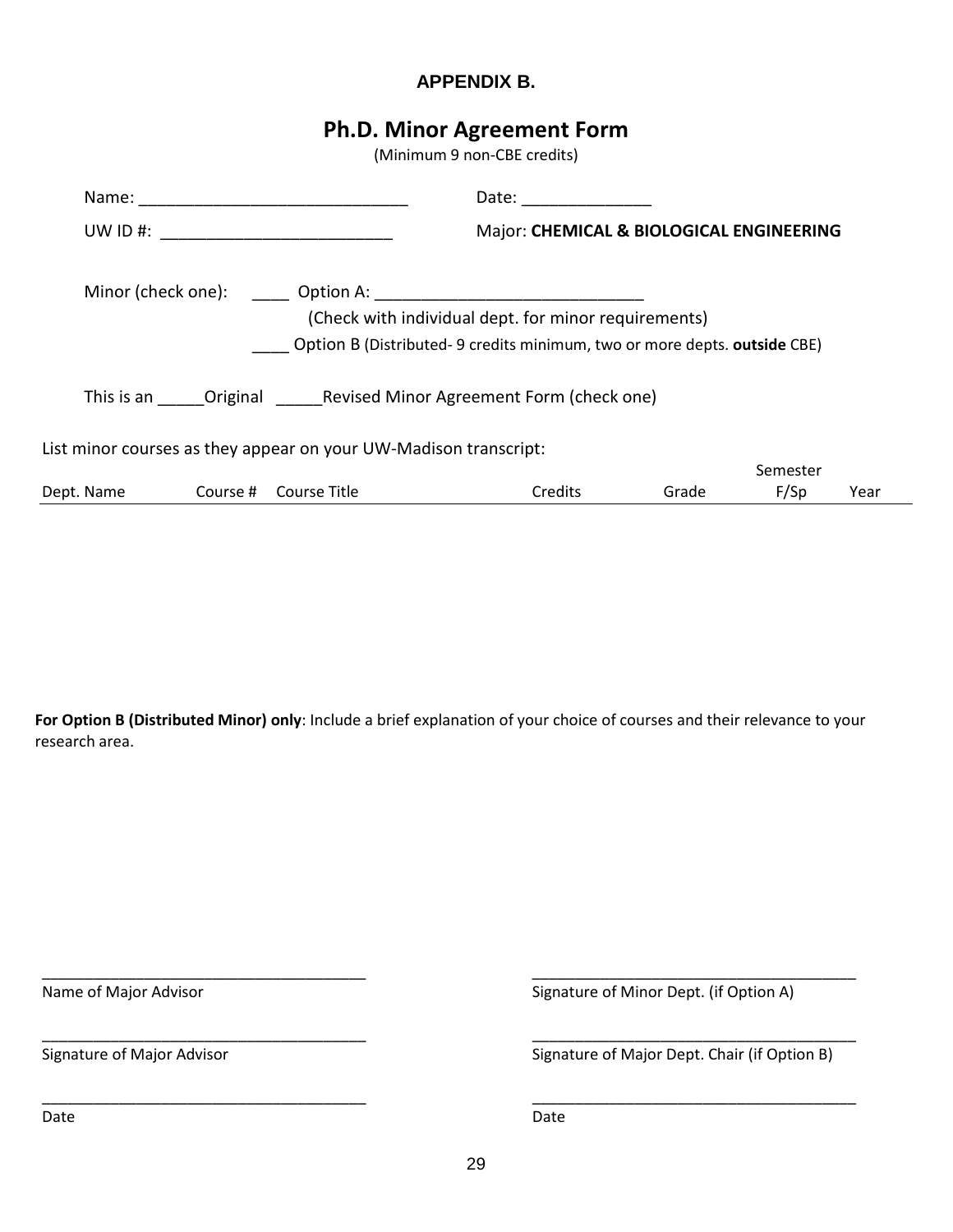# **APPENDIX C.**

# **Ph.D. Elective Course Approval Form**

| Name:                                                                                                                                                   | Date:                       |
|---------------------------------------------------------------------------------------------------------------------------------------------------------|-----------------------------|
|                                                                                                                                                         | Major: CHEMICAL ENGINEERING |
| Semester and year you entered program:                                                                                                                  |                             |
| Ph.D. elective course requirement:                                                                                                                      |                             |
| • Three credits from coursework outside CBE<br>B average<br>٠<br>• No audit or pass/fail courses                                                        |                             |
| List your proposed elective course(s) below. Obtain the approval and signature of your major advisor.<br>Return signed form to Graduate Program office. |                             |

| <b>Department</b> | Course |              | <b>Semester</b> |  |  |                 |
|-------------------|--------|--------------|-----------------|--|--|-----------------|
| <b>Name</b>       | Number | Course title | Credits         |  |  | F/Sp Year Grade |

Name of Major Advisor

\_\_\_\_\_\_\_\_\_\_\_\_\_\_\_\_\_\_\_\_\_\_\_\_\_\_\_\_\_\_\_\_\_\_\_

\_\_\_\_\_\_\_\_\_\_\_\_\_\_\_\_\_\_\_\_\_\_\_\_\_\_\_\_\_\_\_\_\_\_\_

Signature, Major Advisor

 $\mathcal{L}_\text{max}$  and  $\mathcal{L}_\text{max}$  and  $\mathcal{L}_\text{max}$ 

Date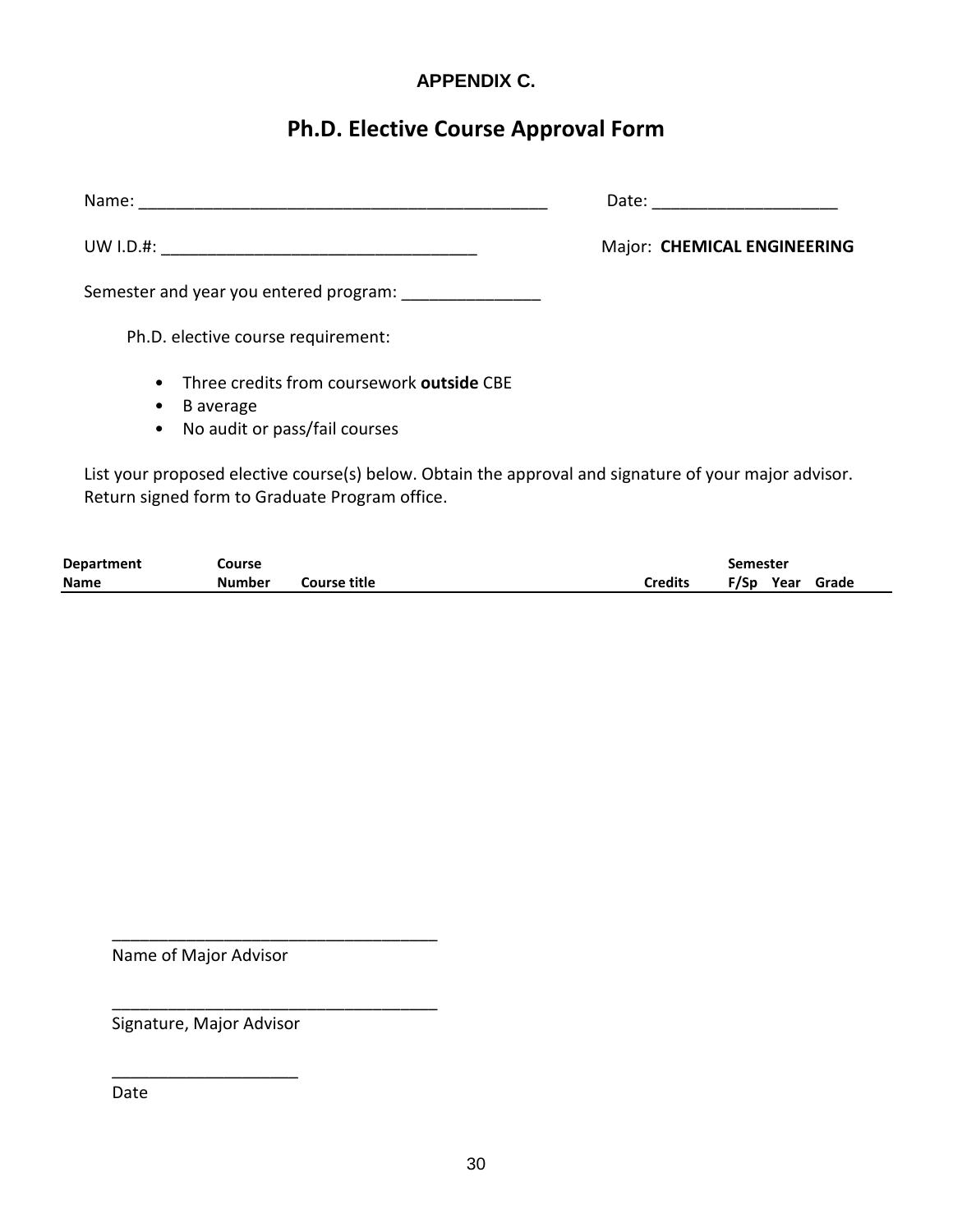# **APPENDIX D.**

# **THE PRELIMINARY EXAMINATION**

# **SCOPE AND OBJECTIVES OF THE WRITTEN PRELIMINARY REPORT**

The primary purpose of the written preliminary report and the ensuing comprehensive oral preliminary examination is to determine the potential of the applicant as a competent researcher. It is also an important objective of this procedure to ensure that the student begin their research career with an initial set of goals based upon a study of the pertinent literature, a logical analysis of the proposed research problem, and preliminary results. The student must show, in the report and oral examination, satisfactory evidence of initiative, imagination, and natural curiosity, and a high level of professional ability.

The written report shall be an original document prepared by the student. The written report should contain the following sections (sections 1-5 should not exceed 15 pages in total; subsection page lengths are for quidance only):

- 1. A concise abstract of the problem, approach, and expected outcomes (1 page)
- 2. A statement of the goals and motivation underlying the proposed research (3 pages)
- 3. A critical analysis of past studies relevant to the goals of the proposed research (3 pages)
- 4. A concise summary of the accomplishments to date (3 pages)
- 5. A description of plans for future research (5 pages)
- 6. A statement of safety considerations (no limit)
- 7. List of references, including the titles of the papers (no limit)

The document should be prepared using 12-point font, single spacing, and 1-inch margins. Figures are included in the page count. The document should not contain appendices.

While the scientific aspects of the proposed work should be discussed between the student and their advisor(s), the written document should be original work by the student. The student is responsible for all aspects of preparation of the written document and oral presentation, including proper citations, formatting, and proofreading.

# **PAGE LENGTH OF WRITTEN REPORT**

The total preliminary report must not exceed 15 pages (single-spaced, including figures, 12-point font, 1- inch margins, not counting the section dealing with safety considerations and the list of references. Figures are included in the page count. The document should not contain appendices.

# **LENGTH OF ORAL PRELIMINARY EXAMINATION**

The total length of the oral preliminary exam is 2 hours. The first 30 minutes of the exam will be devoted to the student's presentation. The last 1 ½ hours will be reserved for questions from the committee members.

# **ASSESSMENT OF PRELIMINARY EXAMINATION AND QUALIFYING PROCESS**

The student's grade on the preliminary examination will be based on an evaluation of the 10 attributes listed on the attached rating sheet. Each member of the examination committee will submit a grade on a scale of 1.0 to 4.0, which is used to determine qualification for the Ph.D. program.

To qualify for the Ph.D. program, the average grade submitted by the committee must be 3.0 or higher.

After successful completion of the preliminary exam, the committee members will sign the warrant. If the student has also completed the major and minor requirements, the appropriate certifying signatures should be obtained on the warrant. The warrant should then be returned to the Graduate School. Students who have passed prelims, satisfied the major and minor requirements, and satisfied the residence requirement (as determined by the Graduate School) will be granted dissertator status.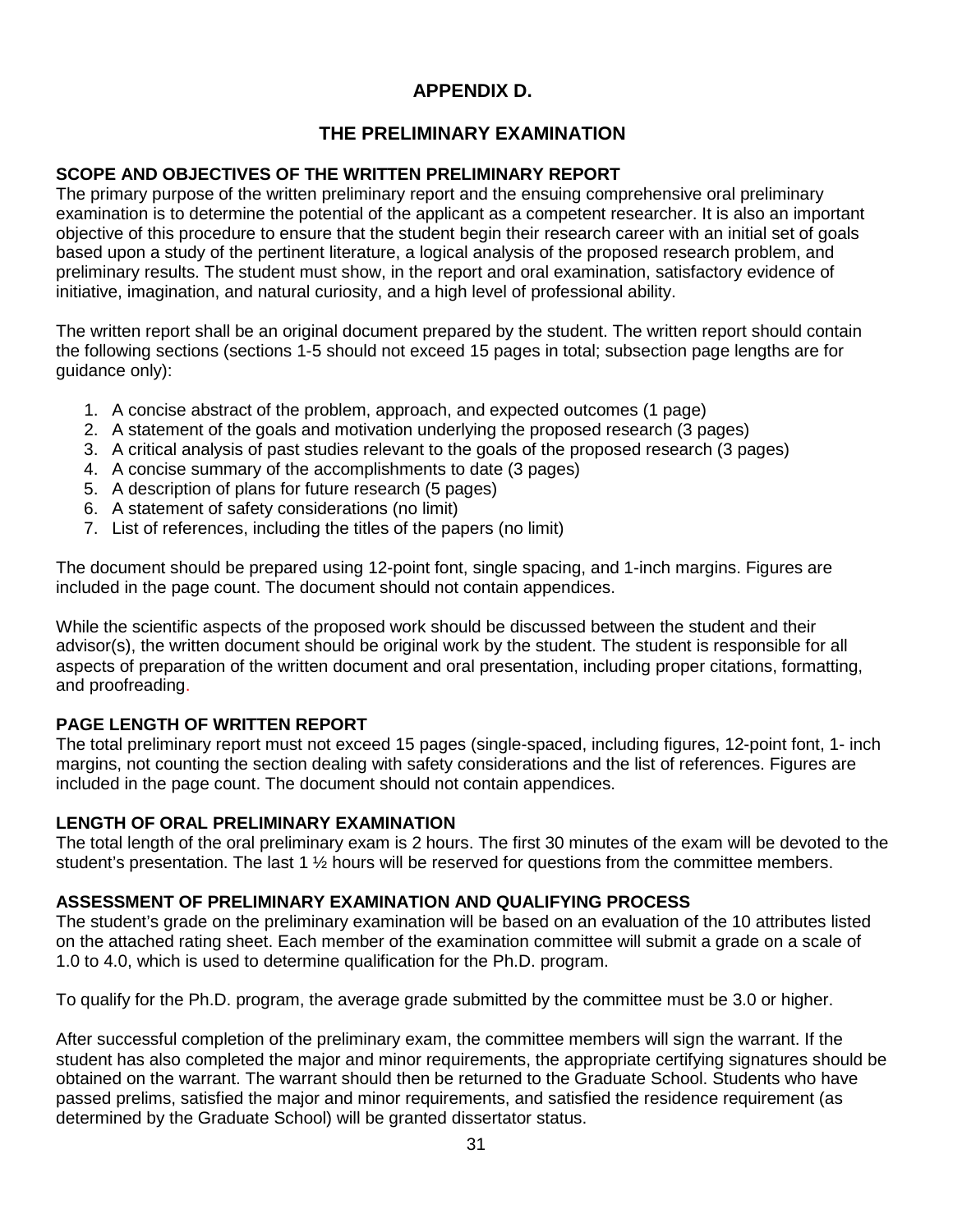# **APPENDIX E.**

# **Request for Preliminary Examination Warrant**

| <b>Committee members:</b>                                                                                             |
|-----------------------------------------------------------------------------------------------------------------------|
| A) Major advisor(s):                                                                                                  |
|                                                                                                                       |
|                                                                                                                       |
| B) CBE Faculty or CBE Affiliate Faculty in your general area of research:                                             |
|                                                                                                                       |
|                                                                                                                       |
| C) Additional CBE Faculty or CBE Affiliate Faculty member not in your general area of research:                       |
| Date and Time of Preliminary Oral Exam: ______/________/_________ at _____: _____ AM/PM<br>(circle or highlight one). |
| Location of Preliminary Oral Exam: □ Remote via ________ or □ In Person in room ______                                |
| <b>Proposed Minor:</b>                                                                                                |
| (Option A - Name it. For example: Computational Science) (Option B: Distributed)                                      |
| Proposed Date of Completion of Minor (Must be in 6 digits) _____________________                                      |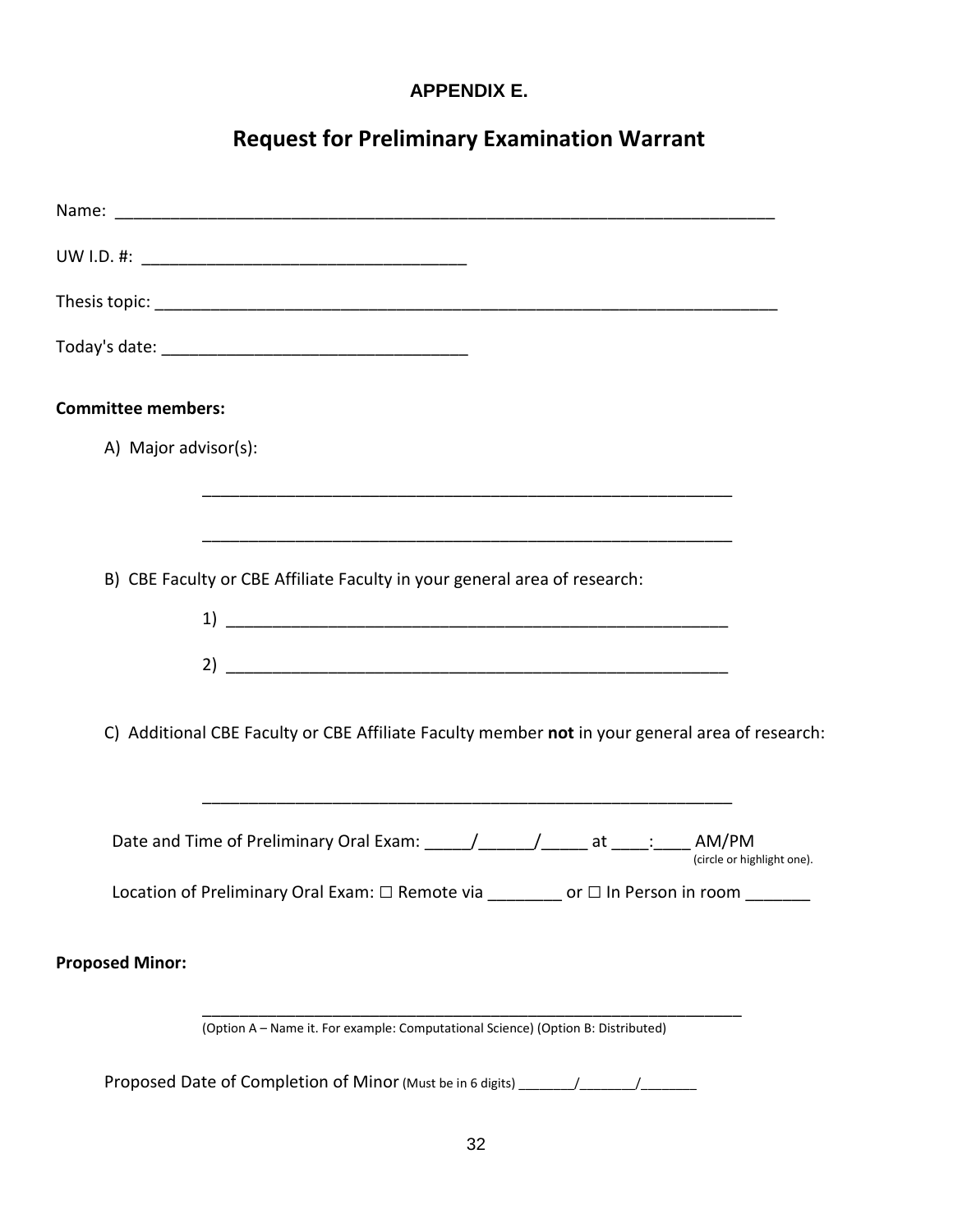# **APPENDIX F.**

# Rating Sheet for Preliminary Examination

| Student:                       |  |
|--------------------------------|--|
| <b>B.S. School &amp; Year:</b> |  |
| Date of Exam:                  |  |
| <b>Research Project:</b>       |  |
| <b>Major Professor:</b>        |  |

|        | <b>Committee Members</b> |  |  |  | Prelim |                   |
|--------|--------------------------|--|--|--|--------|-------------------|
|        |                          |  |  |  |        | Rating<br>Average |
| Rating |                          |  |  |  |        |                   |

#### Guidance in assigning grades in the preliminary exam:

Rate the candidate's preliminary exam performance on a scale of 1.0 to 4.0 in .5 increments.

Ratings are to be based on the following attributes:

- Ability to define research problem
- Literature search
- Theoretical development; comprehension of theory and application to problem Planning of experimental procedures, thoroughness, regard for detail
- Maturity of judgment
- Originality
- Flair for research
- English composition: grammar, conciseness, and lucidness
- Neatness of composition, orderliness of presentation, clarity of drawings, figures, etc. Behavior and attitude on oral examination

Qualifying requirement:

For a student to qualify for the Ph.D. program in Chemical and Biological Engineering, the average grade on the preliminary exam must sum to 3.0 or higher.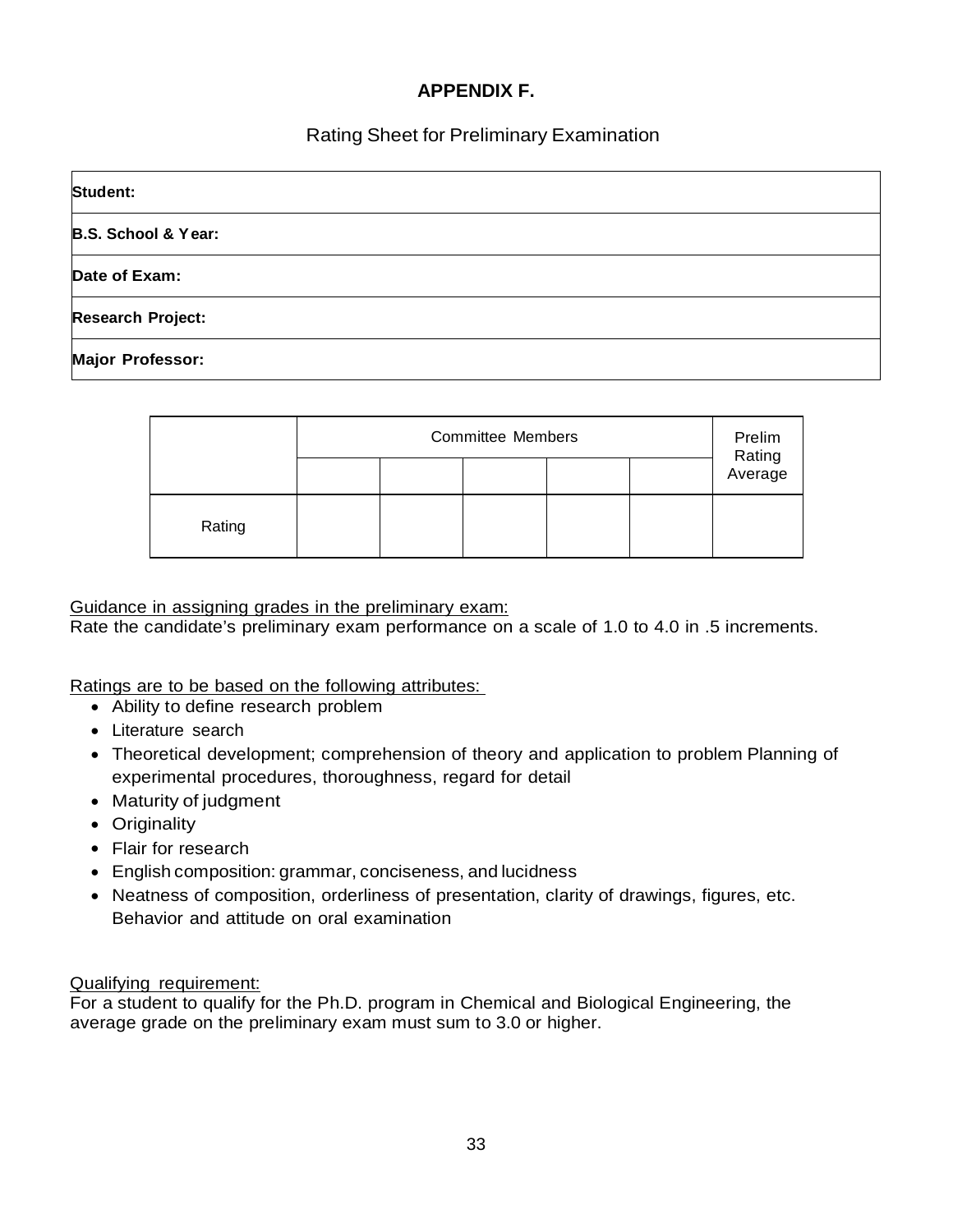# **APPENDIX G.**

# **PREPARATION OF THESES FOR ADVANCED DEGREES**

## **GRADUATE SCHOOL REGULATIONS**

In the preparation and submission of M.S. and Ph.D. theses, it is important to satisfy the regulations of the Graduate School and the department. The Graduate School regulations, which focus primarily on the physical form of the thesis, are set forth in the following publications available on the Graduate School web site:

A Guide to Preparing Your Master's Thesis: <https://grad.wisc.edu/current-students/masters-guide/>

A Guide to Preparing Your Doctoral Dissertation: <https://grad.wisc.edu/current-students/doctoral-guide/>

## **TECHNICAL CONTENT**

The Department of Chemical and Biological Engineering is responsible for approving the technical content of the thesis. In general, the only requirement of the department is that all theses meet the standards of excellence to be expected of a candidate aspiring to an advanced degree. Agreement between the candidate and the major professor concerning the scope, content, and arrangement of the thesis is generally sufficient to satisfy this departmental requirement. Following is a general suggested outline of the order and contents of M.S. and Ph.D. theses that has been adopted by the department as a guide for candidates in the preparation of their theses. Modifications of this outline may be necessary to meet the needs of the individual. The emphasis should not be placed on adhering to a standard form, but rather on scholarly organization and clear presentation.

## **COMMITTEE COPIES**

A copy of your thesis (or M.S. report) must be given to each member of your committee at least two weeks before your exam. These copies must be comb bound or coil bound, and printed or copied double-sided.

## **DEPARTMENT COPY**

Since 1997, Memorial Library has been keeping electronic thesis copies for the Ph.D. level**.** To access a thesis, go to: [https://www.library.wisc.edu/find/dissertations/.](https://www.library.wisc.edu/find/dissertations/)

## **DEPOSITING THE FINAL THESIS**

Ph.D. students upload their signed warrant at the ProQuest website when submitting their dissertation to the Graduate School. Students must submit their dissertation to the Graduate School by the semester deadline in order to graduate in the final term in which they are enrolled. For a list of Ph.D. deadlines go to:<https://grad.wisc.edu/current-students/doctoral-guide/> and scroll down to DOCTORAL DEGREE DEADLINES.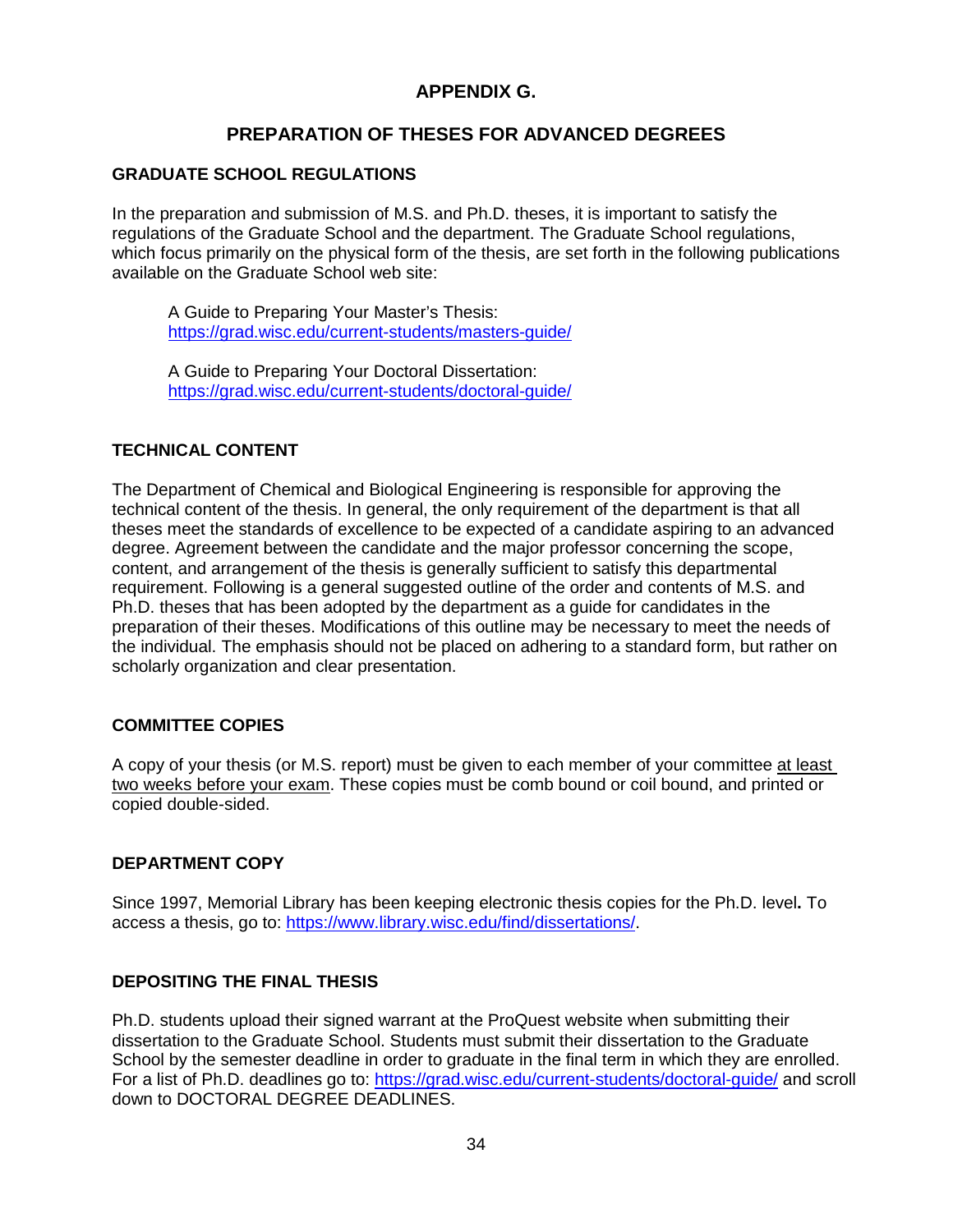Final review, or "checkout" with the Graduate School is optional. If you would like to have a final review with the Graduate School, go to<https://grad.wisc.edu/current-students/doctoral-guide/> and look to the section labeled "Defend and deposit your dissertation" under STEPS TO COMPLETING THE DEGREE. Go through the checklist and follow the steps listed to make an appointment. Copies of your dissertation can be obtained through ProQuest: [https://www.library.wisc.edu/find/dissertations/.](https://www.library.wisc.edu/find/dissertations/) Students are also responsible for completing and submitting the CBE Department's Final Check-Out Form and returning it to the Graduate Program office (EH 2033).

M.S. students who defend a thesis must deposit their (unbound) thesis at Memorial Library according to Graduate School guidelines. Go to: [https://grad.wisc.edu/current-students/masters](https://grad.wisc.edu/current-students/masters-guide/)[guide/](https://grad.wisc.edu/current-students/masters-guide/) and look to the accordion menu labeled "Depositing your thesis" under GUIDE TO PREPARING YOUR MASTER'S THESIS. The library does not accept theses by mail. You do not need to bring your M.S. thesis to the Graduate School for approval unless you choose to publish your thesis through UMI. Students must submit their thesis to Memorial Library by the semester deadline in order to graduate in the final term in which they are enrolled. For a list of M.S. deadlines, go to:<https://grad.wisc.edu/current-students/masters-guide/> and scroll down to MASTER'S DEGREE DEADLINES. Students are also responsible for completing and submitting the CBE Department's Final Check-Out Form and returning it to the Graduate Program office (EH 2033).

## **THESIS EMBARGO**

A student may put an embargo, or delayed release date, on their dissertation upon submission to the Graduate School. Dissertations are normally open and searchable online shortly after they are deposited with ProQuest. However, if a publication or a patent is pending, or if a company supporting the student's research wants to have an embargo placed for some amount of time after submission, an embargo may be requested during the submission process, in which case the citation and abstract will be available in ProQuest while the full text is under an embargo.

#### **Please decide whether or not to delay release before you submit your dissertation. All decisions are final. Once your dissertation has been delivered to ProQuest, it is too late to delay release.**

The only way to delay release is to make the appropriate selection during the submission process. You will have the option to select "No" to the Publishing Options question: "I want my work to be available in ProQuest as soon as it is published." Next you will choose a time period of 6 months, 1 year, or 2 years for embargo. If you would like to select 3 years, select "other" and then write a note to the administrator in the text box below your selection, explaining that you would like 3 years. These options do not require special permission, but you should have discussed this with your advisor in advance.

Any request for more than a 3-year embargo or an extension of the original embargo request will be reviewed by the Graduate School Divisional Associate Dean. Such a request requires a letter to be signed by the student and the advisor in advance.

**In order to qualify for an embargo extension, you are required to contact the degree coordinator prior to the expiration date of your embargo**. Again, it is your responsibility to contact the Graduate School before your dissertation is released. Once a dissertation embargo has been lifted, it will not be reinstated.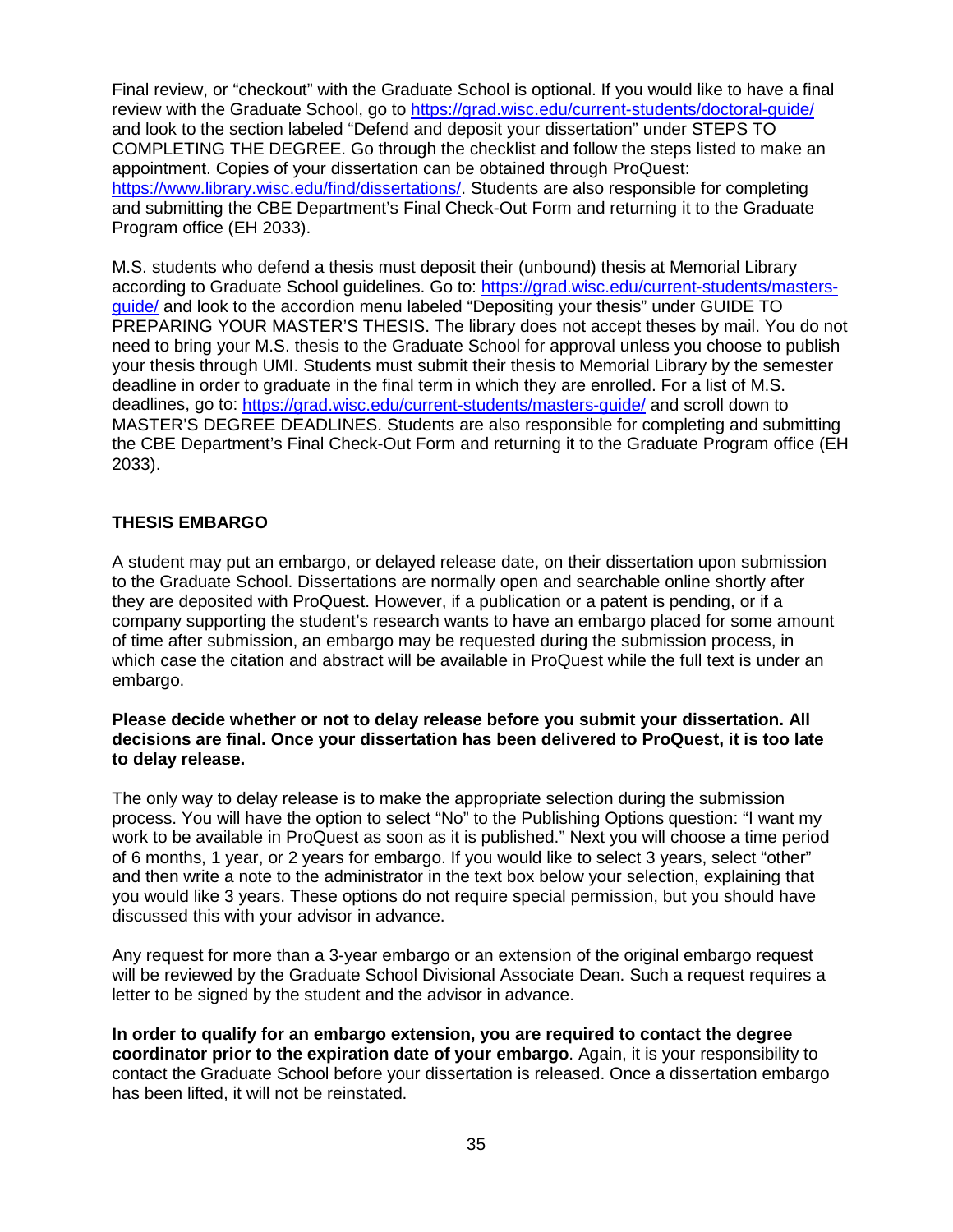# **SUGGESTED ORDER OF CONTENTS FOR THESES**

| <b>Title Page</b> | (See sample given in the Graduate School guidelines.)                |
|-------------------|----------------------------------------------------------------------|
| <u>Abstract</u>   | (In the case of Ph.D. theses this may be identical with the 350-word |
|                   | abstract required by the Graduate School for UMI.)                   |

# Acknowledgments

| <b>Table of Contents</b> | (with page references)            |
|--------------------------|-----------------------------------|
| List of Tables           | (with titles and page references) |
| <b>List of Figures</b>   | (with titles and page references) |

- I. Summary
	- A. Statement of the problem
	- B. Important results
	- C. Conclusions and recommendations
- II. Historical Background
	- A. Critical survey of the theory
	- B. Critical survey of the experimental work
	- C. Reasons for this investigation
- III. Complete Account of this Investigation
- IV. Analysis of Results
	- A. Results
	- B. Conclusions
	- C. Recommendations
- V. Notation
- VI. Appendices
- VII. Bibliography

## **THE ABSTRACT AND THE SUMMARY**

A clear distinction should be made between the abstract and the summary. The purpose of the abstract is primarily one of cataloging the contents as to scope and area of interest, whereas the summary is intended to give specific details concerning new results and recommendations for further study. The abstract should be short (350 words) and should be so written that it may stand alone; the summary, on the other hand, may be as much as 10 pages, and in it there may be references to the main body of the thesis. The abstract should be understandable to any well-trained chemical engineer, whereas the summary may be written for one who is better acquainted with the topic being discussed.

## **ACKNOWLEDGMENTS**

It is important that acknowledgment be given to all individuals and organizations who have contributed to the conduct and support of the research.

## **SUMMARY**

Statement of the Problem: The purpose of this first paragraph of the summary is to acquaint the reader with the nature of the research problem. This is important to those persons who cannot give attention to all details of the work, but are required to become acquainted with the problem.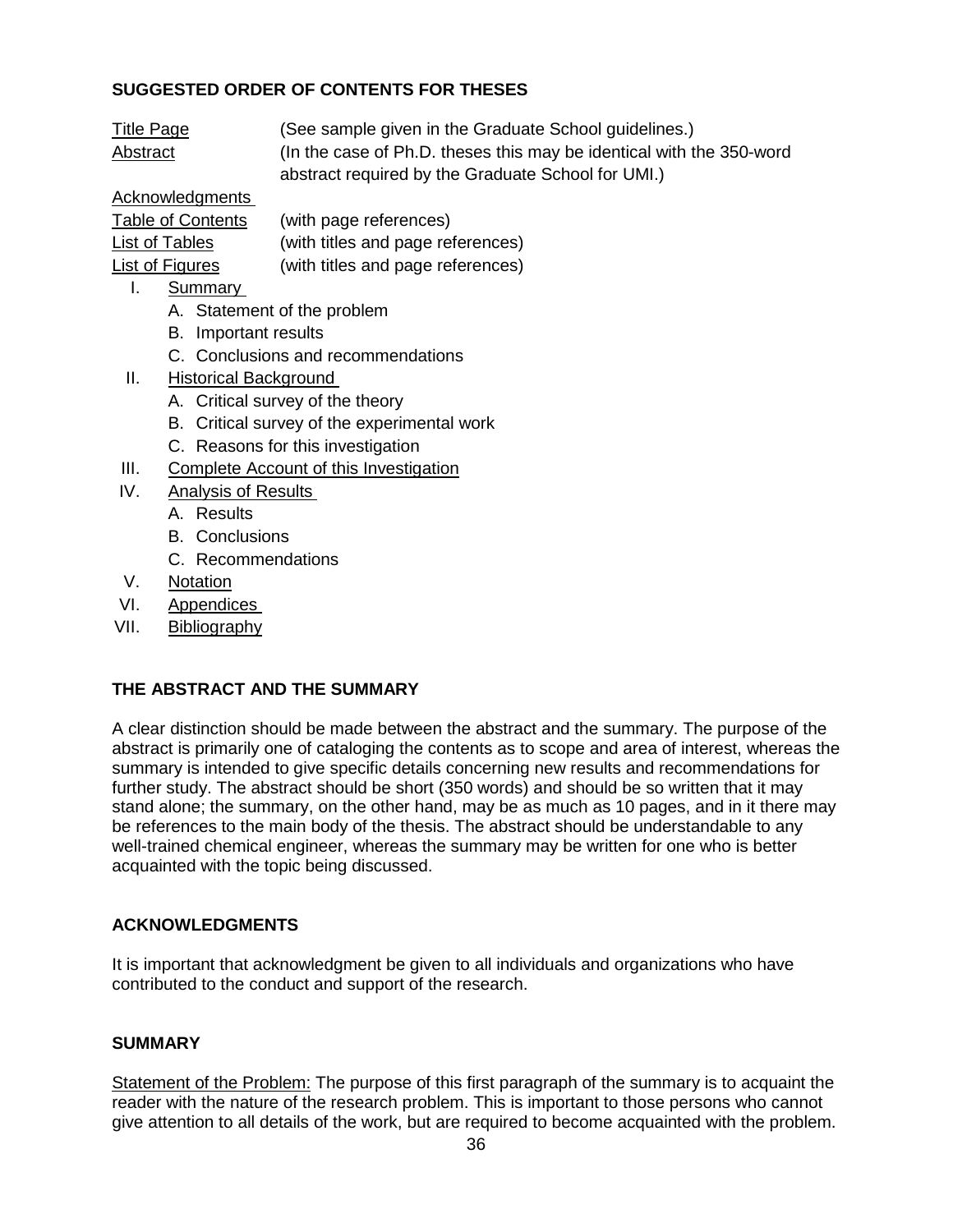This paragraph should contain a concise but complete statement of the problem studied and its applicability to chemical engineering. It should be made clear how this investigation will contribute to the advance of the profession. A clear statement of the objectives of the research must be included.

Important Results: This paragraph should include a statement of the specific results obtained as well as their importance in chemical engineering as a science or as a profession. Important formulae should be referred to or quoted, and reference to tables and figures in the main text should be made if such references are of help in summarizing the results.

Conclusions and Recommendations: The conclusions of the investigation represent a most important part of the thesis. Therefore, extreme care must be exercised in presenting these conclusions and in making recommendations on the basis of them. All conclusions should be based on the results of the research and should be properly qualified if based on uncertain results or speculations. Recommendations may concern proposals for new procedures, studies of new phases of the subject or different chemical systems, or applications to different processes. The latter might include recommendations for patents. Each recommendation should be concisely and clearly worded, and should be incorporated in a separate paragraph.

## **HISTORICAL BACKGROUND**

This section should include a complete summary of previous theoretical and experimental studies made in this department and elsewhere, as reported in the technical literature and in patents. The results of research cannot be considered conclusive or original unless the previous work done in the field has been thoroughly reviewed and analyzed. Evidence of a mature understanding of previous work should be presented in this section, and literature references should be properly documented and quoted. The historical survey should lead quite naturally into a discussion of the reasons prompting the research reported in the thesis. The statement of the objectives should be reiterated in light of the historical discussion.

# **COMPLETE ACCOUNT OF THIS INVESTIGATION**

In general, this section should comprise an orderly account of the original theoretical development and the experimental program completed in this investigation.

The varied nature of research projects in chemical engineering, and the desirability of maximum freedom of choice in reporting such projects preclude a detailed outline. However, it may be suggested that the reader would benefit from the following: method of planning the program and designing the equipment and experiments, detailed construction diagrams and description of the experimental equipment, safety precautions and operating procedures, calculation procedures, and lists of all experimental runs made, where an extended program was carried out. It may be desirable to relegate some of this material to appendices.

It is particularly desirable to emphasize new and original features of the theory, calculation methods, equipment design and experimental technique.

## **ANALYSIS OF RESULTS**

Considerable emphasis should be placed on an orderly presentation of results and comparisons between experimental data and various theories. Any data or correlations of questionable value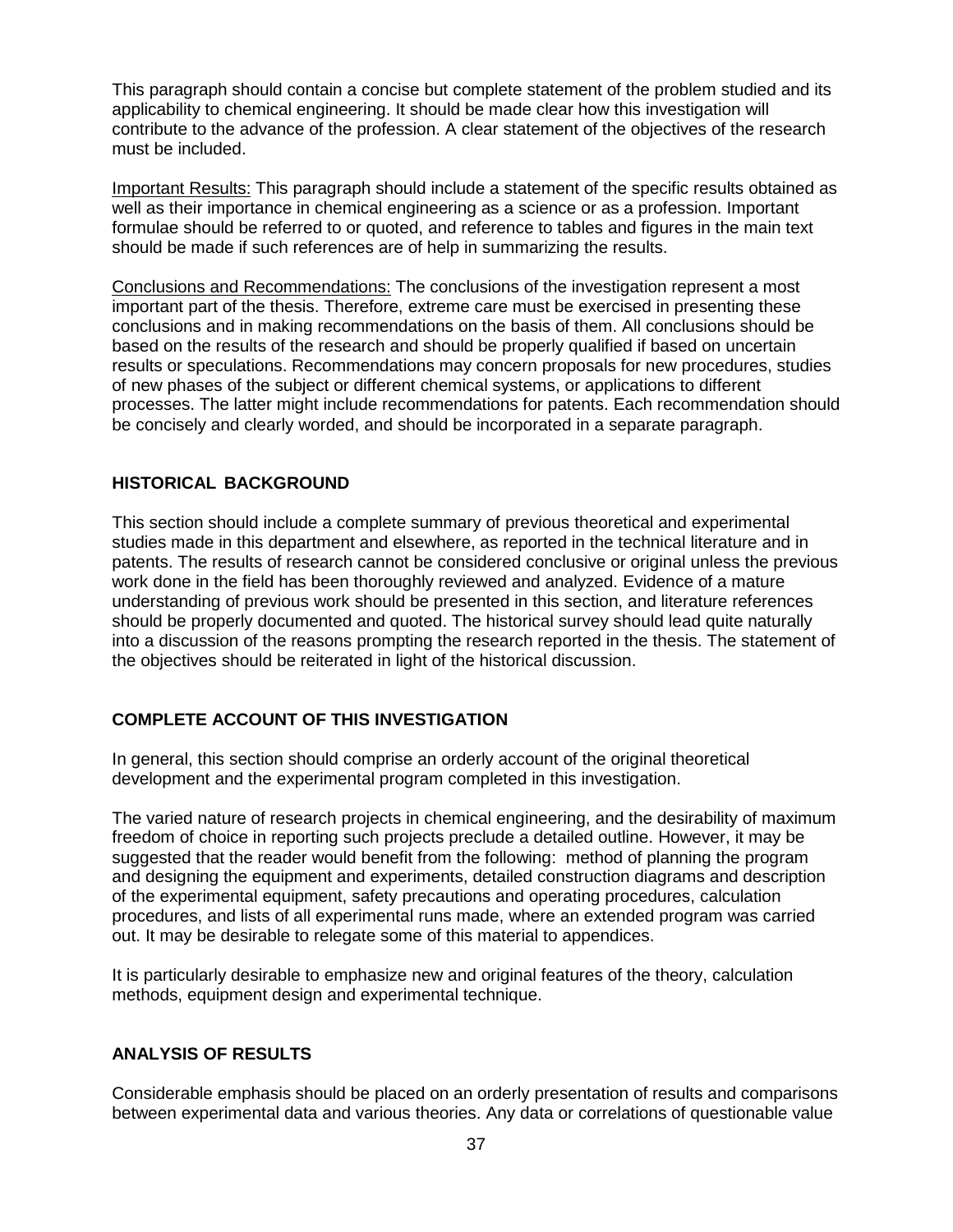should be carefully pointed out. It is advisable to include illustrative examples, when possible, to indicate how the results of the investigation may be used in practical chemical engineering calculations.

The conclusions should be discussed from the standpoint of the original objectives of the research. They should lead naturally to the formulation of concrete suggestions for future work. An indication of scientific maturity is the ability to chart a program of new research on the basis of results of completed research.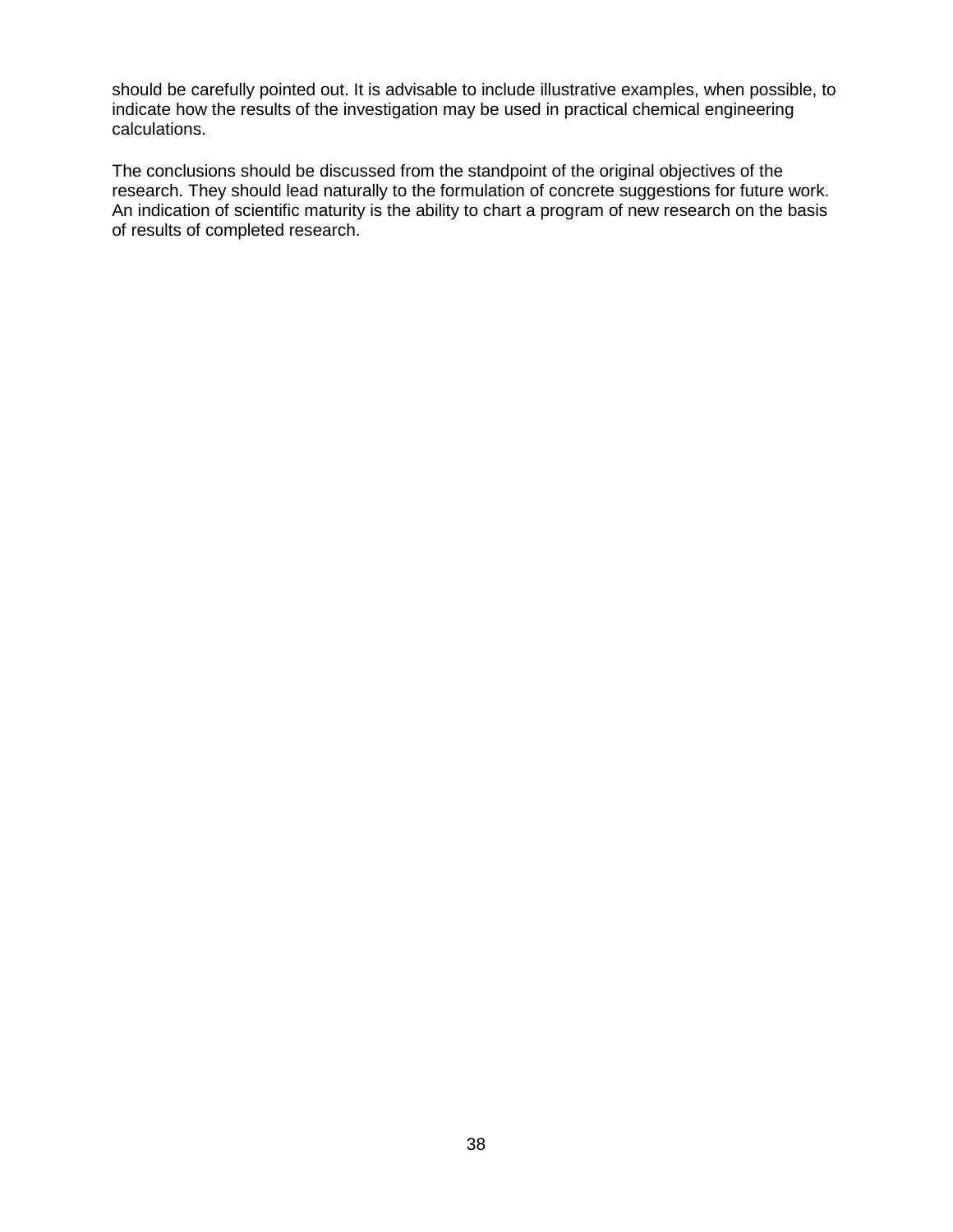# **APPENDIX H.**

# **Ph.D. FINAL ORAL COMMITTEE APPROVAL FORM**

Please submit to the Graduate Program Coordinator **at least three weeks prior to the date of defense**. Print clearly. Date \_\_\_\_\_\_/\_\_\_\_\_\_/\_\_\_\_\_\_\_ This is a/an (circle one): Original Form Revised Form Student's Full Name: (Last, First, Middle) \_\_\_\_\_\_\_\_\_\_\_\_\_\_\_\_\_\_\_\_\_\_\_\_\_\_\_\_\_\_\_\_\_\_\_\_\_\_\_\_\_\_\_\_\_\_\_\_\_\_\_\_\_\_\_\_\_\_\_\_\_\_\_\_ Student's 10-digit ID Number: 9\_\_\_\_\_\_\_\_\_\_\_\_\_\_\_\_\_\_\_\_\_\_\_\_ Student's Major: \_\_\_\_\_\_\_\_\_\_\_\_\_\_\_\_\_\_\_\_\_\_\_\_\_\_\_\_\_\_ & Minor \_\_\_\_\_\_\_\_\_\_\_\_\_\_\_\_\_\_\_\_\_\_\_\_\_\_\_\_\_\_\_\_\_\_\_\_\_\_\_\_

This form, signed by the advisor/major professor and departmental chairperson, should be returned to the Graduate Program Coordinator (EH 2033) **at least 3 weeks before the final oral exam**. An electronic request for a warrant is then sent to the Graduate School for approval. If any changes are made in the membership of the committee, a revised final oral exam form must be submitted **before the exam**. Changes in dissertation title or date **do not** require a revised form.

The following faculty members have agreed to serve on the Final Ph.D. Oral Exam Committee for the above-named student. Three committee members must be designated as Readers. Please check names of readers in boxes below. **If you only have 1 advisor, you may cross out Advisor in the second row.** 

|                   | <b>READER</b>                       | <b>NAME</b> (Last, First, Middle)                           | <b>RANK</b>                         | DEPARTMENT/MAJOR<br><b>REPRESENTED</b> (full name) |
|-------------------|-------------------------------------|-------------------------------------------------------------|-------------------------------------|----------------------------------------------------|
| Advisor 1. $\Box$ |                                     |                                                             |                                     |                                                    |
| Advisor 2. $\Box$ |                                     |                                                             |                                     |                                                    |
| 3.                |                                     |                                                             |                                     |                                                    |
| 4.                | $\blacksquare$                      | <u> 1980 - Jan Barnett, fransk politik (d. 1980)</u>        |                                     |                                                    |
| 5.                |                                     | the control of the control of the control of the control of |                                     |                                                    |
|                   | <b>Proposed Dissertation Title:</b> |                                                             | Date and Time of Final Oral Defense |                                                    |
|                   |                                     |                                                             |                                     |                                                    |
|                   |                                     |                                                             | Signature: Advisor/Major Professor  |                                                    |
|                   |                                     |                                                             |                                     |                                                    |
|                   |                                     |                                                             |                                     |                                                    |
|                   |                                     |                                                             | Signature: Department Chairperson   |                                                    |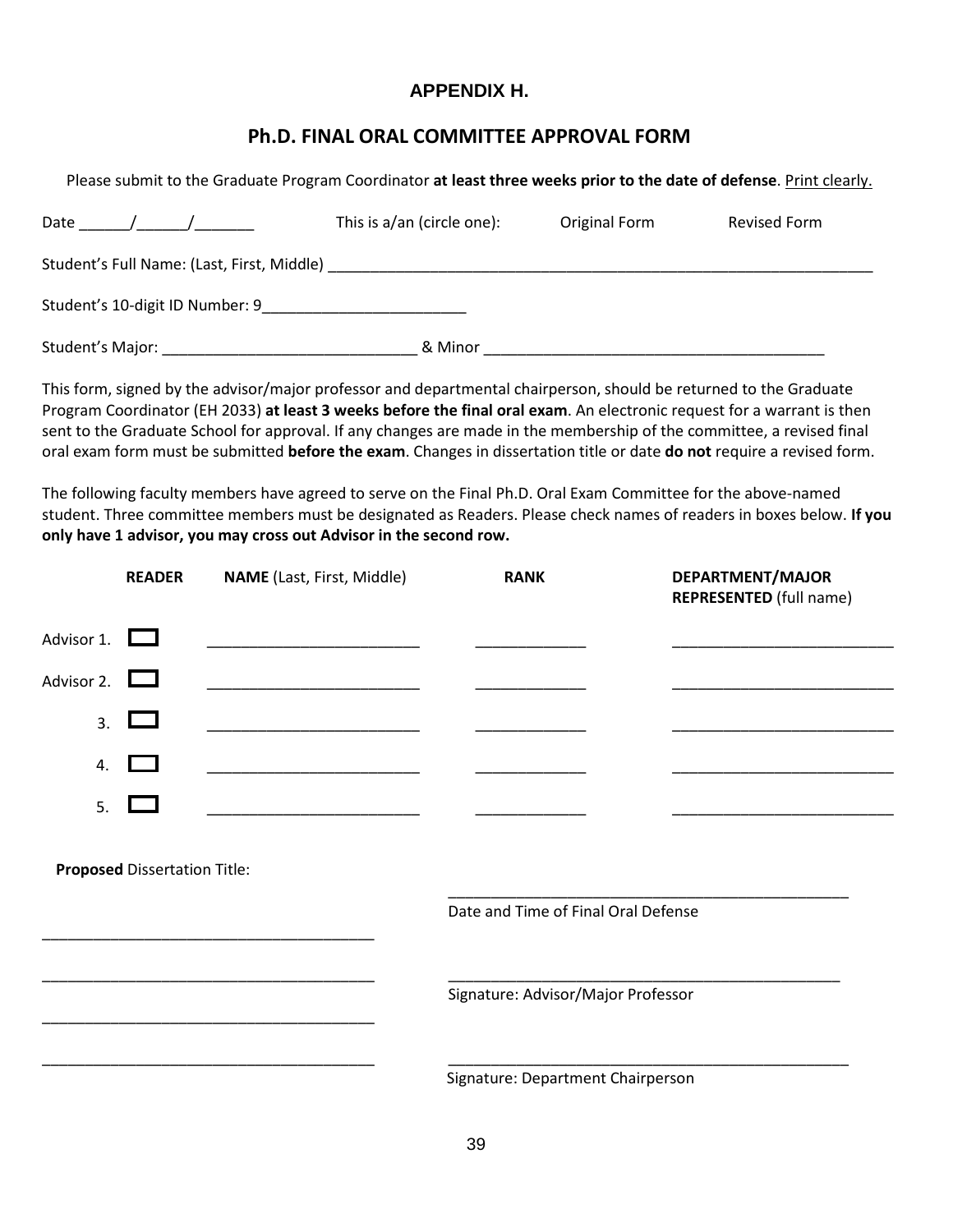# **APPENDIX I.**

## M.S. Degree Requirements Worksheet and Checklist

General requirements:

- Minimum 30 graduate-level (300 or above) credits
- Up to 6 credits for CBE 300-499 in groups I & II combined used towards 30 credits
- If a thesis is done, 5-14 credits of 790 Research in I & II combined used towards 30 credits
- For project report option, 3-12 credits of 790 Research in I & II combined used towards 30 credits
- CBE course grades must be B or better; other courses must be B average with all grades C or above
- No audit or pass/fail courses **I. Professional Group**

#### **II. Elective Group**

| $\Box$ | $\Box$ 12 cr. CBE courses<br>$\Box$ 6 cr. Must be 600-899 (excluding research)<br>B or better in each |         |       | $\Box$ | $\Box$ 12 cr. Grad level courses<br>$\Box$ 6 cr. Must be non-CBE<br>B average |                  |  |       |      |
|--------|-------------------------------------------------------------------------------------------------------|---------|-------|--------|-------------------------------------------------------------------------------|------------------|--|-------|------|
| Dept.  | Course #                                                                                              | Credits | Grade | Term   | Dept.                                                                         | Course # Credits |  | Grade | Term |
|        |                                                                                                       |         |       |        |                                                                               |                  |  |       |      |
|        |                                                                                                       |         |       |        |                                                                               |                  |  |       |      |
|        |                                                                                                       |         |       |        |                                                                               |                  |  |       |      |
|        |                                                                                                       |         |       |        |                                                                               |                  |  |       |      |
|        |                                                                                                       |         |       |        |                                                                               |                  |  |       |      |

## [Minimum Graduate Residence Credit Requirement](https://grad.wisc.edu/documents/minimum-graduate-residence-credit-requirement/)

- □ 15 credits of UW courses required for M.S. to pass
	- must be 300 & above, B Average, no audit or pass/fail # UW credits completed
- Semester 1 Semester 2 Semester 3 Semester 4 Semester 5 Total: \_\_\_\_\_

## Semester of graduation:

\_\_\_ Enroll for minimum of 2 graduate credits if summer- check with Graduate Program Coordinator about other semesters, especially if you are an international student or have an RAship

\_\_\_ Clear any remaining grades of incompletes

Set up M.S. committee and choose date and time for exam

An M.S. candidate not planning to seek re-admission to the Ph.D. program must successfully complete an oral examination before a departmental examining committee of the advisor(s) plus two other CBE faculty members, for a total of 3-4 committee members. An M.S. candidate who is seeking re-admission to the Ph.D. program must successfully complete an oral examination before a departmental examining committee of the advisor(s) plus three other CBE faculty members, for a total of 4-5 committee members.

#### 3 weeks before exam:

Submit Request for Master's Degree Warrant form to the CBE Graduate Program office.

#### After passing exam:

- If writing a thesis, deposit it at Memorial Library (see [Completing Your Master's Degree](https://grad.wisc.edu/current-students/masters-guide/) for guidelines)
- \_\_\_ Complete and turn in CBE Final Check-out Form to Graduate Program Office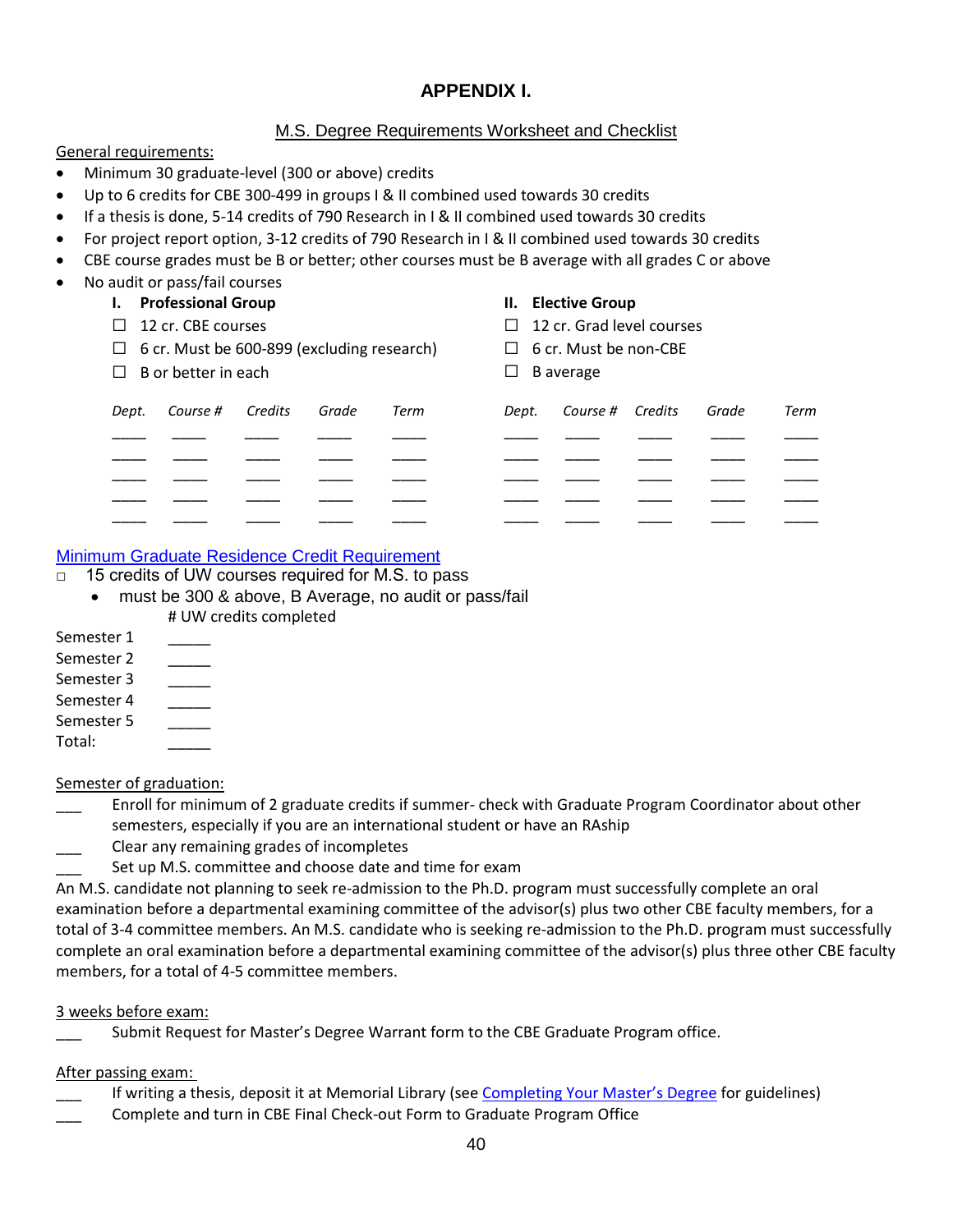# **APPENDIX J.**

# **Master's Degree Warrant Request Form**

| $\sim$<br>iname: | Date: |
|------------------|-------|
|                  |       |

Campus ID#: \_\_\_\_\_\_\_\_\_\_\_\_\_\_\_\_\_\_\_\_\_\_\_\_\_\_\_\_\_\_\_\_

Procedure:

- 1. Choose your committee members in consultation with your advisor. Your committee will consist of 3 to 5 total members. If you do not plan to petition to return to the Ph.D. program, your committee may consist of 3-4 total people: your advisor(s) plus two additional CBE professors you and your advisor(s) choose. If you do plan to petition to return to the Ph.D. program, your committee will consist of 4-5 total people: your advisor(s) and 3 additional CBE professors that you and your advisor(s) choose.
- 2. Arrange a date and time for your examination.
- 3. Reserve a conference room for your examination (see staff in 2018 EH).

\_\_\_\_\_\_\_\_\_\_\_\_\_\_\_\_\_\_\_\_\_\_\_\_\_\_\_\_\_\_\_\_\_\_\_\_\_\_\_\_\_\_\_

\_\_\_\_\_\_\_\_\_\_\_\_\_\_\_\_\_\_\_\_\_\_\_\_\_\_\_\_\_\_\_\_\_\_\_\_\_\_\_\_\_\_\_

\_\_\_\_\_\_\_\_\_\_\_\_\_\_\_\_\_\_\_\_\_\_\_\_\_\_\_\_\_\_\_\_\_\_\_\_\_\_\_\_\_\_\_

\_\_\_\_\_\_\_\_\_\_\_\_\_\_\_\_\_\_\_\_\_\_\_\_\_\_\_\_\_\_\_\_\_\_\_\_\_\_\_\_\_\_\_

- 4. Submit this form to the Graduate Program Coordinator (2033 EH) **at least 3 weeks prior** to the date of your examination.
- 5. Distribute copies of your thesis to your committee members at least two weeks prior to your exam date. Copies must be printed double-sided and comb bound, tape bound, or coil bound.

M.S. Examining Committee Members:

Advisor(s):

Two (2) or Three (3) additional CBE Professors:

Master's Thesis Title: \_\_\_\_\_\_\_\_\_\_\_\_\_\_\_\_\_\_\_\_\_\_\_\_\_\_\_\_\_\_\_\_\_\_\_\_\_\_\_\_\_\_\_\_\_\_\_\_\_\_\_\_\_\_\_\_\_\_\_\_\_\_\_\_\_\_\_

Date and Time of Examination: \_\_\_\_\_\_\_\_\_\_\_\_\_\_\_\_\_\_\_\_\_\_\_\_\_\_\_\_\_\_\_\_\_\_\_\_

Will you be petitioning to continue to the Ph.D. in this department?  $\Box$  Yes  $\Box$  No  $\Box$  Unsure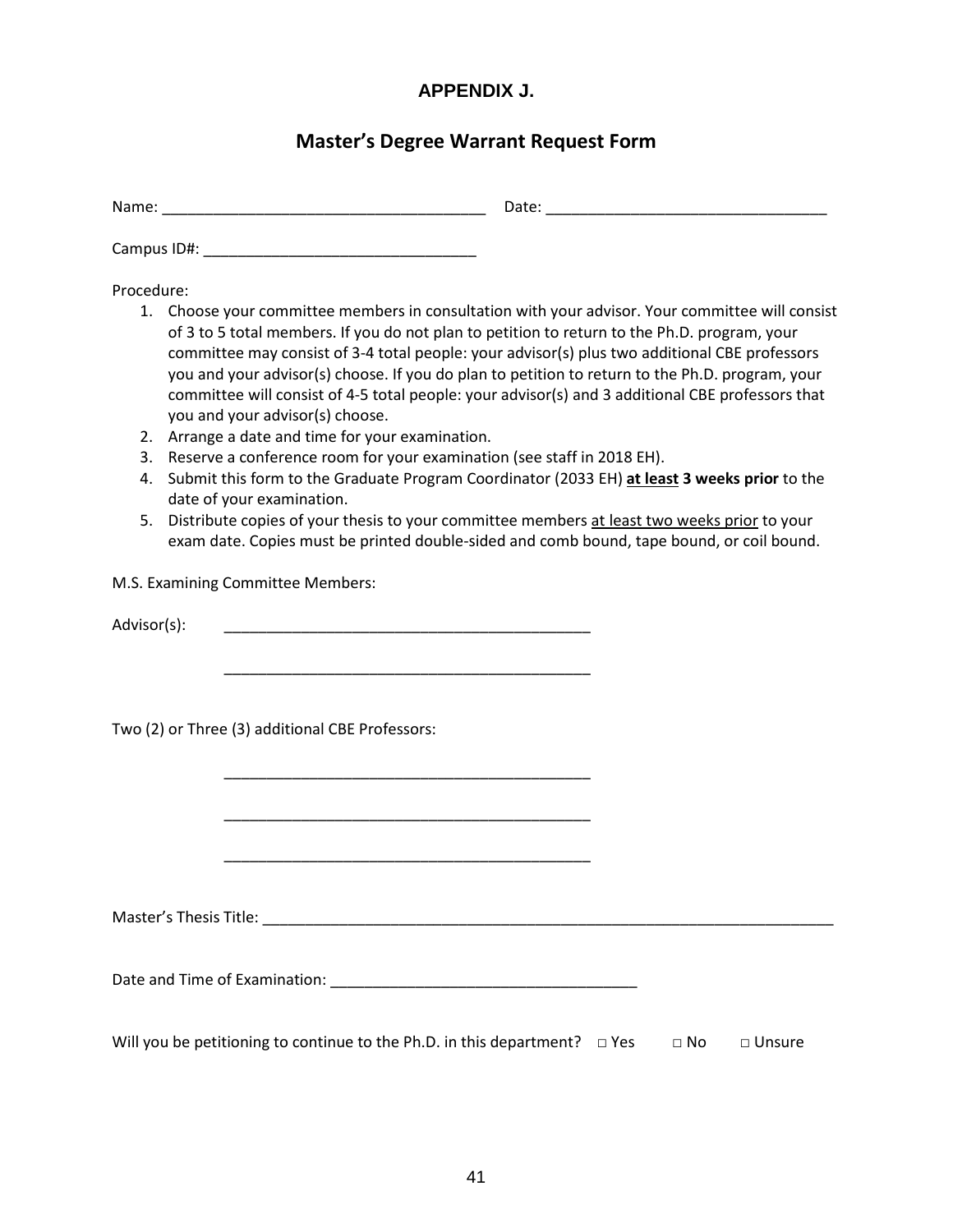# **APPENDIX K.**

COLLEGE OF ENGINEERING Theresa Neisius UNIVERSITY OF WISCONSIN-MADISON Room 4633, 1415 Engineering Drive Department of Chemical and Biological Engineering Phone: 608-890-4826

# **Payroll End Date Form**

Provide this completed form to the Payroll and Benefits Specialist, Theresa Neisius, a[t tneisius@wisc.edu](mailto:tneisius@wisc.edu) and to Kate Fanis, Graduate Program Coordinator, at [kfanis@wisc.edu](mailto:kfanis@wisc.edu) **at least one week ahead of your deposit date.**

Name (Please print): \_\_\_\_\_\_\_\_\_\_\_\_\_\_\_\_\_\_\_\_\_\_\_\_\_\_\_\_\_\_\_\_\_\_\_\_\_\_\_\_\_\_\_\_\_\_\_\_\_\_\_\_\_\_\_\_\_\_\_\_\_\_\_\_\_\_\_

Signature: \_\_\_\_\_\_\_\_\_\_\_\_\_\_\_\_\_\_\_\_\_\_\_\_\_\_\_\_\_\_\_\_\_\_\_\_\_\_\_\_\_\_\_\_\_\_\_\_\_\_\_\_\_\_\_\_\_\_\_\_\_\_\_\_\_\_\_\_\_\_\_\_\_\_\_

By signing this form, you acknowledge that if for any reason you are paid beyond the approved date listed below without approval, you will return all excess payment amounts to the University.

E-mail address:

Advisor(s) Please print: \_\_\_\_\_\_\_\_\_\_\_\_\_\_\_\_\_\_\_\_\_\_\_\_\_\_\_\_\_\_\_\_\_\_\_\_\_\_\_\_\_\_\_\_\_\_\_\_\_\_\_\_\_\_\_\_\_\_\_\_\_\_\_\_\_

Advisor Signature(s): \_\_\_\_\_\_\_\_\_\_\_\_\_\_\_\_\_\_\_\_\_\_\_\_\_\_\_\_\_\_\_\_\_\_\_\_\_\_\_\_\_\_\_\_\_\_\_\_\_\_\_\_\_\_\_\_\_\_\_\_\_\_\_\_\_\_\_

Final payroll date:  $\frac{1}{2}$  /

For PhD graduates: This is the date you and your advisor have agreed to end your appointment. This date may not exceed the Official Graduation Date of the semester in which your thesis is deposited with the Graduate School. If you deposit during the window period, this date may not exceed the end of that window period.

For MS graduates not continuing in the PhD program: This is the date you have deposited your thesis at Memorial Library and submitted your signed Masters warrant to the Graduate School.

**The last day of your payroll appointment is usually your final deposit date.** This is the last day you will be paid. If your advisor has agreed to pay you beyond this date, they must contact the Payroll & Benefits office with details of how you will continue to be paid.

Please contact the Payroll & Benefits Specialist, Theresa Neisius, via email at [tneisius@wisc.edu](mailto:tneisius@wisc.edu) if you have any questions about ending or continuing your payroll appointment.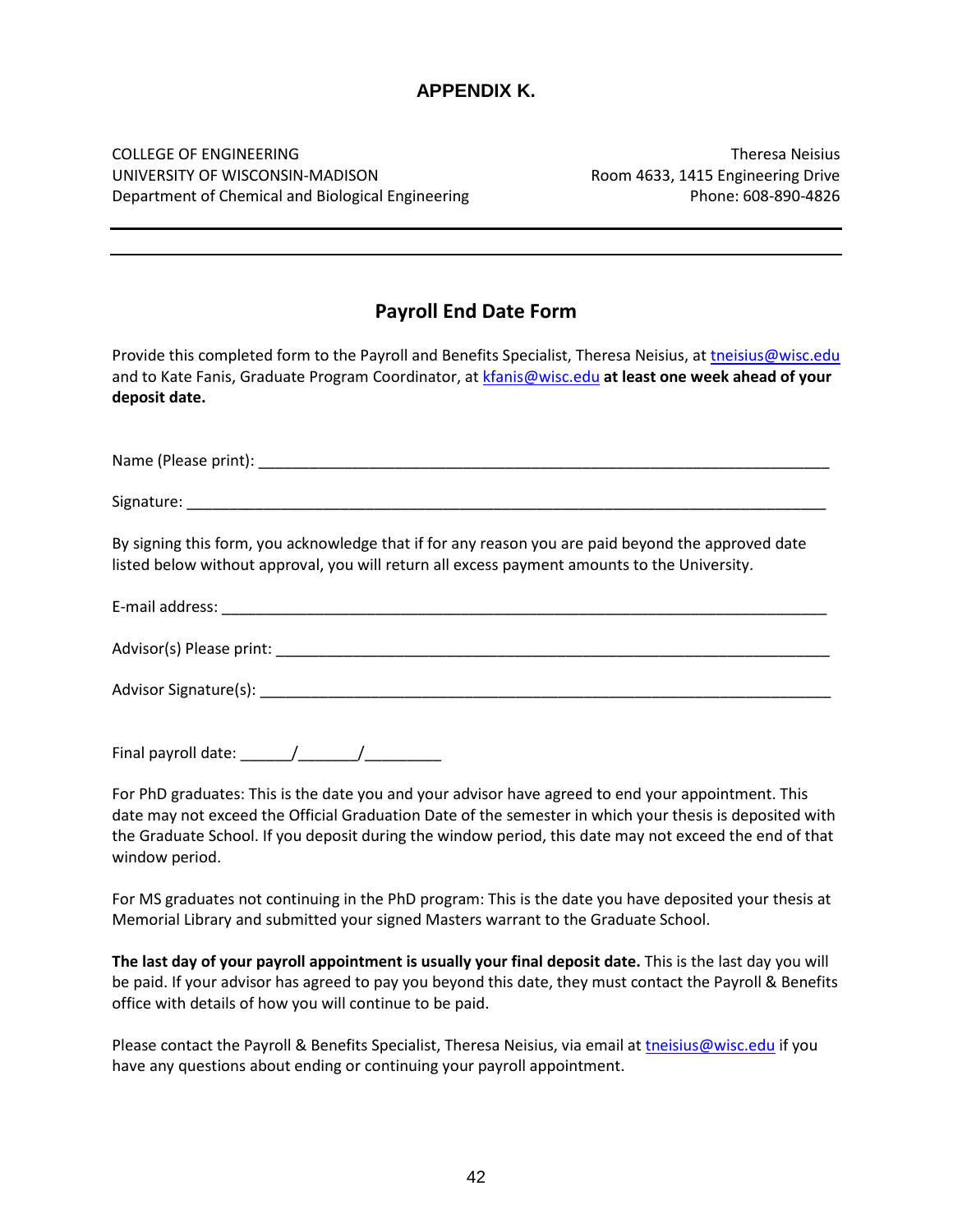# **APPENDIX L.**

# Final Checkout Sheet and Alumni Record for Graduate Students

| (circle one)                                                                                                    |  |
|-----------------------------------------------------------------------------------------------------------------|--|
|                                                                                                                 |  |
|                                                                                                                 |  |
|                                                                                                                 |  |
|                                                                                                                 |  |
|                                                                                                                 |  |
| All other degrees                                                                                               |  |
| Degree: _______ Month/Year: ______________ Major: ____________________ Institution: __________________________  |  |
| Degree: _______ Month/Year: _______________ Major: _____________________ Institution: _________________________ |  |
| <b>Addresses</b>                                                                                                |  |
|                                                                                                                 |  |
|                                                                                                                 |  |
|                                                                                                                 |  |
|                                                                                                                 |  |
|                                                                                                                 |  |
|                                                                                                                 |  |
|                                                                                                                 |  |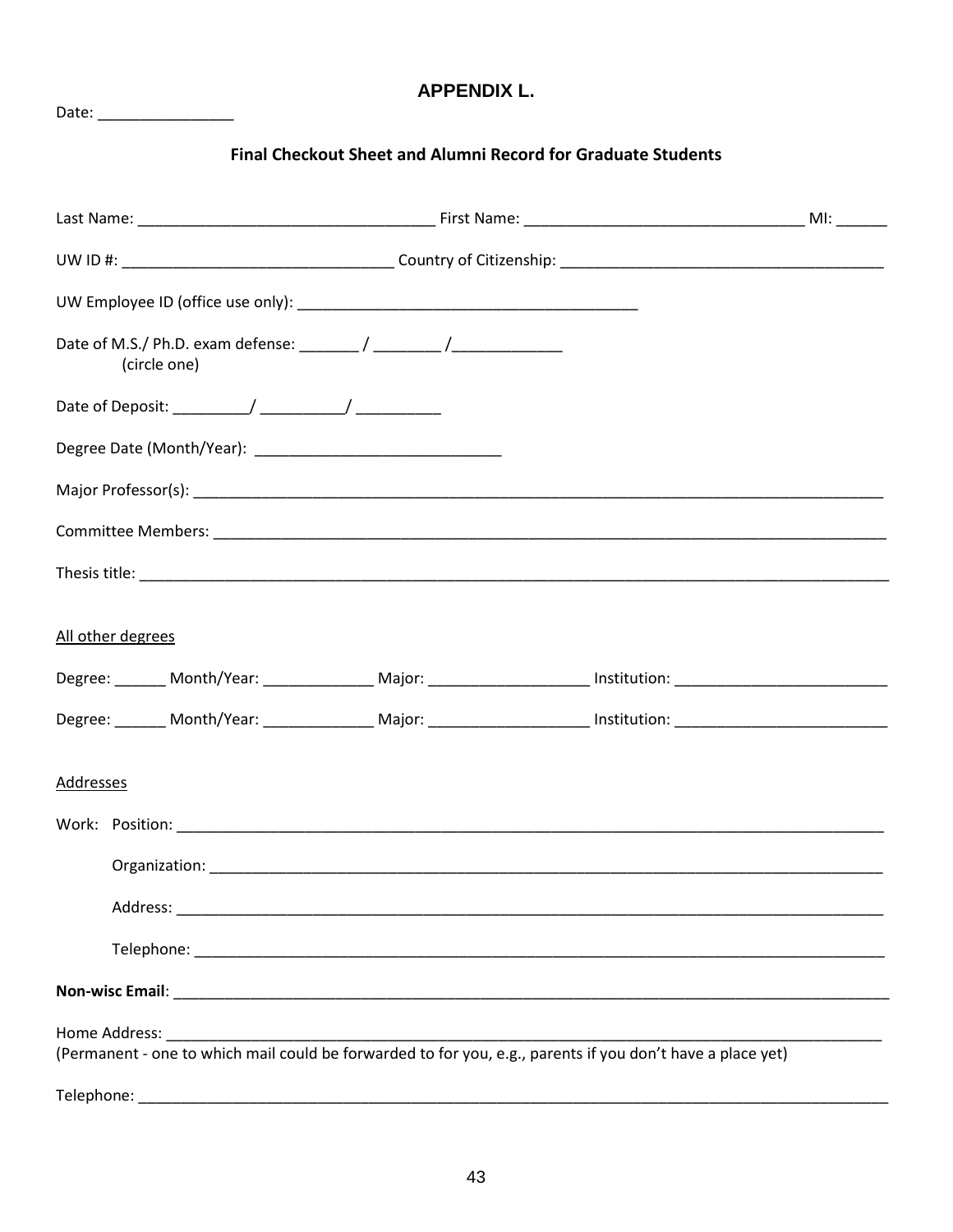All tools and apparatus checked out to this student have been returned.

All hazardous materials used in the student's research have been disposed of properly.

Major Professor

This student has discussed health insurance coverage continuation options with me.

All keys issued to this student have been returned.

\_\_\_\_\_\_\_\_\_\_\_\_\_\_\_\_\_\_\_\_\_\_\_\_\_\_\_\_\_\_\_\_\_\_\_\_\_ EH2018 Front Desk Assistant or Department Administrator

All check out activities are complete.

Graduate Program Coordinator

\_\_\_\_\_\_\_\_\_\_\_\_\_\_\_\_\_\_\_\_\_\_\_\_\_\_\_\_\_\_\_\_\_\_\_\_\_ EH2033

\_\_\_\_\_\_\_\_\_\_\_\_\_\_\_\_\_\_\_\_\_\_\_\_\_\_\_\_\_\_\_\_\_\_\_\_\_ EHB120

\_\_\_\_\_\_\_\_\_\_\_\_\_\_\_\_\_\_\_\_\_\_\_\_\_\_\_\_\_\_\_\_\_\_\_\_\_ EH2035

Machine Shop Supervisor

\_\_\_\_\_\_\_\_\_\_\_\_\_\_\_\_\_\_\_\_\_\_\_\_\_\_\_\_\_\_\_\_\_\_\_\_\_

Payroll Coordinator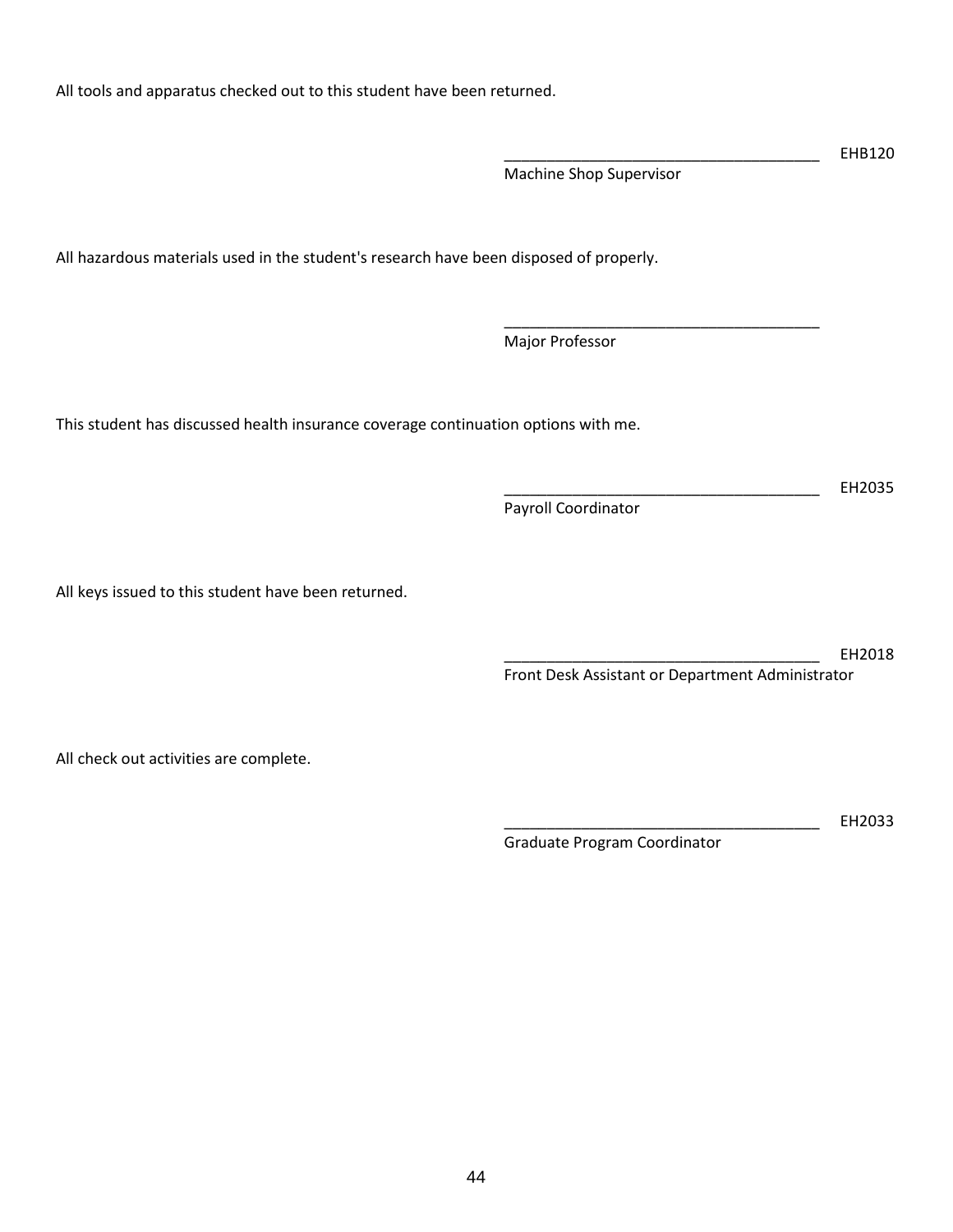# **APPENDIX M.**

#### **Instructor - TA Expectations Worksheet**

Instructor and TAs in all CBE classes are requested to discuss TA duties and expectations at the beginning of the semester and to indicate their agreement on this worksheet.

TAs in CBE normally hold a 25% appointment over 4.5 months. The expectation is that the accumulated workload over the course of the semester shall be reasonably close to 180 hours. Since TAs are engaged in professional activities, some fluctuation in the hours worked per week and the total hours worked can be expected. TAs can expect that their work responsibilities will generally begin one week prior to the start of the semester and be completed one week after the final exam or other final course assignment. Further policy regarding TA duties can be found in the Graduate [Assistantship Policy and Procedures.](https://hr.wisc.edu/policies/gapp/#duties)

| Course:<br><u> 1989 - Johann Barn, mars eta bat eta bat erroman erroman erroman erroman erroman erroman erroman erroman err</u> | Date:                     |                          |  |  |
|---------------------------------------------------------------------------------------------------------------------------------|---------------------------|--------------------------|--|--|
|                                                                                                                                 |                           |                          |  |  |
|                                                                                                                                 | Signature: ______________ |                          |  |  |
| <b>TA Duties</b>                                                                                                                |                           | <b>Total hours (est)</b> |  |  |
| <b>Attend TA training</b>                                                                                                       |                           |                          |  |  |
| Attend lectures ( hr/week)                                                                                                      |                           |                          |  |  |
| Discussion sections                                                                                                             |                           |                          |  |  |
| - prepare materials                                                                                                             |                           |                          |  |  |
| - teach (___ sections/week)                                                                                                     |                           |                          |  |  |
| Hold office hours ( hr/week)                                                                                                    |                           |                          |  |  |
| Respond to emails and other student requests                                                                                    |                           |                          |  |  |
| Maintain course webpage, course files and/or grading sheets                                                                     |                           |                          |  |  |
| Homework                                                                                                                        |                           |                          |  |  |
| -prepare homework assignments                                                                                                   |                           |                          |  |  |
| -prepare homework solutions                                                                                                     |                           |                          |  |  |
| -grade homework                                                                                                                 |                           |                          |  |  |
| -supervise paper graders                                                                                                        |                           |                          |  |  |
| Midterm exams                                                                                                                   |                           |                          |  |  |
| -prepare exam questions                                                                                                         |                           |                          |  |  |
| -prepare exam solutions                                                                                                         |                           |                          |  |  |
| -proctor exams                                                                                                                  |                           |                          |  |  |
| -grade exams                                                                                                                    |                           |                          |  |  |
| Projects                                                                                                                        |                           |                          |  |  |
| -prepare project assignment                                                                                                     |                           |                          |  |  |
| -meet with student teams                                                                                                        |                           |                          |  |  |
| -grade projects                                                                                                                 |                           |                          |  |  |
| Laboratories                                                                                                                    |                           |                          |  |  |
| -prepare experimental materials and setup equipment                                                                             |                           |                          |  |  |
| -prepare and deliver pre-lab instruction                                                                                        |                           |                          |  |  |
| -supervise students in laboratory                                                                                               |                           |                          |  |  |
| -grade lab reports                                                                                                              |                           |                          |  |  |
| Final exam                                                                                                                      |                           |                          |  |  |
| -prepare exam questions                                                                                                         |                           |                          |  |  |
| -prepare exam solutions                                                                                                         |                           |                          |  |  |
| -proctor exam                                                                                                                   |                           |                          |  |  |
| -grade exams                                                                                                                    |                           |                          |  |  |
| Other (specify)                                                                                                                 |                           |                          |  |  |
| Other (specify)                                                                                                                 |                           |                          |  |  |
|                                                                                                                                 | <b>Total</b>              |                          |  |  |